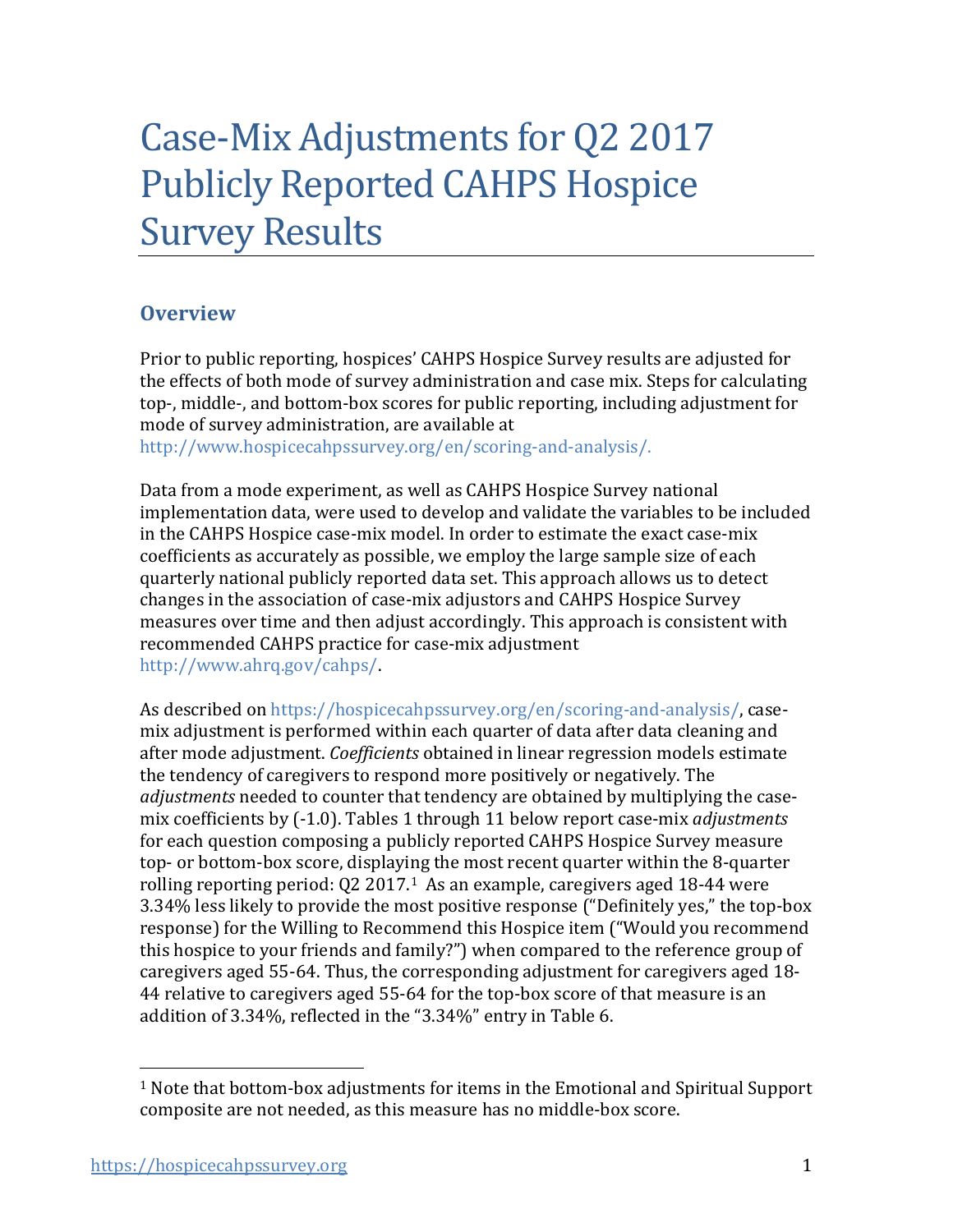Publicly reported CAHPS Hospice Survey measure scores are adjusted to the overall national mean of case-mix variables across all reporting hospices (as reported in Table 12). Thus, whether the scores of a given hospice are adjusted upward or downward for a given measure depends not only on these case-mix adjustments, but also on the case mix of that hospice relative to the national average of these case-mix characteristics. Specifically, the total case mix-adjustment for a given hospice is the sum of a series of products, where each product multiplies the adjustments in Tables 1-11 by the difference between the hospice's mean on the corresponding case-mix variable and the national mean on that case-mix variable (from Table 12).

Four sets of numbers are needed to calculate final case-mix adjusted top- or bottombox scores for a given hospice for a given quarter: (1) Mean top- or bottom-box scores of the items that compose each CAHPS Hospice Survey measure for the hospice in question that have been adjusted for survey mode; (2) item-level casemix adjustments from Tables 1-11 of this document; (3) that hospice's means on case-mix variables; and (4) national means on case-mix variables from Table 12 of this document.

# **Variable Definitions**

In this section, we provide additional detail regarding the calculation of the response percentile variable and the definition of the primary diagnosis categories.

A hospice's case-mix adjustment variable response percentile is calculated as follows: for a given hospice and a given month, all completed surveys are ranked based on their respective "lag times." Lag time is the number of days between a decedent's death and the return of the mail survey, or the final disposition of the telephone survey. Ranks are averaged in the case of ties. Response percentile is calculated by dividing lag time rank by monthly sample size.

ICD-9 (prior to October 2016) and ICD-10 codes are used to categorize primary diagnosis. The 20 most common terminal diagnoses categories among hospice patients in 2004-2009[2](#page-1-0) were used to define diagnosis categories with an 'Other' category including all other diagnoses. Two of the 20 categories, 'Debility NOS' and 'Failure to Thrive' were rare in these data, and thus were collapsed into the 'Other' category. Further collapsing was attempted but analyses examining the predictive ability of these diagnosis categories to predict measure scores indicated that the only appropriate collapsing was of "Alzheimer's Disease" and "non-Alzheimer's Dementias" into a single category; no other categories were combined.

NOTE: Beginning in Q2 2017, CMS updated the CAHPS Hospice Survey case-mix adjustment model, simplifying categories and improving the precision of coefficients. The updates are as follows:

<span id="page-1-0"></span><sup>2</sup> [https://www.cms.gov/Medicare\\_Hospice\\_Data\\_1998\\_2009.zip](https://www.cms.gov/Medicare/Medicare-Fee-for-Service-Payment/Hospice/Downloads/Medicare_Hospice_Data_1998_2009.zip)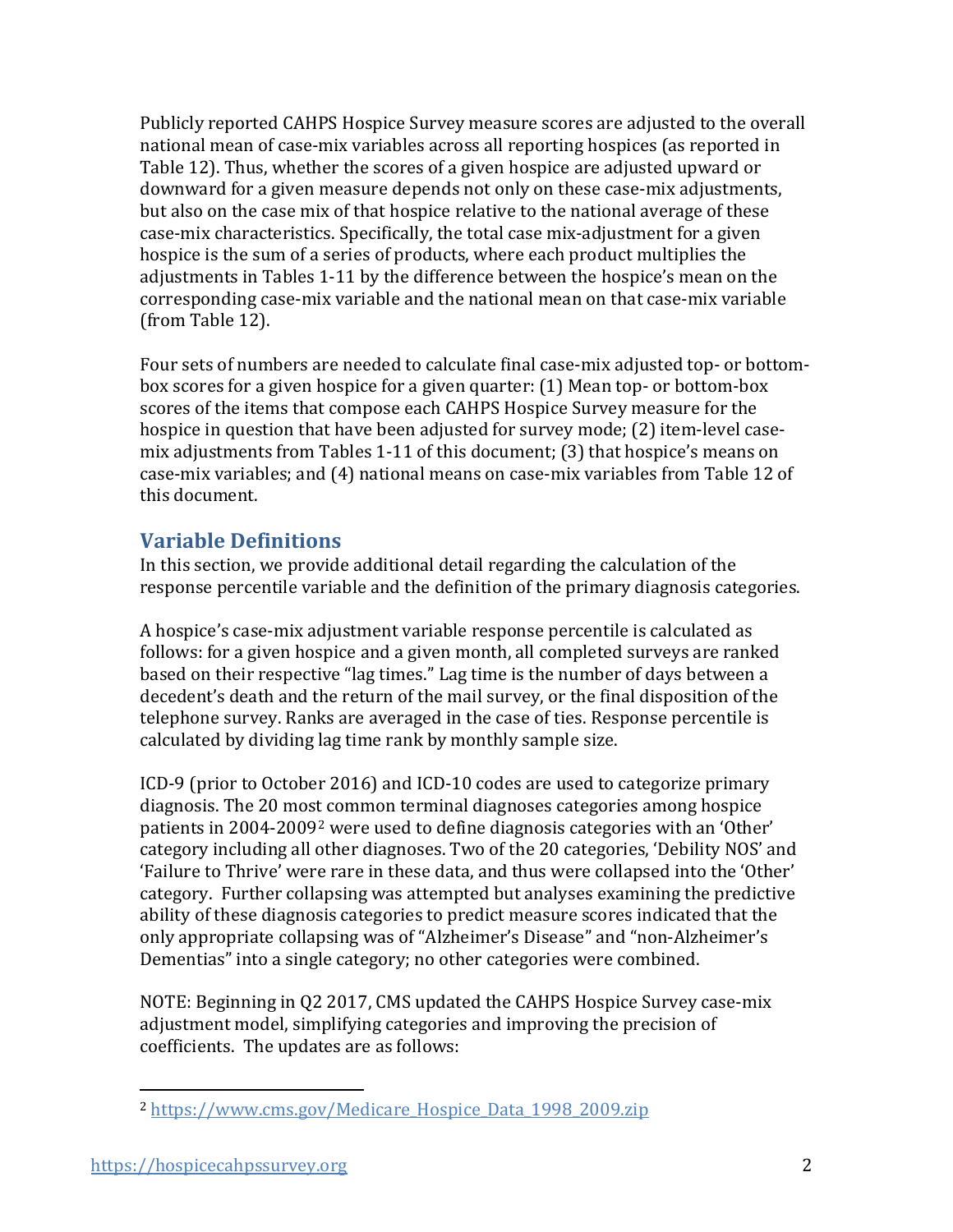- Payer for Hospice Care: categories 'Uninsured or no payer' and 'Other' were combined
- Primary Diagnosis:
	- o Category 'Other' was split into 'Other, Cancer' and 'Other, Non-cancer'
	- o Categories 'Ovarian cancer' and 'Stomach cancer' were combined with 'Other, Cancer'
- Caregiver Age: Three youngest age groups (18-24, 25-34, 35-44) were combined
- Caregiver Relationship: Category 'Grandparent' was combined with 'Other'
- Survey Language/Respondent's home language:
	- o Chinese language (home and survey) was removed
	- o Categories Spanish at home and Spanish survey language were combined

CMS' analyses show that once the streamlined adjustments are implemented, hospices with a high proportion of caregivers who respond to the survey in Spanish may experience decreases in their Emotional and Spiritual Support and Getting Timely Help scores; changes to other measure scores will be smaller. However, by employing the updated adjustments, scores will be more accurate than before.

# **Score Calculation**

The formula for applying case-mix adjustment is as follows:

- Let y be the mode-adjusted hospice mean of an item that composes a CAHPS Hospice Survey measure
- Let a1-a54 be the corresponding individual-level adjustments from Tables 1- 11 for all rows other than reference categories
- Let m1-m54 be the national means for the CMA variables in the same rows in Table 12
- Let h1-h54 be the CMA means for the hospice in question in the same form as in Table 12
- Then y'=y+a1(h1-m1)+a2(h2-m2)+...+a54(h54-m54) is the case-mix and mode-adjusted hospice score for that item

CAHPS Hospice Survey publicly reported multi-quarter hospice averages are weighted proportionately to the number of respondent decedents/caregivers in the hospice for a given measure in each of the quarters. Specifically, each quarter's score has a weight equal to the quarter's number of decedent/caregiver respondents. Weights are applied after case-mix adjustment and survey mode adjustment.

Adjusted scores within each quarter that are below 0 are truncated at 0; adjusted scores within each quarter that are above 100 are truncated at 100. Rounding occurs after case-mix and mode adjustments have been applied and after data have been combined across quarters. For public reporting purposes, CAHPS Hospice Survey measure scores are rounded to integer percentages.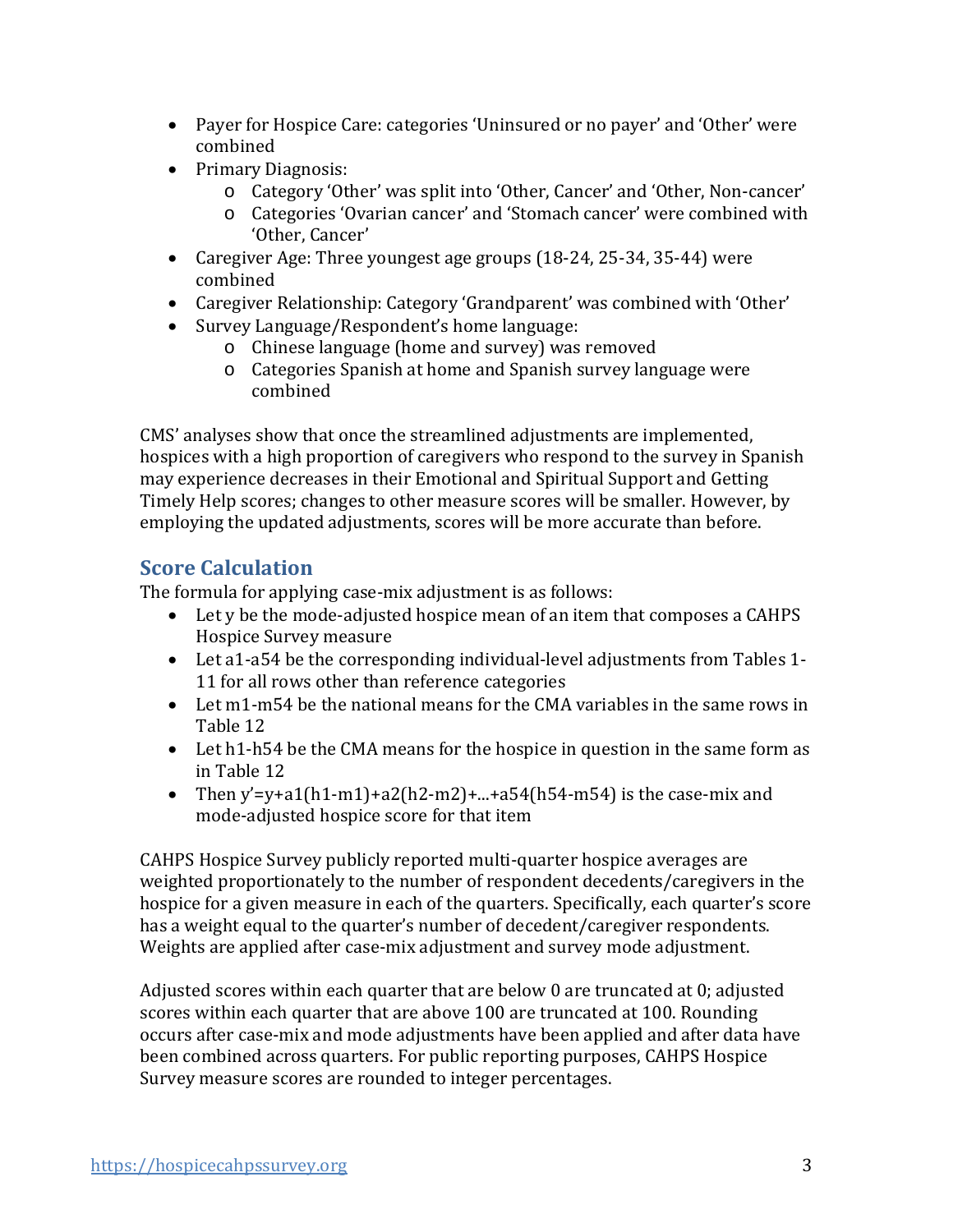Please note: The information presented here will permit a hospice to closely approximate the effect of case-mix adjustment on its CAHPS Hospice Survey results. However, exact replication of published CAHPS Hospice Survey results may not be possible because of (1) the effects of data cleaning, and (2) small differences between the effects of quarterly case-mix adjustments and the most-recent-quarter averages presented here. For each future quarter, Tables 1 through 12 will be updated and will be posted on:

[http://www.hospicecahpssurvey.org/en/scoring-and-analysis/](https://hospicecahpssurvey.org/en/public-reporting/scoring-and-analysis/)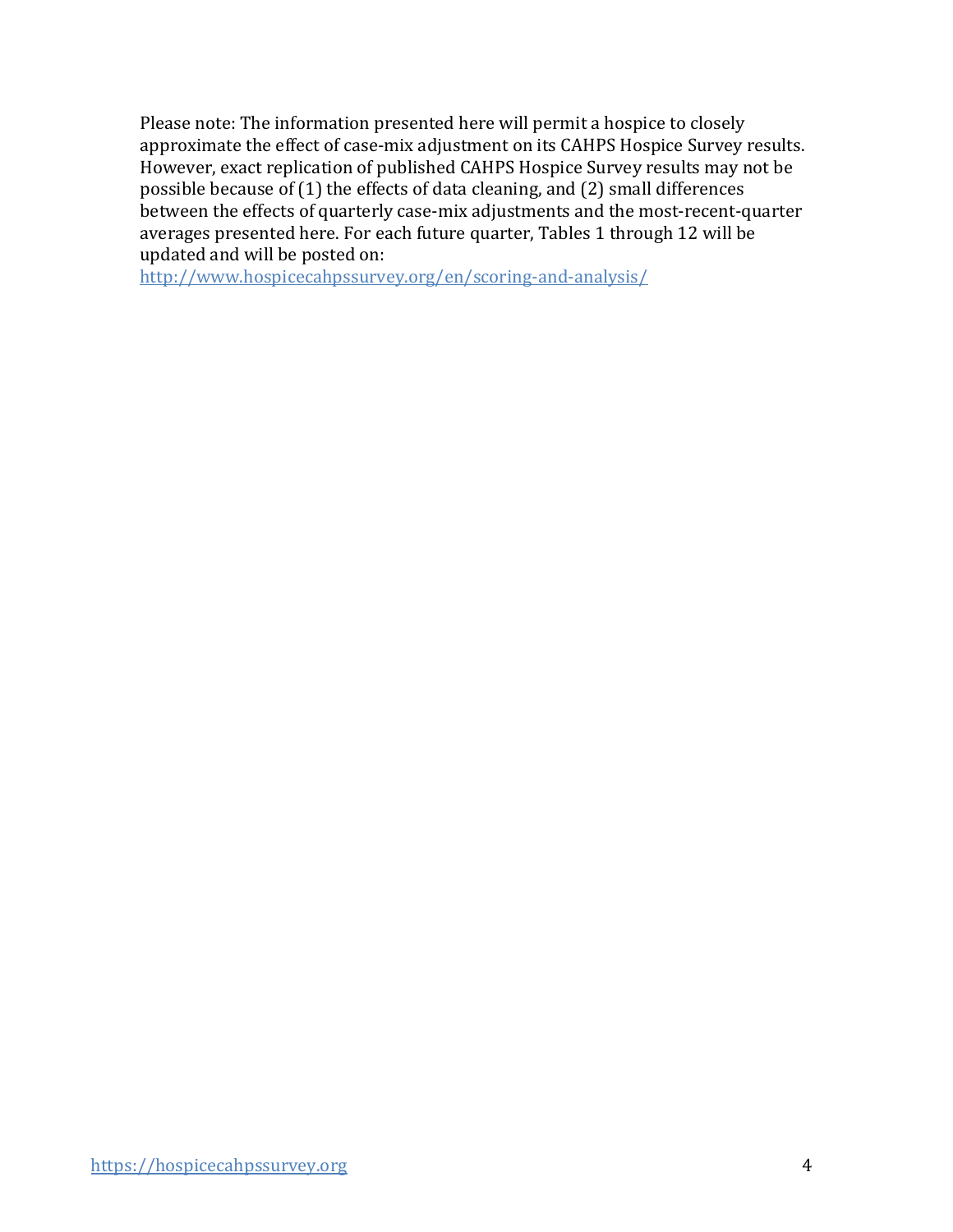|                                | informed about when they<br>for<br>Hospice team kept you<br>would arrive to care<br>your family member | things in a way that was<br>team explained<br>easy to understand<br>Hospice | problems with your family<br>carefully to you when you<br>talked with them about<br>member's hospice care<br>Hospice team listened | condition<br>Hospice team kept you<br>informed about your<br>$\mathbf{v}$<br>family member' | Hospice team listened<br>carefully to you | condition<br>confusing or contradictory<br>about your<br>Hospice team gave you<br>family member's<br>information<br>care<br>$\overline{5}$ |
|--------------------------------|--------------------------------------------------------------------------------------------------------|-----------------------------------------------------------------------------|------------------------------------------------------------------------------------------------------------------------------------|---------------------------------------------------------------------------------------------|-------------------------------------------|--------------------------------------------------------------------------------------------------------------------------------------------|
| Response percentile (per 1% of |                                                                                                        |                                                                             |                                                                                                                                    |                                                                                             |                                           |                                                                                                                                            |
| response percentile)           | 0.06%                                                                                                  | 0.06%                                                                       | 0.08%                                                                                                                              | 0.07%                                                                                       | 0.06%                                     | 0.05%                                                                                                                                      |
| Decedent Age                   |                                                                                                        |                                                                             |                                                                                                                                    |                                                                                             |                                           |                                                                                                                                            |
| Age 18-54                      | $-7.14%$                                                                                               | $-0.71%$                                                                    | $-2.82%$                                                                                                                           | $-4.09%$                                                                                    | $-0.69%$                                  | 4.28%                                                                                                                                      |
| Age 55-64                      | $-5.23%$                                                                                               | 0.70%                                                                       | 0.61%                                                                                                                              | $-1.50%$                                                                                    | 1.01%                                     | 3.85%                                                                                                                                      |
| Age 65-69                      | $-5.51%$                                                                                               | $-0.60%$                                                                    | $-0.99%$                                                                                                                           | $-2.15%$                                                                                    | $-0.12%$                                  | 3.20%                                                                                                                                      |
| Age 70-74                      | $-4.86%$                                                                                               | $-0.69%$                                                                    | 0.74%                                                                                                                              | $-2.01%$                                                                                    | 0.01%                                     | 1.93%                                                                                                                                      |
| Age 75-79                      | $-4.93%$                                                                                               | $-0.70%$                                                                    | $-0.68%$                                                                                                                           | $-2.06%$                                                                                    | $-0.54%$                                  | 1.25%                                                                                                                                      |
| Age 80-84                      | $-3.15%$                                                                                               | $-0.05%$                                                                    | 0.60%                                                                                                                              | $-1.25%$                                                                                    | $-0.48%$                                  | 1.29%                                                                                                                                      |
| Age 85-89                      | $-1.92%$                                                                                               | $-0.41%$                                                                    | $-1.06%$                                                                                                                           | $-0.48%$                                                                                    | $-0.12%$                                  | 0.43%                                                                                                                                      |
| Age 90+ (REFERENCE)            | 0.00%                                                                                                  | 0.00%                                                                       | 0.00%                                                                                                                              | 0.00%                                                                                       | 0.00%                                     | 0.00%                                                                                                                                      |
| Payer for Hospice Care         |                                                                                                        |                                                                             |                                                                                                                                    |                                                                                             |                                           |                                                                                                                                            |
| Medicare only (REFERENCE)      | 0.00%                                                                                                  | 0.00%                                                                       | 0.00%                                                                                                                              | 0.00%                                                                                       | 0.00%                                     | 0.00%                                                                                                                                      |
| Medicaid only or Medicaid and  |                                                                                                        |                                                                             |                                                                                                                                    |                                                                                             |                                           |                                                                                                                                            |
| private insurance              | 0.88%                                                                                                  | 0.49%                                                                       | 1.44%                                                                                                                              | 1.80%                                                                                       | 1.92%                                     | 1.53%                                                                                                                                      |
| Medicare and Medicaid          | 7.65%                                                                                                  | 2.60%                                                                       | 4.47%                                                                                                                              | 4.86%                                                                                       | 2.57%                                     | 0.98%                                                                                                                                      |

**Table 1. CAHPS Hospice Survey Top-Box Case-Mix Adjustments for Communication with Family, Q2 2017**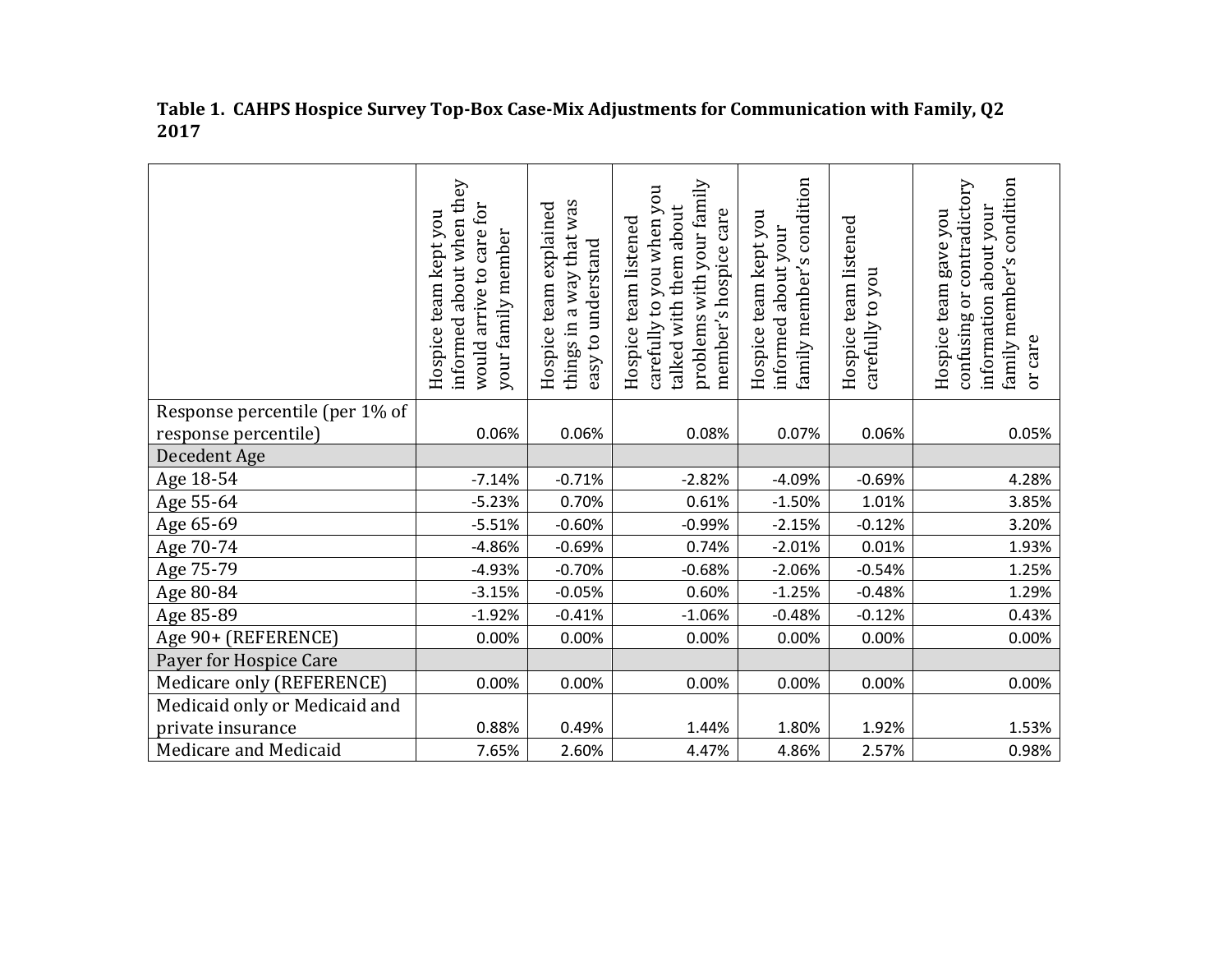| Private insurance only      | 1.61%     | $-0.24%$ | 1.08%    | 1.41%    | $-0.32%$ | $-0.61%$ |
|-----------------------------|-----------|----------|----------|----------|----------|----------|
| Medicare and private        |           |          |          |          |          |          |
| insurance                   | 1.28%     | 0.15%    | $-0.59%$ | $-0.16%$ | 0.74%    | $-0.19%$ |
| Other                       | 4.23%     | 0.78%    | 1.27%    | 2.20%    | 1.40%    | 0.44%    |
| <b>Primary Diagnosis</b>    |           |          |          |          |          |          |
| Alzheimer's and non-        |           |          |          |          |          |          |
| Alzheimer's dementias       |           |          |          |          |          |          |
| (REFERENCE)                 | 0.00%     | 0.00%    | 0.00%    | 0.00%    | 0.00%    | 0.00%    |
| Bladder cancer              | $-7.39%$  | $-0.56%$ | 0.22%    | $-2.28%$ | 0.18%    | 1.98%    |
| Blood and lymphatic cancers | $-7.77%$  | 0.77%    | 2.01%    | $-1.17%$ | 0.63%    | 1.71%    |
| Brain cancer                | $-6.67%$  | $-0.21%$ | $-0.30%$ | $-3.68%$ | $-0.75%$ | 1.28%    |
| Breast cancer               | $-8.62%$  | 0.81%    | $-1.32%$ | $-2.43%$ | $-0.40%$ | 0.84%    |
| Congestive heart failure    | $-5.98%$  | 0.19%    | $-0.10%$ | $-0.50%$ | 0.33%    | 1.86%    |
| Chronic kidney disease      | $-4.20%$  | 0.09%    | 5.53%    | 0.67%    | 1.44%    | 2.04%    |
| Chronic liver disease       | $-7.33%$  | $-0.29%$ | 1.02%    | $-2.97%$ | 0.10%    | 0.25%    |
| Colorectal cancer           | $-9.82%$  | $-0.17%$ | 0.24%    | $-2.94%$ | 0.45%    | 1.28%    |
| CVA/Stroke                  | $-2.12%$  | $-0.20%$ | $-1.68%$ | $-1.41%$ | $-0.76%$ | 0.22%    |
| Liver cancer                | $-8.96%$  | 1.30%    | 2.27%    | $-1.90%$ | $-0.28%$ | 2.76%    |
| Lung & other chest cavity   |           |          |          |          |          |          |
| cancer                      | $-9.16%$  | $-0.26%$ | 0.92%    | $-2.76%$ | 0.67%    | 2.44%    |
| Non-infectious respiratory  | $-7.03%$  | 0.86%    | 2.20%    | $-0.80%$ | 1.34%    | 3.37%    |
| Other heart disease         | $-5.85%$  | $-0.39%$ | 0.11%    | $-1.20%$ | 0.63%    | 1.55%    |
| Pancreatic cancer           | $-10.23%$ | $-1.29%$ | $-0.15%$ | $-2.40%$ | $-1.23%$ | 1.01%    |
| Parkinson's and other       |           |          |          |          |          |          |
| degenerative diseases       | $-3.71%$  | $-0.69%$ | 0.74%    | $-1.93%$ | $-1.05%$ | 1.19%    |
| Pneumonias and other        |           |          |          |          |          |          |
| infectious lung diseases    | $-3.69%$  | 1.16%    | 2.48%    | 0.48%    | 0.25%    | 1.80%    |
| Prostate cancer             | $-8.68%$  | $-0.15%$ | 0.17%    | $-0.18%$ | 0.20%    | 2.72%    |
| Other, cancer               | $-7.30%$  | 0.85%    | 0.74%    | $-1.96%$ | $-0.12%$ | 1.95%    |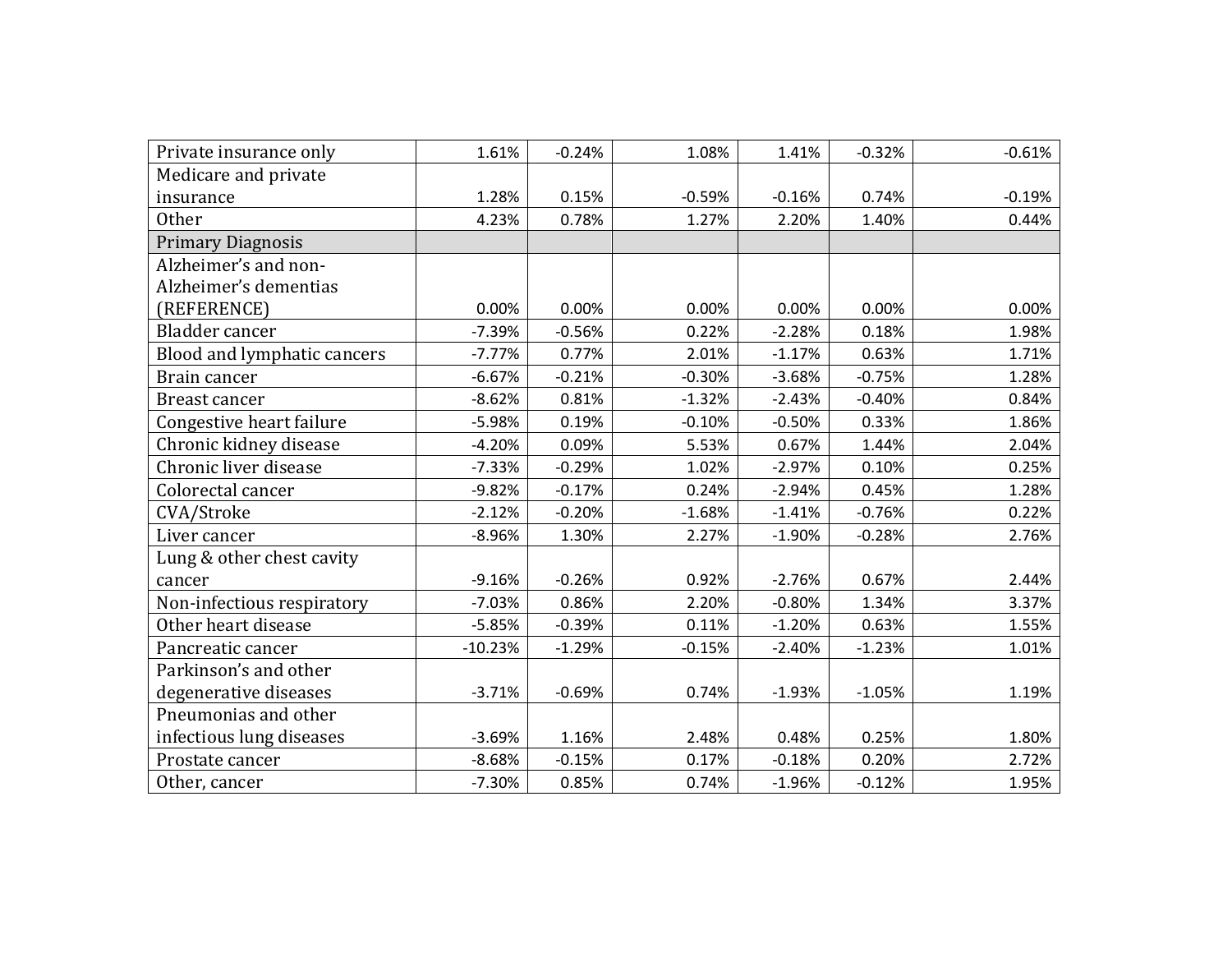| Other, non-cancer              | $-4.74%$ | $-0.35%$ | $-0.37%$ | $-2.13%$ | $-0.61%$ | 1.26%    |
|--------------------------------|----------|----------|----------|----------|----------|----------|
| Length of hospice stay         |          |          |          |          |          |          |
| $2-5$ days                     | $-8.57%$ | $-1.62%$ | 3.68%    | $-3.13%$ | $-1.13%$ | $-4.27%$ |
| $6-12$ days                    | $-7.50%$ | $-0.45%$ | 2.42%    | $-1.73%$ | $-0.44%$ | $-2.39%$ |
| 13-29 days                     | $-4.62%$ | 0.75%    | 3.62%    | 0.21%    | 1.15%    | $-0.65%$ |
| 30-80 days                     | $-2.98%$ | 0.54%    | 2.32%    | 0.51%    | 0.95%    | $-0.36%$ |
| 81+ days (REFERENCE)           | 0.00%    | 0.00%    | 0.00%    | 0.00%    | 0.00%    | 0.00%    |
| Caregiver Age                  |          |          |          |          |          |          |
| Age 18-44                      | 0.67%    | 1.99%    | 5.87%    | 1.20%    | 3.59%    | 1.97%    |
| Age 45-54                      | $-0.66%$ | 0.80%    | 2.30%    | $-0.24%$ | 1.18%    | 1.33%    |
| Age 55-64 (REFERENCE)          | 0.00%    | 0.00%    | 0.00%    | 0.00%    | 0.00%    | 0.00%    |
| Age 65-74                      | $-0.17%$ | $-0.15%$ | $-2.15%$ | 0.20%    | $-1.15%$ | $-1.99%$ |
| Age 75-84                      | 2.26%    | 2.37%    | $-0.71%$ | 4.71%    | 1.49%    | $-2.62%$ |
| Age $85+$                      | 2.41%    | 6.34%    | 0.94%    | 8.04%    | 3.72%    | $-1.52%$ |
| <b>Caregiver Education</b>     |          |          |          |          |          |          |
| 8 <sup>th</sup> grade or less  | $-1.84%$ | 1.06%    | 0.04%    | $-1.91%$ | 0.08%    | 12.33%   |
| Some high school               | $-3.93%$ | $-0.25%$ | $-0.92%$ | $-2.20%$ | 0.20%    | 7.50%    |
| High school graduate or GED    |          |          |          |          |          |          |
| (REFERENCE)                    | 0.00%    | 0.00%    | 0.00%    | 0.00%    | 0.00%    | 0.00%    |
| Some college                   | 4.46%    | 1.80%    | 3.06%    | 3.28%    | 2.45%    | $-0.18%$ |
| 4-year college graduate        | 10.15%   | 3.39%    | 4.04%    | 6.53%    | 3.67%    | 0.30%    |
| More than 4-year college       |          |          |          |          |          |          |
| graduate                       | 13.59%   | 4.44%    | 6.87%    | 8.79%    | 5.46%    | 2.06%    |
| Caregiver relationship         |          |          |          |          |          |          |
| (Decedent was the caregiver's  |          |          |          |          |          |          |
|                                |          |          |          |          |          |          |
| Spouse or partner              | $-4.96%$ | 1.87%    | $-1.23%$ | 1.15%    | 1.69%    | $-0.81%$ |
| Parent (REFERENCE)             | 0.00%    | 0.00%    | 0.00%    | 0.00%    | 0.00%    | 0.00%    |
| Mother-in-law or father-in-law | $-3.03%$ | $-3.85%$ | $-2.75%$ | $-3.75%$ | $-3.21%$ | $-2.49%$ |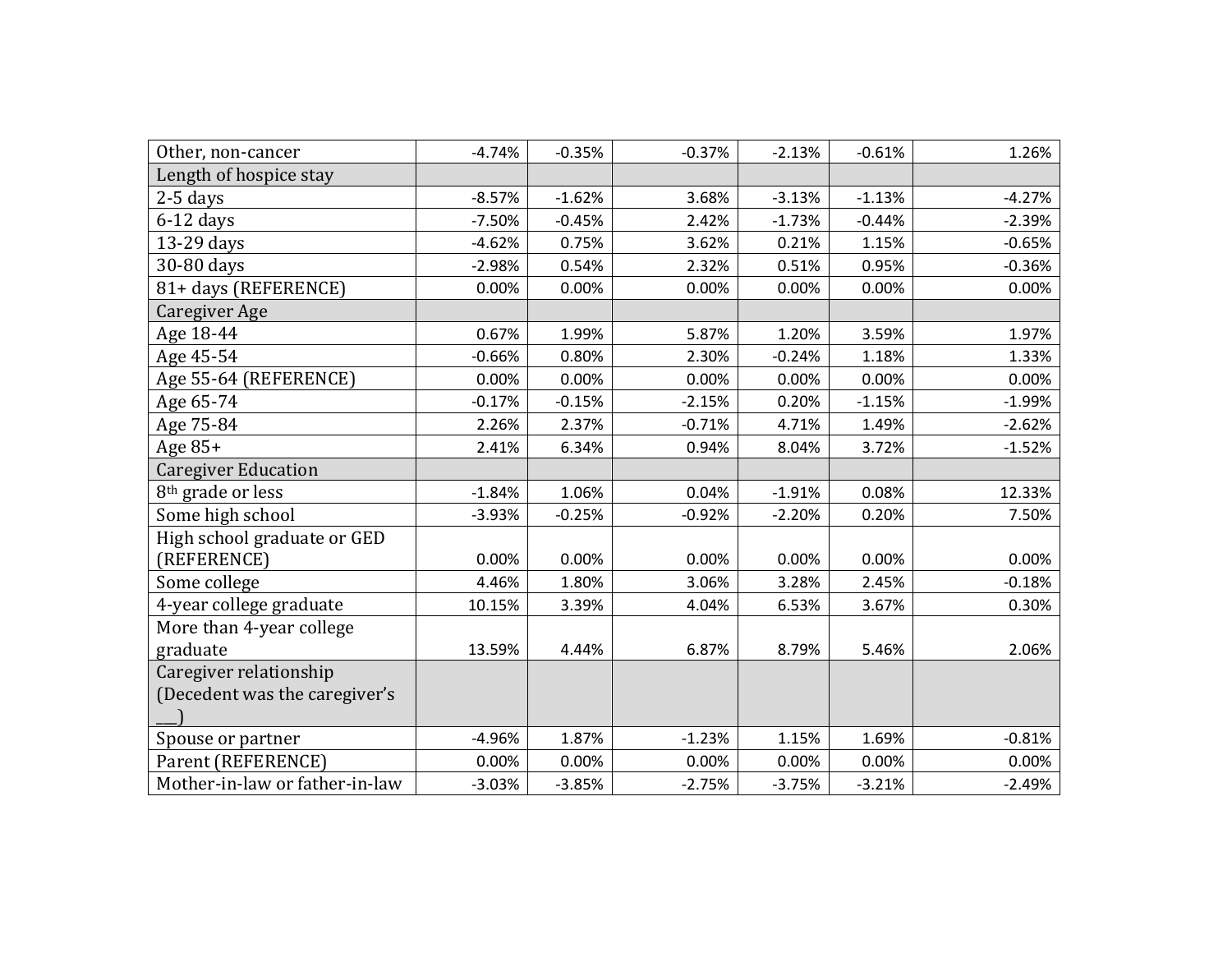| Aunt or uncle              | 3.92%    | $-1.48%$  | $-1.15%$ | 1.97%    | 0.13%     | $-3.13%$ |
|----------------------------|----------|-----------|----------|----------|-----------|----------|
| Sister or brother          | 5.34%    | 2.31%     | 0.27%    | 4.67%    | 2.01%     | $-1.77%$ |
| Child                      | $-0.30%$ | 1.87%     | $-0.98%$ | 2.33%    | 1.45%     | $-0.43%$ |
| Friend                     | 5.73%    | 1.10%     | 0.59%    | 4.69%    | 1.18%     | $-0.86%$ |
| <b>Other</b>               | $-0.88%$ | -0.66%    | $-3.66%$ | $-0.38%$ | $-0.32%$  | $-2.43%$ |
| Survey                     |          |           |          |          |           |          |
| Language/Respondent's home |          |           |          |          |           |          |
| language                   |          |           |          |          |           |          |
| Survey language or home    |          |           |          |          |           |          |
| language was Spanish       | $-6.64%$ | $-0.44\%$ | $-2.08%$ | $-2.82%$ | $-0.90\%$ | $-3.21%$ |
| All others (REFERENCE)     | 0.00%    | $0.00\%$  | 0.00%    | 0.00%    | 0.00%     | 0.00%    |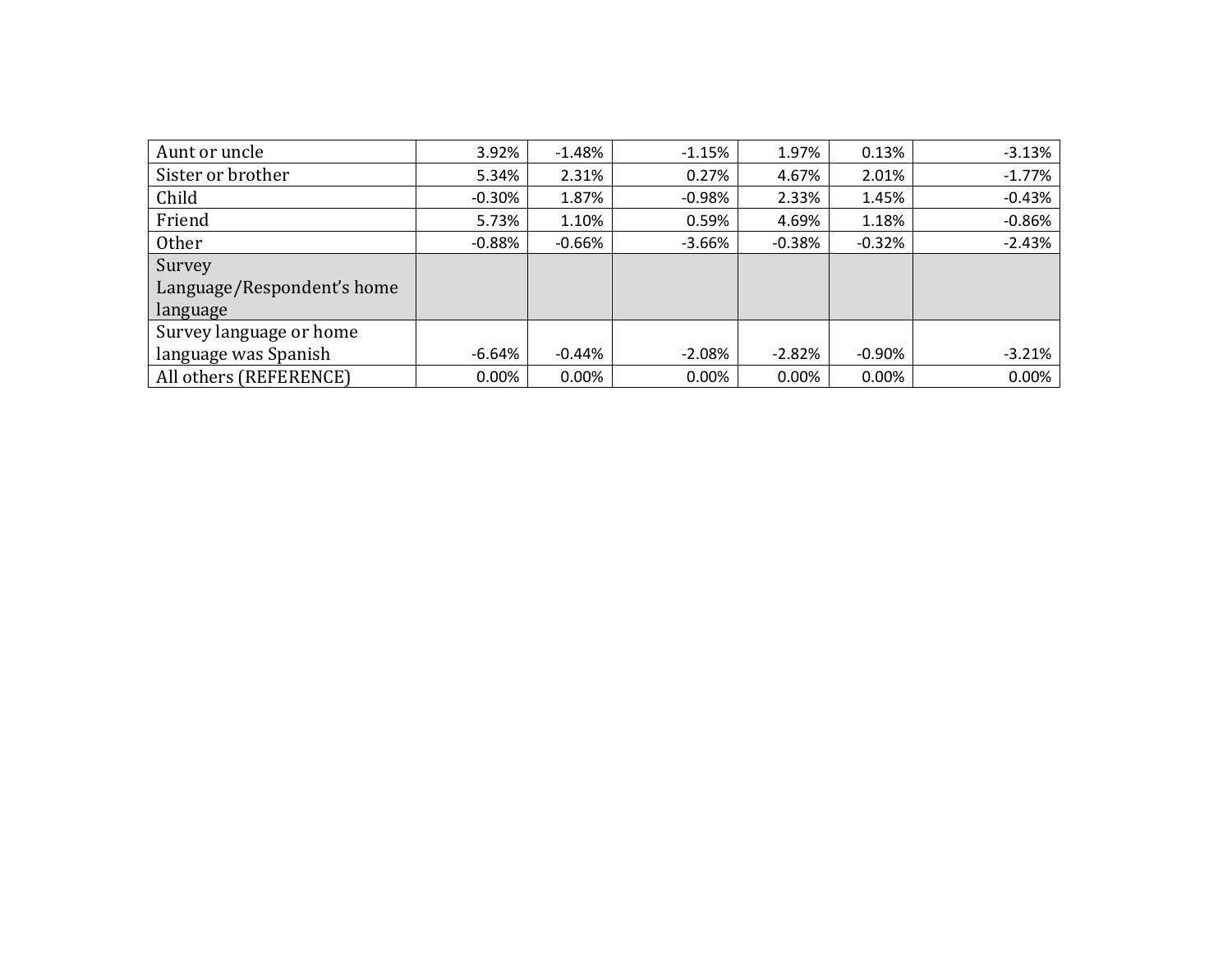#### **Table 2. CAHPS Hospice Survey Top-Box Case-Mix Adjustments for Getting Timely Help and Treating Patient with Respect, Q2 2017**

|                                      | <b>Getting Timely Help</b>                                                                                        |                                                                                               |                                                                        | <b>Treating Patient with Respect</b>                                   |
|--------------------------------------|-------------------------------------------------------------------------------------------------------------------|-----------------------------------------------------------------------------------------------|------------------------------------------------------------------------|------------------------------------------------------------------------|
|                                      | your family member asked<br>for help from the hospice<br>Got help as soon as you<br>needed it when you or<br>team | Got the help you needed<br>from the hospice team<br>weekends, or holidays<br>during evenings, | Hospice team treated your<br>family member with<br>dignity and respect | Felt that the hospice team<br>really cared about your<br>family member |
| Response percentile (per 1% of       | 0.08%                                                                                                             | 0.09%                                                                                         | 0.03%                                                                  |                                                                        |
| response percentile)<br>Decedent Age |                                                                                                                   |                                                                                               |                                                                        | 0.06%                                                                  |
| Age 18-54                            | 0.13%                                                                                                             | 0.63%                                                                                         | 0.46%                                                                  | 0.63%                                                                  |
| Age 55-64                            | 0.28%                                                                                                             | $-1.13%$                                                                                      | 1.56%                                                                  | 1.33%                                                                  |
| Age 65-69                            | $-1.09%$                                                                                                          | $-1.06%$                                                                                      | 1.18%                                                                  | 0.85%                                                                  |
| Age 70-74                            | $-0.98%$                                                                                                          | $-2.22%$                                                                                      | 0.88%                                                                  | 0.07%                                                                  |
| Age 75-79                            | $-1.51%$                                                                                                          | $-1.07%$                                                                                      | 0.57%                                                                  | $-0.20%$                                                               |
| Age 80-84                            | $-0.31%$                                                                                                          | $-1.76%$                                                                                      | 0.59%                                                                  | 0.35%                                                                  |
| Age 85-89                            | $-0.75%$                                                                                                          | $-1.08%$                                                                                      | $-0.04%$                                                               | $-0.33%$                                                               |
| Age 90+ (REFERENCE)                  | 0.00%                                                                                                             | 0.00%                                                                                         | 0.00%                                                                  | 0.00%                                                                  |
| Payer for Hospice Care               |                                                                                                                   |                                                                                               |                                                                        |                                                                        |
| Medicare only (REFERENCE)            | 0.00%                                                                                                             | 0.00%                                                                                         | 0.00%                                                                  | 0.00%                                                                  |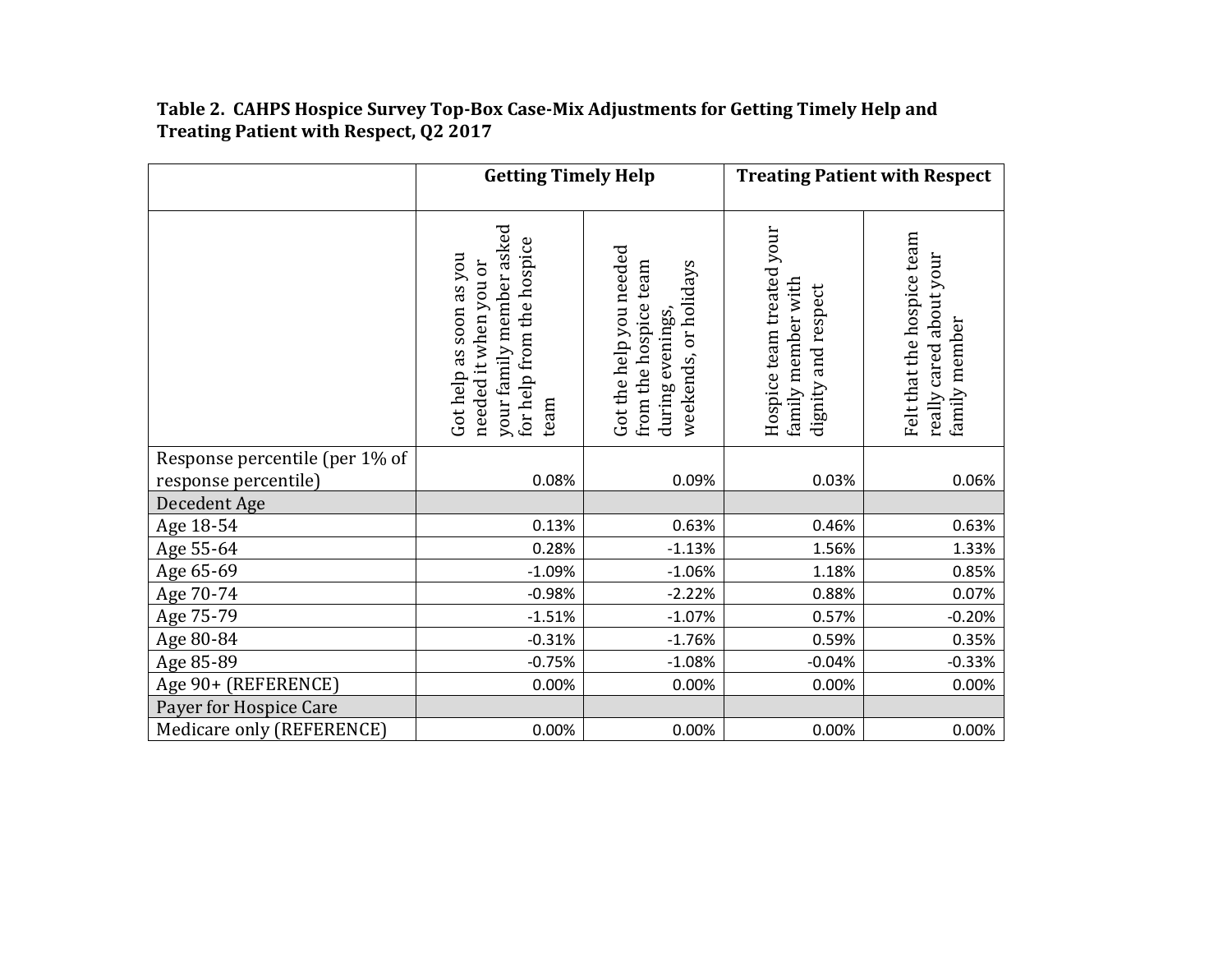| Medicaid only or Medicaid and |          |          |          |          |
|-------------------------------|----------|----------|----------|----------|
| private insurance             | 0.10%    | $-1.01%$ | 1.93%    | 2.28%    |
| Medicare and Medicaid         | 2.92%    | 4.56%    | 1.27%    | 1.32%    |
| Private insurance only        | 0.44%    | $-0.15%$ | 1.06%    | 0.53%    |
| Medicare and private          |          |          |          |          |
| insurance                     | 0.21%    | 1.73%    | 0.20%    | $-0.83%$ |
| Other                         | $-0.04%$ | $-0.22%$ | 0.57%    | 1.66%    |
| <b>Primary Diagnosis</b>      |          |          |          |          |
| Alzheimer's and non-          |          |          |          |          |
| Alzheimer's dementias         |          |          |          |          |
| (REFERENCE)                   | 0.00%    | 0.00%    | 0.00%    | 0.00%    |
| Bladder cancer                | 1.40%    | $-3.14%$ | 0.65%    | $-0.14%$ |
| Blood and lymphatic cancers   | 2.50%    | 0.36%    | 1.02%    | 1.03%    |
| Brain cancer                  | 1.28%    | $-1.33%$ | $-0.81%$ | 0.23%    |
| Breast cancer                 | $-0.59%$ | 0.45%    | $-0.69%$ | $-0.81%$ |
| Congestive heart failure      | 0.99%    | $-1.48%$ | 0.40%    | $-0.13%$ |
| Chronic kidney disease        | 0.64%    | 3.51%    | 0.34%    | 0.90%    |
| Chronic liver disease         | 0.85%    | $-1.25%$ | $-0.37%$ | $-0.06%$ |
| Colorectal cancer             | $-0.05%$ | $-0.51%$ | $-0.02%$ | 0.47%    |
| CVA/Stroke                    | 0.20%    | $-1.83%$ | $-0.13%$ | $-0.35%$ |
| Liver cancer                  | 0.34%    | 1.16%    | 1.35%    | 0.60%    |
| Lung & other chest cavity     |          |          |          |          |
| cancer                        | $-0.57%$ | $-1.50%$ | $-0.18%$ | $-0.84%$ |
| Non-infectious respiratory    | 1.90%    | 0.22%    | $-0.06%$ | $-0.05%$ |
| Other heart disease           | 1.34%    | 0.05%    | 0.86%    | $-0.41%$ |
| Pancreatic cancer             | 0.74%    | $-2.63%$ | $-0.22%$ | $-0.64%$ |
| Parkinson's and other         |          |          |          |          |
| degenerative diseases         | 0.87%    | 0.82%    | $-0.06%$ | $-0.62%$ |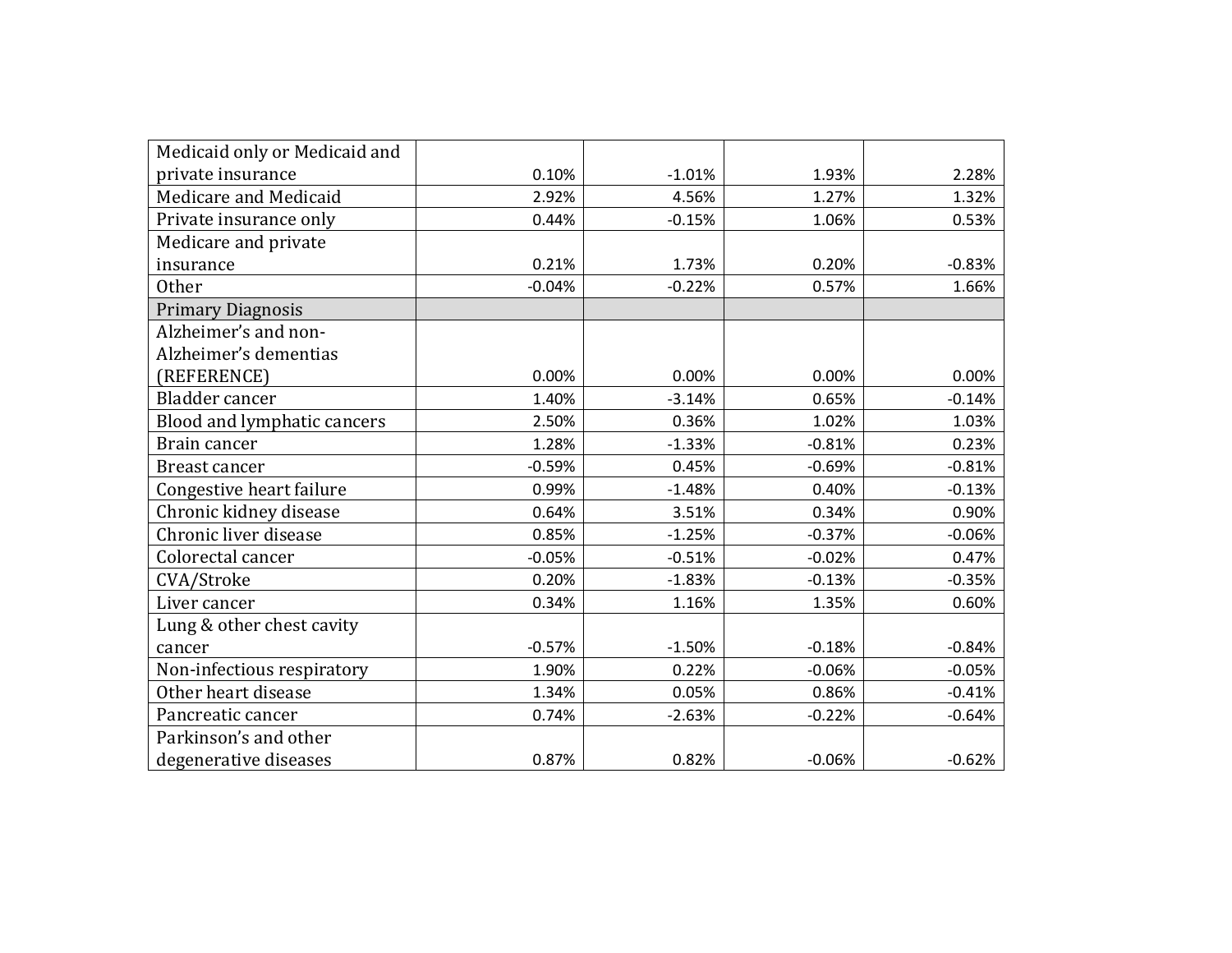| Pneumonias and other          |          |          |          |          |
|-------------------------------|----------|----------|----------|----------|
| infectious lung diseases      | 1.82%    | 0.95%    | 0.43%    | 0.81%    |
| Prostate cancer               | 0.43%    | $-1.82%$ | $-0.51%$ | 0.17%    |
| Other, cancer                 | 1.41%    | $-0.50%$ | $-0.04%$ | 0.32%    |
| Other, non-cancer             | $-0.42%$ | $-1.97%$ | 0.11%    | $-0.79%$ |
| Length of hospice stay        |          |          |          |          |
| 2-5 days                      | $-6.48%$ | $-5.29%$ | 0.26%    | 0.76%    |
| $6-12$ days                   | $-3.63%$ | $-3.48%$ | 0.15%    | 1.36%    |
| 13-29 days                    | $-0.97%$ | $-1.44%$ | 0.86%    | 2.48%    |
| 30-80 days                    | $-0.03%$ | $-0.38%$ | 0.43%    | 1.71%    |
| 81+ days (REFERENCE)          | 0.00%    | 0.00%    | 0.00%    | 0.00%    |
| Caregiver Age                 |          |          |          |          |
| Age 18-44                     | 2.46%    | 3.71%    | 2.25%    | 3.62%    |
| Age 45-54                     | 0.47%    | 1.27%    | 1.02%    | 1.10%    |
| Age 55-64 (REFERENCE)         | 0.00%    | 0.00%    | 0.00%    | 0.00%    |
| Age 65-74                     | $-1.72%$ | $-1.94%$ | $-0.56%$ | $-1.45%$ |
| Age 75-84                     | $-0.85%$ | 1.48%    | $-0.14%$ | $-0.85%$ |
| Age 85+                       | 0.95%    | 3.89%    | 0.53%    | 0.88%    |
| <b>Caregiver Education</b>    |          |          |          |          |
| 8 <sup>th</sup> grade or less | 0.76%    | 1.25%    | 1.92%    | 0.15%    |
| Some high school              | $-1.03%$ | 0.74%    | 0.43%    | $-0.62%$ |
| High school graduate or GED   |          |          |          |          |
| (REFERENCE)                   | 0.00%    | 0.00%    | 0.00%    | 0.00%    |
| Some college                  | 4.02%    | 0.29%    | 1.09%    | 2.18%    |
| 4-year college graduate       | 7.21%    | 2.24%    | 1.19%    | 3.50%    |
| More than 4-year college      |          |          |          |          |
| graduate                      | 9.42%    | 4.06%    | 1.94%    | 5.81%    |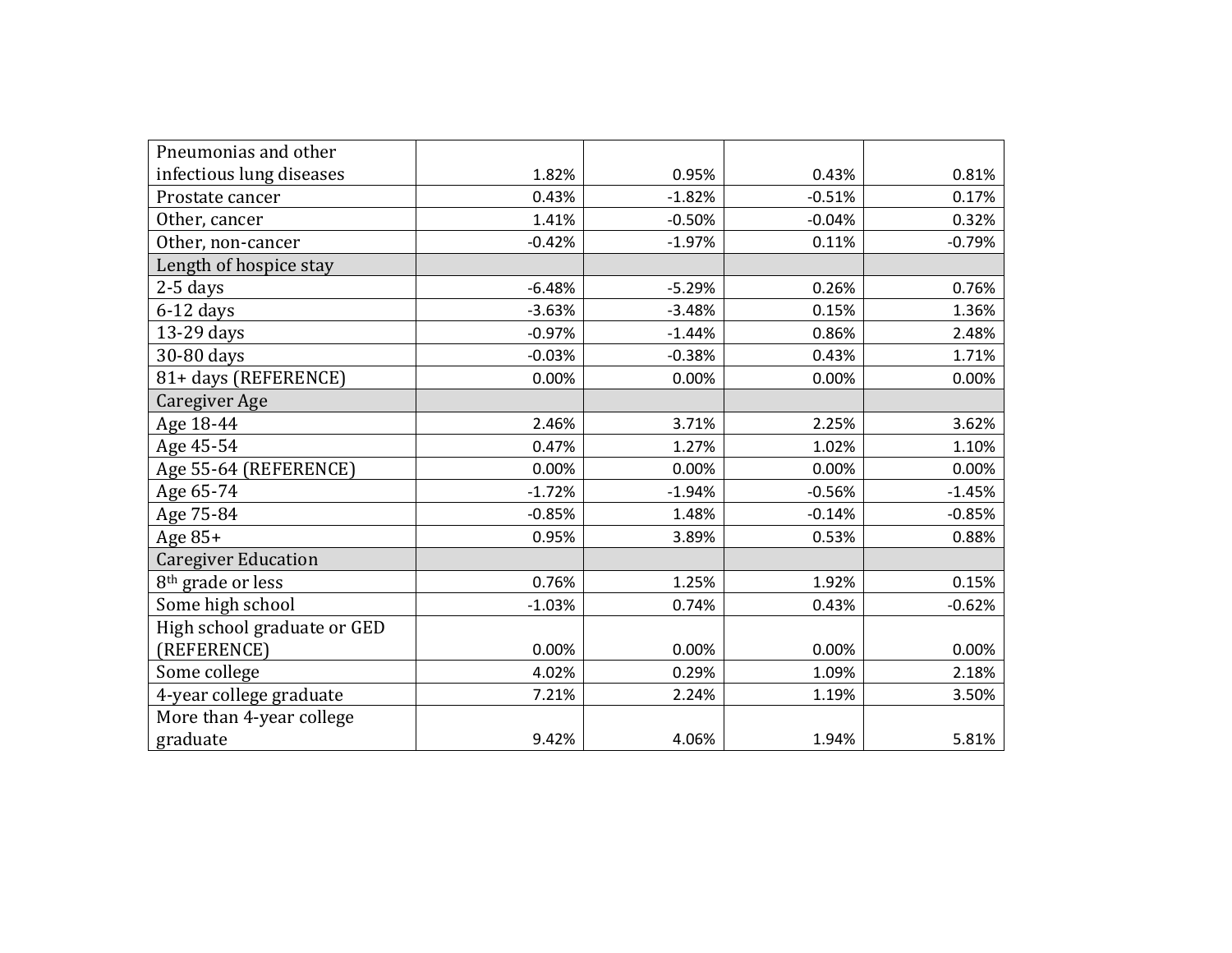| Caregiver relationship         |          |          |          |          |
|--------------------------------|----------|----------|----------|----------|
| (Decedent was the caregiver's  |          |          |          |          |
|                                |          |          |          |          |
| Spouse or partner              | 0.02%    | $-0.21%$ | $-0.43%$ | $-0.09%$ |
| Parent (REFERENCE)             | $0.00\%$ | 0.00%    | 0.00%    | 0.00%    |
| Mother-in-law or father-in-law | $-4.66%$ | $-4.46%$ | $-1.56%$ | $-3.47%$ |
| Aunt or uncle                  |          |          |          |          |
|                                | $-2.73%$ | $-3.88%$ | $-0.89%$ | $-1.22%$ |
| Sister or brother              | 1.98%    | 0.42%    | 0.60%    | $-0.13%$ |
| Child                          | $-0.63%$ | $-0.09%$ | 0.89%    | 0.36%    |
| Friend                         | 0.00%    | 1.26%    | 0.69%    | $-0.35%$ |
| <b>Other</b>                   | $-1.81%$ | $-2.17%$ | $-0.17%$ | $-2.22%$ |
| Survey                         |          |          |          |          |
| Language/Respondent's home     |          |          |          |          |
| language                       |          |          |          |          |
| Survey language or home        |          |          |          |          |
| language was Spanish           | $-1.60%$ | 6.42%    | 0.19%    | 1.32%    |
| All others (REFERENCE)         | 0.00%    | $0.00\%$ | 0.00%    | 0.00%    |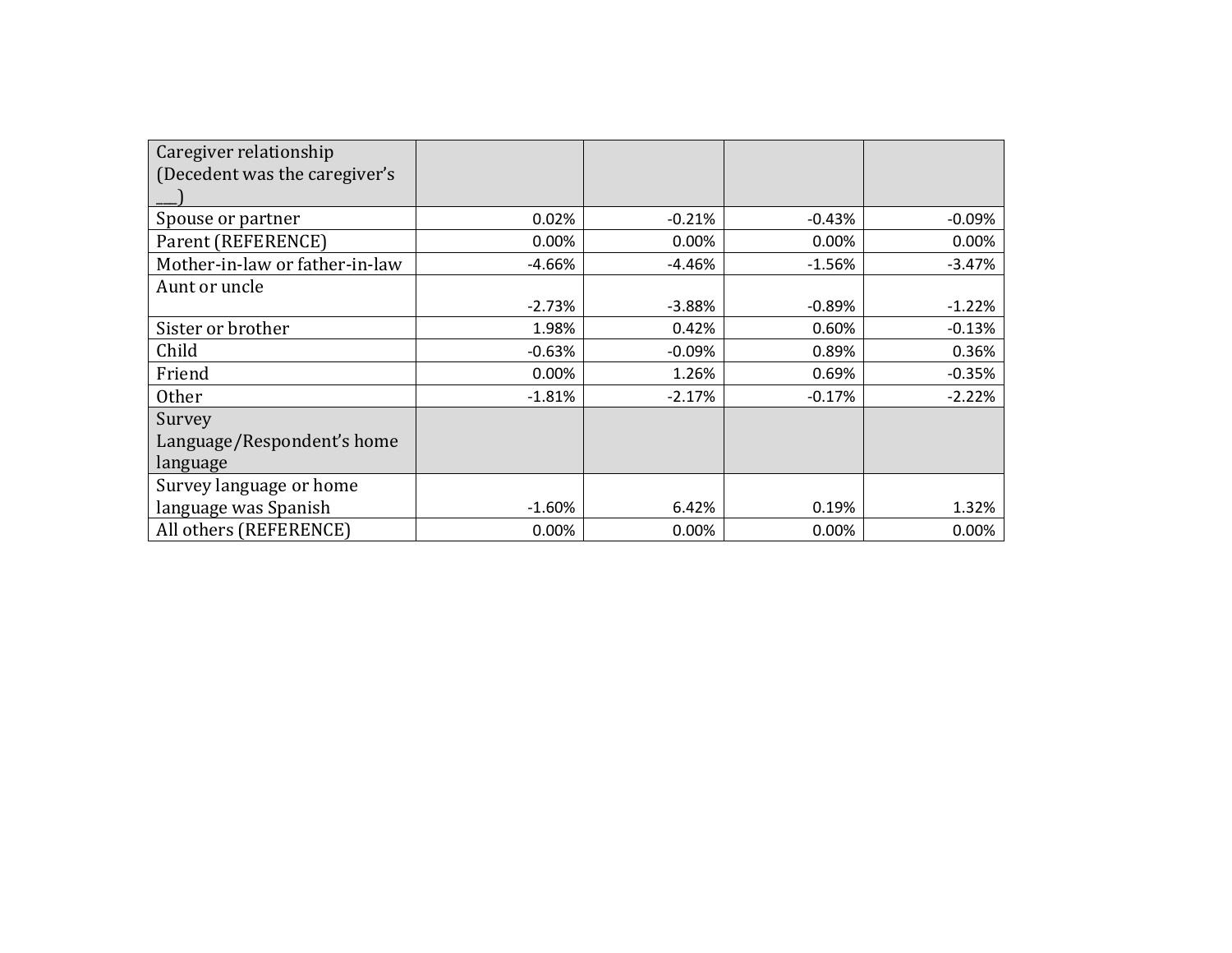|                                | support you got from the<br>hospice team while your<br>family member was in<br>Amount of emotional<br>hospice care | hospice team in the weeks<br>after your family member<br>support you got from the<br>Amount of emotional<br>died | your religious and spiritual<br>beliefs you got from the<br>Amount of support for<br>hospice team |
|--------------------------------|--------------------------------------------------------------------------------------------------------------------|------------------------------------------------------------------------------------------------------------------|---------------------------------------------------------------------------------------------------|
| Response percentile (per 1% of |                                                                                                                    |                                                                                                                  |                                                                                                   |
| response percentile)           | 0.02%                                                                                                              | 0.01%                                                                                                            | 0.02%                                                                                             |
| Decedent Age                   |                                                                                                                    |                                                                                                                  |                                                                                                   |
| Age 18-54                      | 0.61%                                                                                                              | 4.20%                                                                                                            | $-0.69%$                                                                                          |
| Age 55-64                      | 1.87%                                                                                                              | 3.09%                                                                                                            | 0.22%                                                                                             |
| Age 65-69                      | 1.21%                                                                                                              | 2.53%                                                                                                            | 0.41%                                                                                             |
| Age 70-74                      | 0.82%                                                                                                              | 2.35%                                                                                                            | 1.10%                                                                                             |
| Age 75-79                      | 0.39%                                                                                                              | 0.89%                                                                                                            | 0.18%                                                                                             |
| Age 80-84                      | 0.08%                                                                                                              | 0.93%                                                                                                            | 0.42%                                                                                             |
| Age 85-89                      | $-0.20%$                                                                                                           | 0.10%                                                                                                            | $-0.09%$                                                                                          |
| Age 90+ (REFERENCE)            | 0.00%                                                                                                              | 0.00%                                                                                                            | 0.00%                                                                                             |
| Payer for Hospice Care         |                                                                                                                    |                                                                                                                  |                                                                                                   |
| Medicare only (REFERENCE)      | 0.00%                                                                                                              | 0.00%                                                                                                            | 0.00%                                                                                             |
| Medicaid only or Medicaid and  |                                                                                                                    |                                                                                                                  |                                                                                                   |
| private insurance              | 3.41%                                                                                                              | 2.64%                                                                                                            | 2.61%                                                                                             |
| Medicare and Medicaid          | 2.34%                                                                                                              | 2.07%                                                                                                            | 1.75%                                                                                             |

**Table 3. CAHPS Hospice Survey Top-Box Case-Mix Adjustments for Emotional and Spiritual Support, Q2 2017**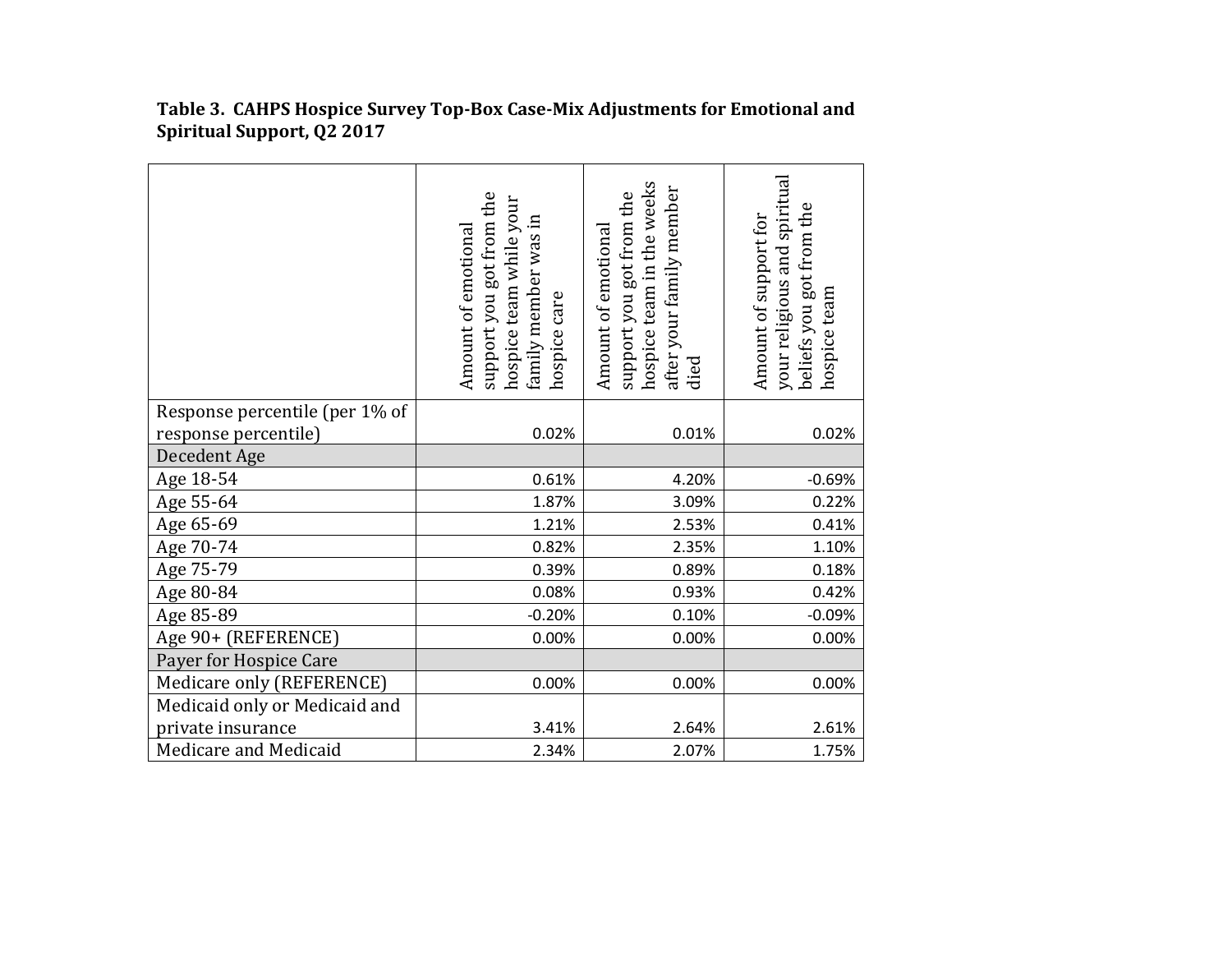| Private insurance only      | 0.66%    | $-0.41%$ | 0.03%    |
|-----------------------------|----------|----------|----------|
| Medicare and private        |          |          |          |
| insurance                   | 0.69%    | $-0.07%$ | $-0.28%$ |
| <b>Other</b>                | 1.11%    | 0.33%    | 1.10%    |
| <b>Primary Diagnosis</b>    |          |          |          |
| Alzheimer's and non-        |          |          |          |
| Alzheimer's dementias       |          |          |          |
| (REFERENCE)                 | 0.00%    | 0.00%    | 0.00%    |
| Bladder cancer              | 0.20%    | 1.65%    | $-0.86%$ |
| Blood and lymphatic cancers | 1.04%    | 1.52%    | 0.72%    |
| Brain cancer                | $-0.84%$ | 0.00%    | 0.80%    |
| Breast cancer               | $-0.90%$ | $-2.07%$ | $-0.92%$ |
| Congestive heart failure    | 1.10%    | 1.11%    | 1.15%    |
| Chronic kidney disease      | 0.80%    | $-0.34%$ | 0.50%    |
| Chronic liver disease       | $-0.38%$ | $-0.35%$ | $-1.23%$ |
| Colorectal cancer           | 0.18%    | 0.70%    | 0.61%    |
| CVA/Stroke                  | $-0.03%$ | 0.13%    | 0.17%    |
| Liver cancer                | 0.12%    | 1.09%    | 0.46%    |
| Lung & other chest cavity   |          |          |          |
| cancer                      | 0.45%    | 1.05%    | 0.06%    |
| Non-infectious respiratory  | 1.23%    | 2.73%    | 1.43%    |
| Other heart disease         | 0.36%    | 1.37%    | 0.36%    |
| Pancreatic cancer           | $-0.08%$ | 1.05%    | $-0.19%$ |
| Parkinson's and other       |          |          |          |
| degenerative diseases       | 0.35%    | $-0.02%$ | 0.57%    |
| Pneumonias and other        |          |          |          |
| infectious lung diseases    | $-0.48%$ | 1.25%    | $-0.20%$ |
| Prostate cancer             | 0.85%    | 1.79%    | 2.06%    |
| Other, cancer               | 0.58%    | 0.75%    | 0.39%    |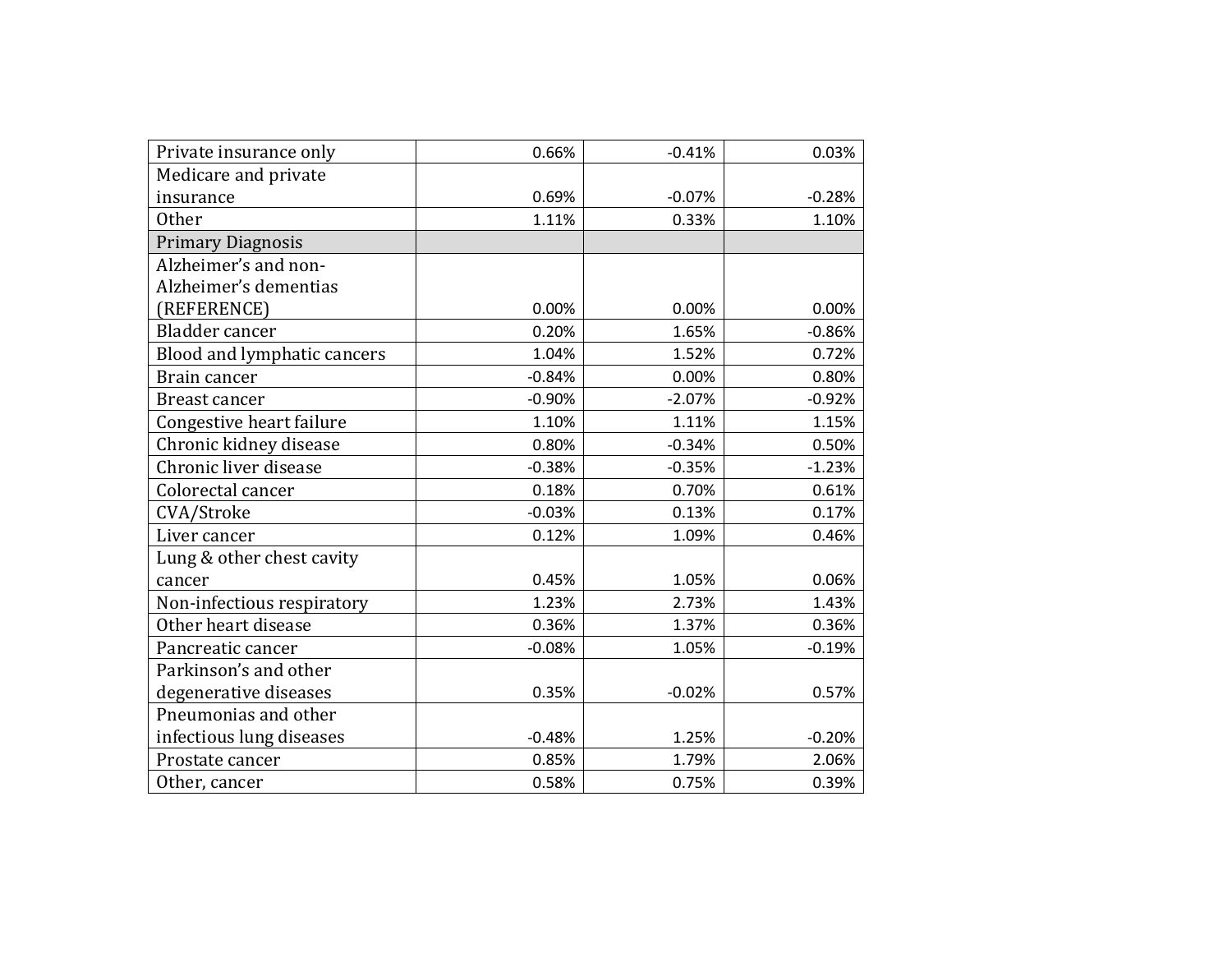| Other, non-cancer              | 0.48%    | 1.15%    | 0.42%    |
|--------------------------------|----------|----------|----------|
| Length of hospice stay         |          |          |          |
| $2-5$ days                     | 0.31%    | $-1.95%$ | 0.30%    |
| $6-12$ days                    | 0.78%    | $-1.16%$ | 0.25%    |
| 13-29 days                     | 1.43%    | 0.05%    | 1.09%    |
| 30-80 days                     | 0.73%    | 0.09%    | 0.83%    |
| 81+ days (REFERENCE)           | 0.00%    | 0.00%    | 0.00%    |
| <b>Caregiver Age</b>           |          |          |          |
| Age 18-44                      | 3.09%    | 5.51%    | 1.95%    |
| Age 45-54                      | 0.89%    | 0.99%    | 0.38%    |
| Age 55-64 (REFERENCE)          | 0.00%    | 0.00%    | 0.00%    |
| Age 65-74                      | $-1.22%$ | $-2.52%$ | $-0.69%$ |
| Age 75-84                      | $-1.24%$ | $-2.73%$ | $-0.77%$ |
| Age $85+$                      | $-0.65%$ | $-2.05%$ | 1.15%    |
| <b>Caregiver Education</b>     |          |          |          |
| 8 <sup>th</sup> grade or less  | 2.59%    | 5.56%    | 1.97%    |
| Some high school               | 0.84%    | 2.30%    | 1.82%    |
| High school graduate or GED    |          |          |          |
| (REFERENCE)                    | 0.00%    | 0.00%    | 0.00%    |
| Some college                   | 0.78%    | 1.20%    | 0.32%    |
| 4-year college graduate        | 0.87%    | 1.06%    | 0.18%    |
| More than 4-year college       |          |          |          |
| graduate                       | 1.78%    | 1.67%    | 0.74%    |
| Caregiver relationship         |          |          |          |
| (Decedent was the caregiver's  |          |          |          |
|                                |          |          |          |
| Spouse or partner              | 0.66%    | 4.33%    | 1.36%    |
| Parent (REFERENCE)             | 0.00%    | 0.00%    | 0.00%    |
| Mother-in-law or father-in-law | $-0.28%$ | $-1.68%$ | $-0.70%$ |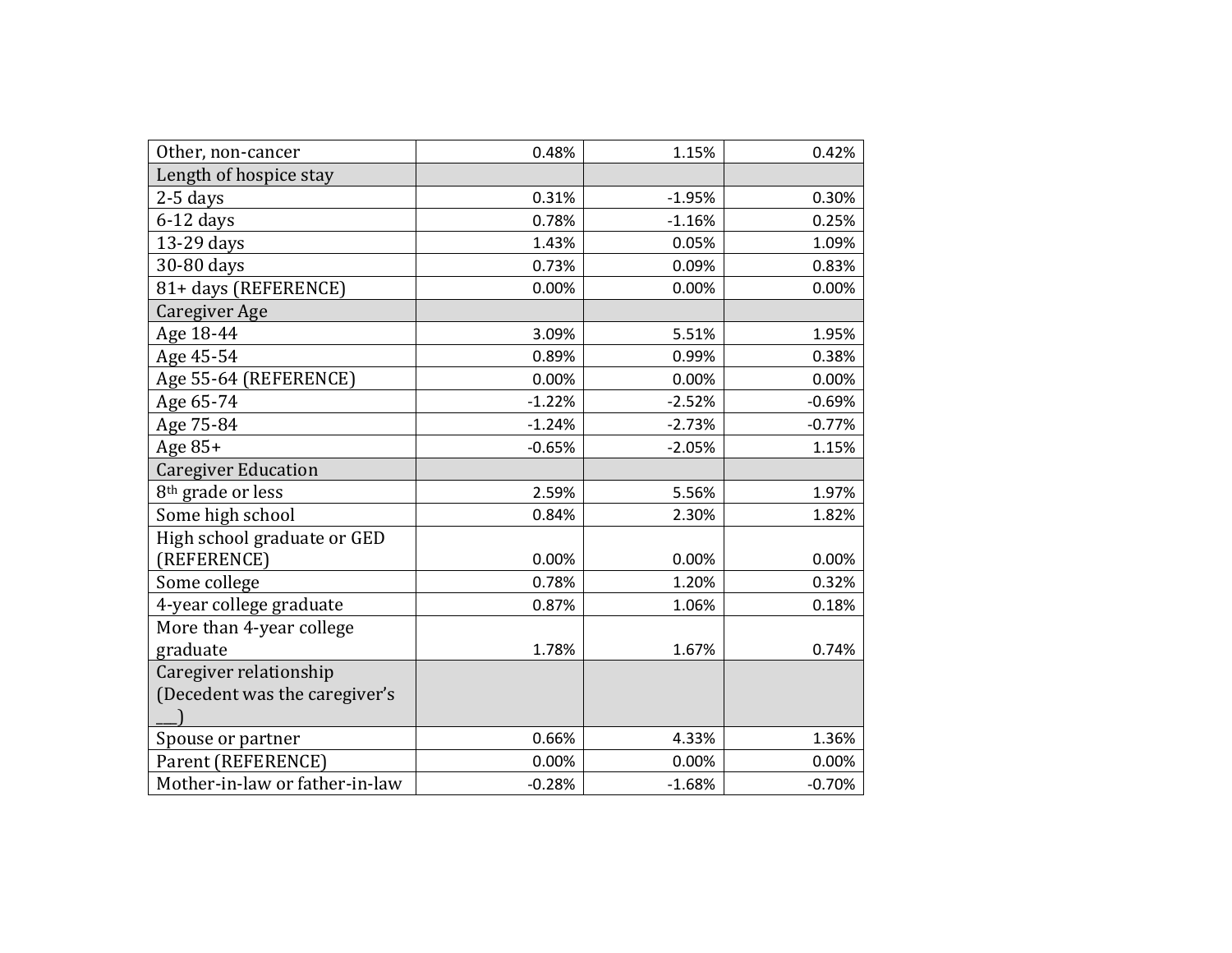| Aunt or uncle              |          |           |          |
|----------------------------|----------|-----------|----------|
|                            | $-0.66%$ | $-1.95\%$ | -0.07%   |
| Sister or brother          | 0.07%    | $-1.07\%$ | 1.13%    |
| Child                      | 0.12%    | 1.65%     | 2.52%    |
| Friend                     | $-0.65%$ | $-2.46%$  | 1.00%    |
| Other                      | $-0.98%$ | $-0.14%$  | $-0.48%$ |
| Survey                     |          |           |          |
| Language/Respondent's home |          |           |          |
| language                   |          |           |          |
| Survey language or home    |          |           |          |
| language was Spanish       | 14.15%   | 12.76%    | 14.03%   |
| All others (REFERENCE)     | 0.00%    | 0.00%     | 0.00%    |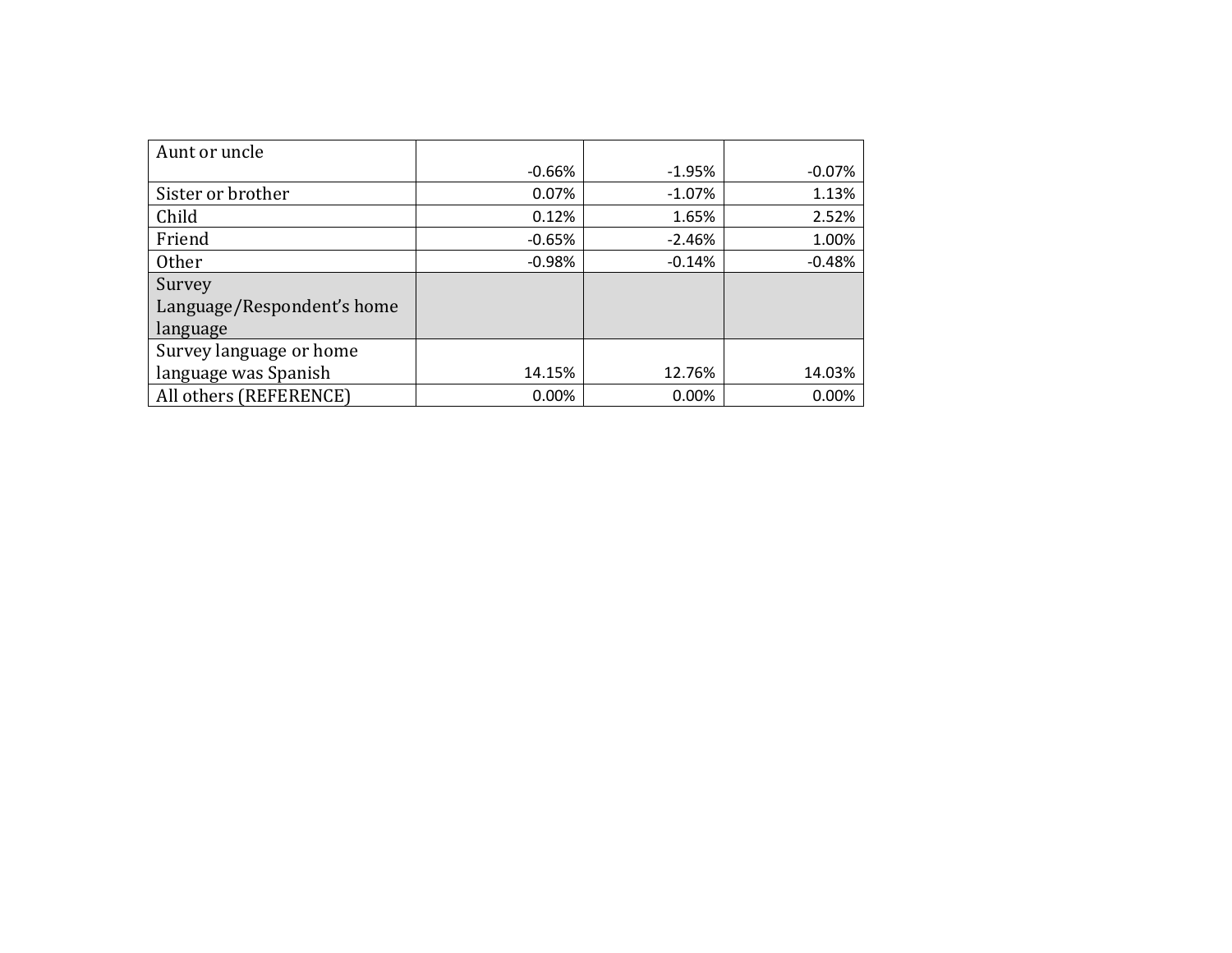|                                | as he or<br>Your family member got the<br>Your family member got as<br>or she needed for<br>much help with pain<br>breathing<br>she needed<br>rouble<br>help he |          | Your family member got the<br>help he or she needed for<br>with constipation<br>rouble | the hospice team for feelings<br>Your family member got the<br>she needed from<br>of anxiety or sadness<br>help he or |
|--------------------------------|-----------------------------------------------------------------------------------------------------------------------------------------------------------------|----------|----------------------------------------------------------------------------------------|-----------------------------------------------------------------------------------------------------------------------|
| Response percentile (per 1% of |                                                                                                                                                                 |          |                                                                                        |                                                                                                                       |
| response percentile)           | 0.08%                                                                                                                                                           | 0.07%    | 0.09%                                                                                  | 0.10%                                                                                                                 |
| Decedent Age                   |                                                                                                                                                                 |          |                                                                                        |                                                                                                                       |
| Age 18-54                      | 0.88%                                                                                                                                                           | 2.16%    | $-4.68%$                                                                               | $-3.96%$                                                                                                              |
| Age 55-64                      | 0.76%                                                                                                                                                           | 0.81%    | $-1.47%$                                                                               | $-3.10%$                                                                                                              |
| Age 65-69                      | 0.47%                                                                                                                                                           | $-0.62%$ | $-1.07%$                                                                               | $-4.15%$                                                                                                              |
| Age 70-74                      | 0.91%                                                                                                                                                           | $-0.68%$ | $-2.27%$                                                                               | $-3.04%$                                                                                                              |
| Age 75-79                      | $-0.30%$                                                                                                                                                        | $-1.22%$ | $-1.61%$                                                                               | $-2.94%$                                                                                                              |
| Age 80-84                      | 0.60%                                                                                                                                                           | $-1.38%$ | $-0.10%$                                                                               | $-0.78%$                                                                                                              |
| Age 85-89                      | $-0.12%$                                                                                                                                                        | $-0.06%$ | $-1.37%$                                                                               | $-1.72%$                                                                                                              |
| Age 90+ (REFERENCE)            | 0.00%                                                                                                                                                           | 0.00%    | 0.00%                                                                                  | 0.00%                                                                                                                 |
| Payer for Hospice Care         |                                                                                                                                                                 |          |                                                                                        |                                                                                                                       |
| Medicare only (REFERENCE)      | 0.00%                                                                                                                                                           | 0.00%    | 0.00%                                                                                  | 0.00%                                                                                                                 |
| Medicaid only or Medicaid and  |                                                                                                                                                                 |          |                                                                                        |                                                                                                                       |
| private insurance              | 2.14%                                                                                                                                                           | 0.29%    | 1.47%                                                                                  | 3.60%                                                                                                                 |
| Medicare and Medicaid          | 4.43%                                                                                                                                                           | 6.02%    | 9.12%                                                                                  | 6.33%                                                                                                                 |

**Table 4. CAHPS Hospice Top-Box Survey Case-Mix Adjustments for Help for Pain and Symptoms, Q2 2017**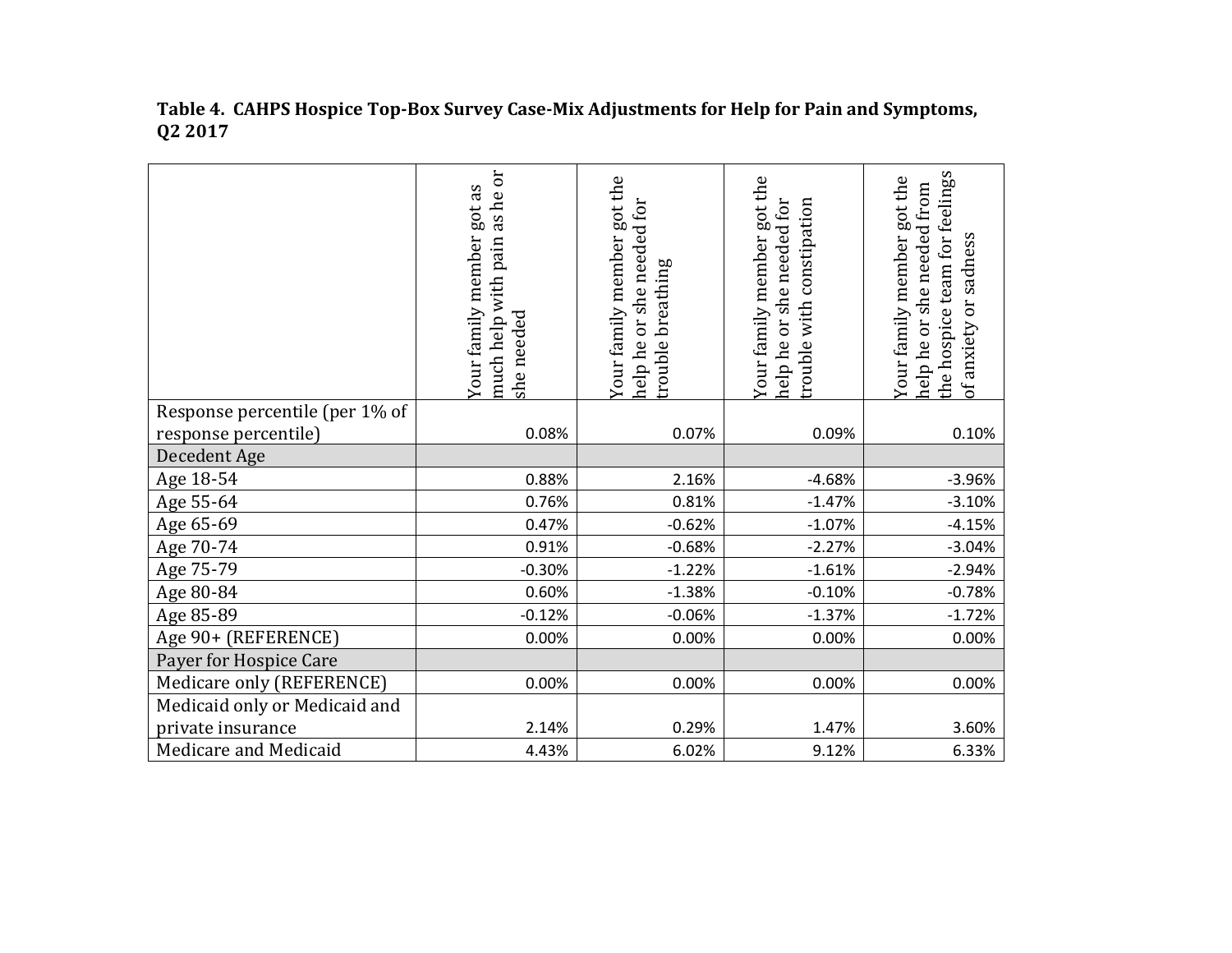| Private insurance only      | 2.57%    | $-0.40%$ | 1.78%    | 1.16%    |
|-----------------------------|----------|----------|----------|----------|
| Medicare and private        |          |          |          |          |
| insurance                   | $-0.70%$ | 0.48%    | 1.94%    | 0.69%    |
| <b>Other</b>                | 2.06%    | 2.19%    | 2.23%    | 2.97%    |
| <b>Primary Diagnosis</b>    |          |          |          |          |
| Alzheimer's and non-        |          |          |          |          |
| Alzheimer's dementias       |          |          |          |          |
| (REFERENCE)                 | 0.00%    | 0.00%    | 0.00%    | 0.00%    |
| Bladder cancer              | 2.99%    | $-1.84%$ | 4.85%    | $-0.66%$ |
| Blood and lymphatic cancers | 0.98%    | $-1.18%$ | 0.32%    | 0.52%    |
| Brain cancer                | $-2.35%$ | $-1.42%$ | $-3.07%$ | $-3.64%$ |
| Breast cancer               | $-0.27%$ | $-4.78%$ | $-0.99%$ | $-2.93%$ |
| Congestive heart failure    | 1.10%    | $-3.34%$ | 0.52%    | $-2.40%$ |
| Chronic kidney disease      | $-0.50%$ | $-1.75%$ | 4.80%    | 2.08%    |
| Chronic liver disease       | 0.09%    | $-1.92%$ | 4.82%    | $-1.73%$ |
| Colorectal cancer           | $-0.05%$ | $-1.33%$ | 1.17%    | $-0.78%$ |
| CVA/Stroke                  | 0.22%    | $-0.62%$ | 0.73%    | $-0.94%$ |
| Liver cancer                | $-1.34%$ | $-1.60%$ | 2.11%    | $-0.33%$ |
| Lung & other chest cavity   |          |          |          |          |
| cancer                      | $-0.25%$ | $-3.99%$ | $-1.38%$ | $-2.31%$ |
| Non-infectious respiratory  | 1.58%    | $-3.57%$ | 0.66%    | $-2.58%$ |
| Other heart disease         | 0.91%    | $-2.10%$ | 1.24%    | $-1.06%$ |
| Pancreatic cancer           | 0.62%    | 0.92%    | 1.33%    | $-0.80%$ |
| Parkinson's and other       |          |          |          |          |
| degenerative diseases       | 0.36%    | $-1.65%$ | $-0.69%$ | $-1.93%$ |
| Pneumonias and other        |          |          |          |          |
| infectious lung diseases    | 0.05%    | $-4.13%$ | $-0.22%$ | $-1.58%$ |
| Prostate cancer             | 0.86%    | 1.61%    | 0.45%    | 1.60%    |
| Other, cancer               | 0.58%    | $-1.31%$ | $-0.46%$ | $-1.79%$ |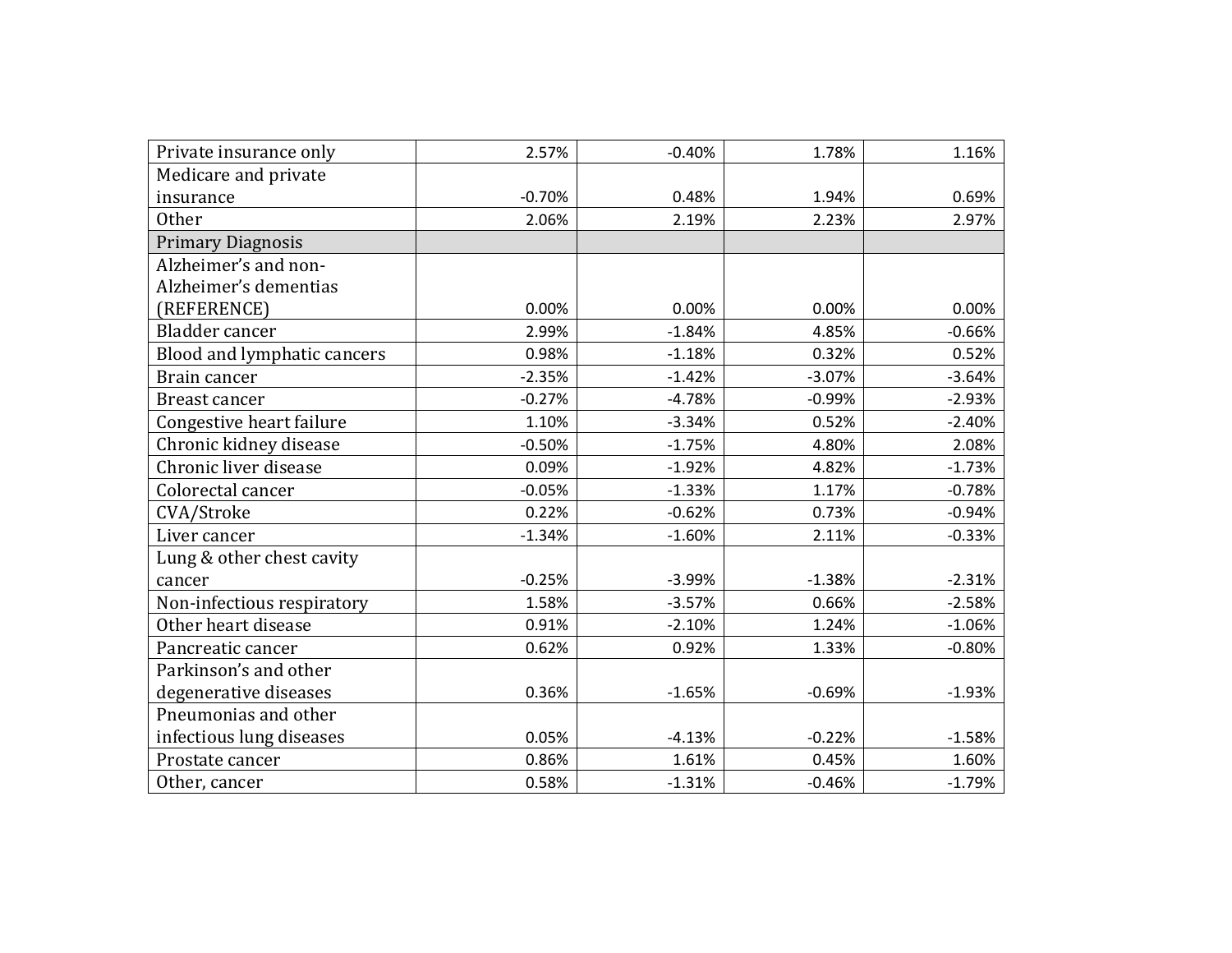| Other, non-cancer              | 1.21%    | 0.16%    | 0.41%    | $-0.83%$ |
|--------------------------------|----------|----------|----------|----------|
| Length of hospice stay         |          |          |          |          |
| $2-5$ days                     | 0.00%    | 2.09%    | 14.19%   | 3.32%    |
| $6-12$ days                    | 0.91%    | 1.69%    | 8.42%    | 2.72%    |
| 13-29 days                     | 1.54%    | 2.77%    | 6.74%    | 3.51%    |
| 30-80 days                     | 1.33%    | 1.49%    | 3.00%    | 2.94%    |
| 81+ days (REFERENCE)           | 0.00%    | 0.00%    | 0.00%    | 0.00%    |
| Caregiver Age                  |          |          |          |          |
| Age 18-44                      | 3.29%    | 3.44%    | 4.24%    | 3.83%    |
| Age 45-54                      | $-0.24%$ | 0.73%    | 0.83%    | $-0.33%$ |
| Age 55-64 (REFERENCE)          | 0.00%    | 0.00%    | 0.00%    | 0.00%    |
| Age 65-74                      | $-0.85%$ | $-0.83%$ | 0.61%    | 0.92%    |
| Age 75-84                      | 1.09%    | 1.83%    | 4.60%    | 6.64%    |
| Age $85+$                      | 3.79%    | 6.13%    | 8.84%    | 11.94%   |
| <b>Caregiver Education</b>     |          |          |          |          |
| 8 <sup>th</sup> grade or less  | 0.42%    | 4.15%    | 3.61%    | 6.64%    |
| Some high school               | $-0.91%$ | 1.03%    | 1.45%    | $-3.35%$ |
| High school graduate or GED    |          |          |          |          |
| (REFERENCE)                    | 0.00%    | 0.00%    | 0.00%    | 0.00%    |
| Some college                   | 1.73%    | 2.19%    | 1.89%    | 3.74%    |
| 4-year college graduate        | 2.95%    | 3.96%    | 5.42%    | 8.46%    |
| More than 4-year college       |          |          |          |          |
| graduate                       | 4.61%    | 6.03%    | 6.83%    | 11.20%   |
| Caregiver relationship         |          |          |          |          |
| (Decedent was the caregiver's  |          |          |          |          |
|                                |          |          |          |          |
| Spouse or partner              | 0.34%    | 0.89%    | 0.09%    | 2.24%    |
| Parent (REFERENCE)             | 0.00%    | 0.00%    | 0.00%    | 0.00%    |
| Mother-in-law or father-in-law | $-4.29%$ | $-2.66%$ | $-2.27%$ | $-5.84%$ |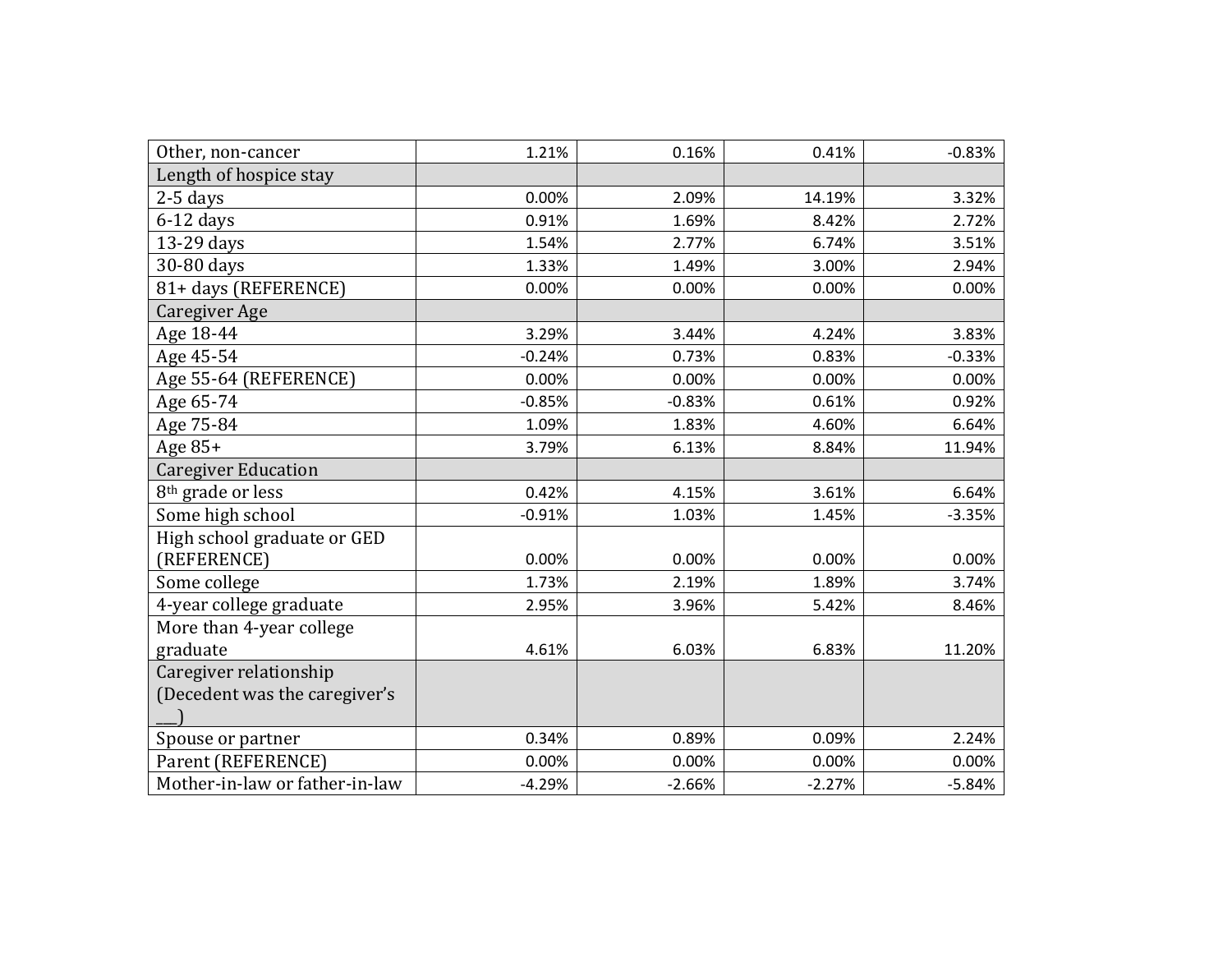| Aunt or uncle              |           |           |          |          |
|----------------------------|-----------|-----------|----------|----------|
|                            | $-1.34%$  | $-2.71%$  | $-1.68%$ | $-4.46%$ |
| Sister or brother          | 3.00%     | 1.26%     | 2.92%    | 4.63%    |
| Child                      | 0.37%     | $-1.64%$  | 1.29%    | 3.05%    |
| Friend                     | 0.06%     | $-1.00\%$ | $-1.10%$ | 2.74%    |
| <b>Other</b>               | $-2.19%$  | $-0.82%$  | $-2.19%$ | 0.02%    |
| Survey                     |           |           |          |          |
| Language/Respondent's home |           |           |          |          |
| language                   |           |           |          |          |
| Survey language or home    |           |           |          |          |
| language was Spanish       | $-5.97\%$ | 3.08%     | $-0.70%$ | 3.14%    |
| All others (REFERENCE)     | 0.00%     | 0.00%     | 0.00%    | 0.00%    |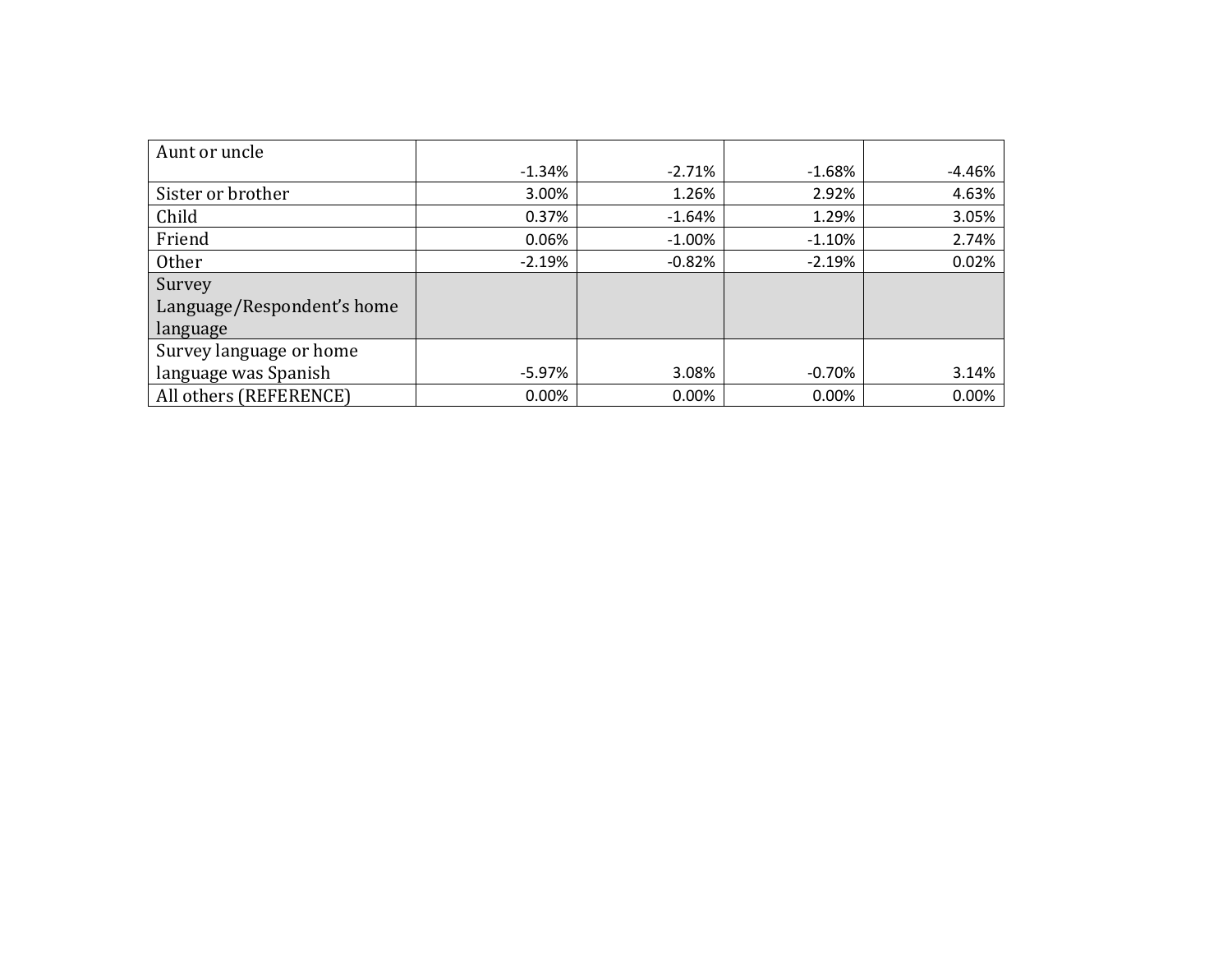|                                | what side effects to watch for<br>Hospice team gave you the<br>training you needed about<br>pain medicine<br>from | training you needed about if<br>and when to give more pain<br>Hospice team gave you the<br>medicine to your family<br>member | he or she had trouble breathing<br>training you needed about how<br>to help your family member if<br>Hospice team gave you the | $\overline{\text{o}}$<br>Hospice team gave you the<br>training you needed about<br>member became restless<br>do if your family<br>agitated<br>what to | A member of the hospice team<br>side effects of pain<br>medicine with you or your<br>family member<br>discussed |
|--------------------------------|-------------------------------------------------------------------------------------------------------------------|------------------------------------------------------------------------------------------------------------------------------|--------------------------------------------------------------------------------------------------------------------------------|-------------------------------------------------------------------------------------------------------------------------------------------------------|-----------------------------------------------------------------------------------------------------------------|
| Response percentile (per 1% of |                                                                                                                   |                                                                                                                              |                                                                                                                                |                                                                                                                                                       |                                                                                                                 |
| response percentile)           | 0.06%                                                                                                             | 0.03%                                                                                                                        | 0.03%                                                                                                                          | 0.07%                                                                                                                                                 | 0.07%                                                                                                           |
| Decedent Age                   |                                                                                                                   |                                                                                                                              |                                                                                                                                |                                                                                                                                                       |                                                                                                                 |
| Age 18-54                      | $-3.35%$                                                                                                          | $-1.79%$                                                                                                                     | 2.04%                                                                                                                          | $-0.58%$                                                                                                                                              | $-3.65%$                                                                                                        |
| Age 55-64                      | $-1.81%$                                                                                                          | 0.50%                                                                                                                        | 1.75%                                                                                                                          | $-1.07%$                                                                                                                                              | $-2.68%$                                                                                                        |
| Age 65-69                      | $-3.42%$                                                                                                          | $-0.99%$                                                                                                                     | $-0.85%$                                                                                                                       | $-0.15%$                                                                                                                                              | $-3.27%$                                                                                                        |
| Age 70-74                      | $-3.75%$                                                                                                          | $-1.04%$                                                                                                                     | 0.26%                                                                                                                          | $-2.17%$                                                                                                                                              | $-2.73%$                                                                                                        |
| Age 75-79                      | $-3.32%$                                                                                                          | $-1.15%$                                                                                                                     | $-0.93%$                                                                                                                       | $-1.02%$                                                                                                                                              | $-2.59%$                                                                                                        |
| Age 80-84                      | $-2.75%$                                                                                                          | $-1.01%$                                                                                                                     | $-0.42%$                                                                                                                       | $-1.56%$                                                                                                                                              | $-1.50%$                                                                                                        |
| Age 85-89                      | $-2.59%$                                                                                                          | $-0.80%$                                                                                                                     | $-2.43%$                                                                                                                       | $-1.32%$                                                                                                                                              | $-1.97%$                                                                                                        |
| Age 90+ (REFERENCE)            | 0.00%                                                                                                             | 0.00%                                                                                                                        | 0.00%                                                                                                                          | 0.00%                                                                                                                                                 | 0.00%                                                                                                           |
| Payer for Hospice Care         |                                                                                                                   |                                                                                                                              |                                                                                                                                |                                                                                                                                                       |                                                                                                                 |
| Medicare only (REFERENCE)      | 0.00%                                                                                                             | 0.00%                                                                                                                        | 0.00%                                                                                                                          | 0.00%                                                                                                                                                 | 0.00%                                                                                                           |
| Medicaid only or Medicaid and  |                                                                                                                   |                                                                                                                              |                                                                                                                                |                                                                                                                                                       |                                                                                                                 |
| private insurance              | 1.05%                                                                                                             | 1.15%                                                                                                                        | $-1.82%$                                                                                                                       | 2.46%                                                                                                                                                 | 1.73%                                                                                                           |

**Table 5. CAHPS Hospice Survey Top-Box Case-Mix Adjustments for Training Family to Care for Patient, Q2 2017**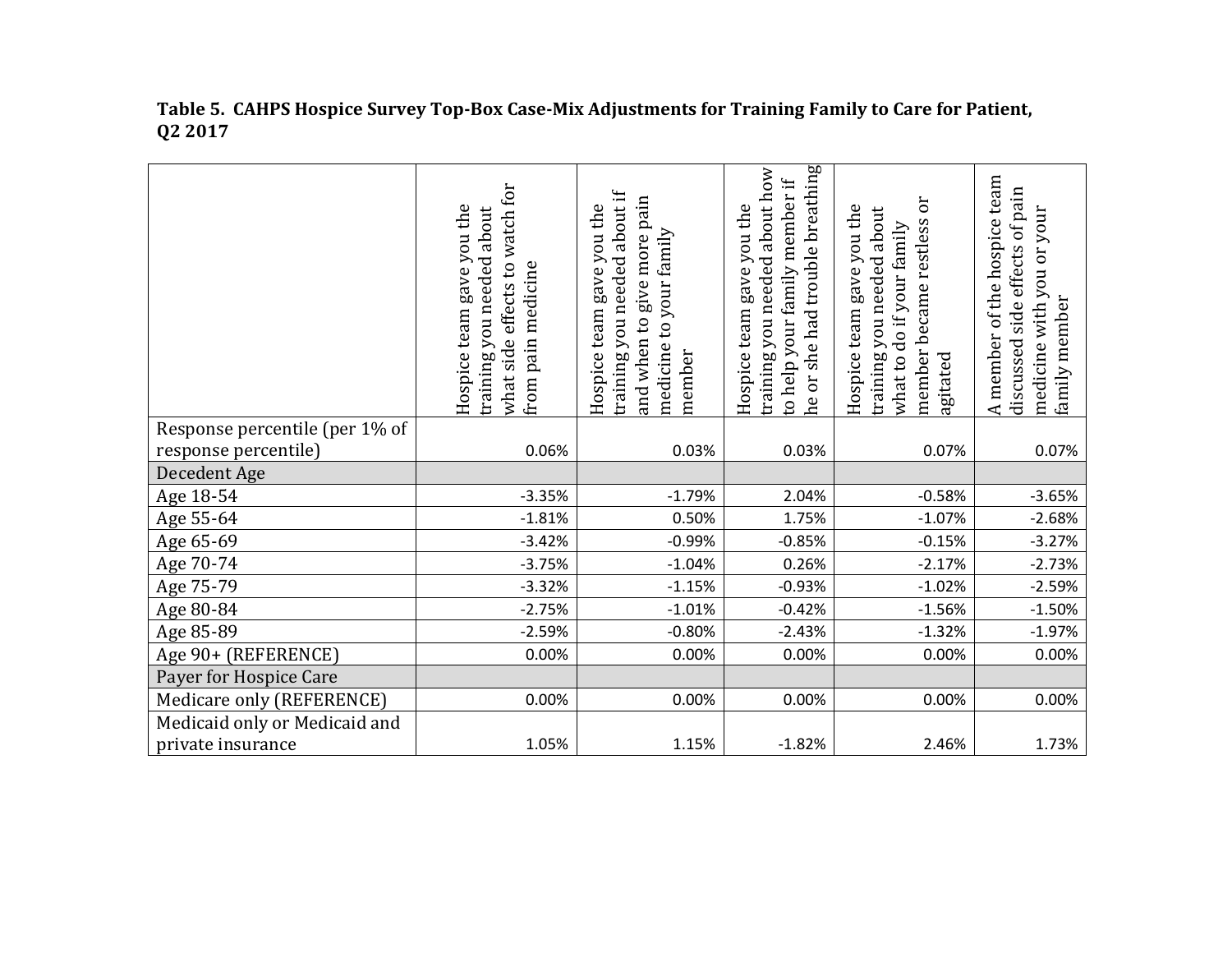| Medicare and Medicaid       | 4.54%    | 5.20%    | 3.59%    | 5.21%    | 3.61%    |
|-----------------------------|----------|----------|----------|----------|----------|
| Private insurance only      | $-1.30%$ | 0.23%    | 0.13%    | 2.43%    | $-0.43%$ |
| Medicare and private        |          |          |          |          |          |
| insurance                   | 0.73%    | $-0.39%$ | $-0.58%$ | 1.03%    | 0.79%    |
| Other                       | 1.06%    | 1.47%    | 0.01%    | 2.68%    | $-0.07%$ |
| <b>Primary Diagnosis</b>    |          |          |          |          |          |
| Alzheimer's and non-        |          |          |          |          |          |
| Alzheimer's dementias       |          |          |          |          |          |
| (REFERENCE)                 | 0.00%    | 0.00%    | 0.00%    | 0.00%    | 0.00%    |
| Bladder cancer              | $-5.47%$ | $-3.43%$ | $-2.44%$ | 0.03%    | $-2.22%$ |
| Blood and lymphatic cancers | $-5.48%$ | $-2.32%$ | $-4.73%$ | $-0.36%$ | $-1.21%$ |
| Brain cancer                | $-5.13%$ | $-0.95%$ | $-5.16%$ | $-3.74%$ | $-1.95%$ |
| Breast cancer               | $-7.60%$ | $-4.50%$ | $-5.61%$ | $-4.29%$ | $-3.21%$ |
| Congestive heart failure    | $-5.12%$ | $-3.73%$ | $-4.96%$ | $-2.89%$ | $-1.88%$ |
| Chronic kidney disease      | $-3.52%$ | 0.13%    | $-5.27%$ | 0.63%    | $-2.14%$ |
| Chronic liver disease       | $-2.15%$ | $-4.72%$ | $-3.34%$ | $-2.66%$ | 2.48%    |
| Colorectal cancer           | $-5.88%$ | $-3.35%$ | $-3.88%$ | $-4.01%$ | $-2.94%$ |
| CVA/Stroke                  | $-2.28%$ | $-1.49%$ | $-1.54%$ | $-2.84%$ | $-0.16%$ |
| Liver cancer                | $-2.89%$ | $-2.48%$ | $-4.35%$ | $-2.24%$ | $-1.14%$ |
| Lung & other chest cavity   |          |          |          |          |          |
| cancer                      | $-5.52%$ | $-3.31%$ | $-6.32%$ | $-1.64%$ | $-3.65%$ |
| Non-infectious respiratory  | $-1.78%$ | $-1.61%$ | $-4.40%$ | $-0.72%$ | $-1.63%$ |
| Other heart disease         | $-3.46%$ | $-2.02%$ | $-3.80%$ | $-1.38%$ | $-1.77%$ |
| Pancreatic cancer           | $-4.71%$ | $-1.93%$ | $-2.85%$ | $-1.03%$ | $-2.95%$ |
| Parkinson's and other       |          |          |          |          |          |
| degenerative diseases       | $-4.67%$ | $-1.45%$ | $-3.82%$ | $-2.11%$ | $-0.70%$ |
| Pneumonias and other        |          |          |          |          |          |
| infectious lung diseases    | $-3.90%$ | $-3.09%$ | $-4.06%$ | $-1.31%$ | $-3.44%$ |
| Prostate cancer             | $-2.46%$ | $-0.82%$ | 0.39%    | 0.03%    | $-2.19%$ |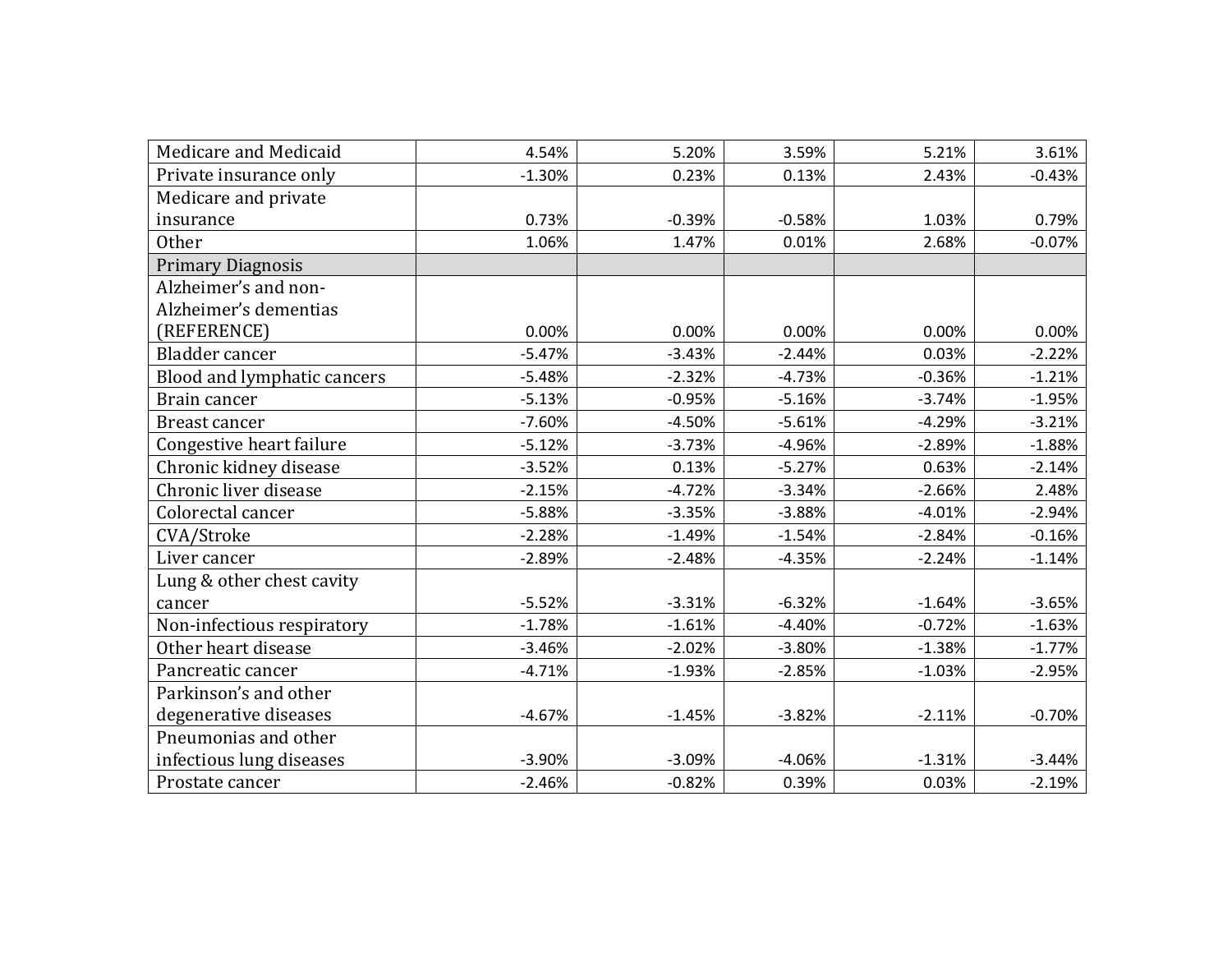| Other, cancer                 | $-4.60%$ | $-1.65%$ | $-3.93%$ | $-0.67%$ | $-2.53%$ |
|-------------------------------|----------|----------|----------|----------|----------|
| Other, non-cancer             | $-4.97%$ | $-1.32%$ | $-2.17%$ | $-1.94%$ | $-1.45%$ |
| Length of hospice stay        |          |          |          |          |          |
| $2-5$ days                    | 4.05%    | 2.46%    | 7.47%    | 3.04%    | 6.61%    |
| $6-12$ days                   | 3.46%    | 2.18%    | 6.31%    | 1.70%    | 4.94%    |
| 13-29 days                    | 1.98%    | 1.55%    | 4.56%    | 0.88%    | 3.74%    |
| 30-80 days                    | 1.47%    | 0.62%    | 1.96%    | 0.99%    | 1.43%    |
| 81+ days (REFERENCE)          | 0.00%    | 0.00%    | 0.00%    | 0.00%    | 0.00%    |
| Caregiver Age                 |          |          |          |          |          |
| Age 18-44                     | $-1.37%$ | 0.73%    | 1.95%    | 4.34%    | $-0.15%$ |
| Age 45-54                     | $-1.51%$ | $-0.11%$ | 1.46%    | 0.12%    | $-0.78%$ |
| Age 55-64 (REFERENCE)         | 0.00%    | 0.00%    | 0.00%    | 0.00%    | 0.00%    |
| Age 65-74                     | 0.71%    | $-0.45%$ | $-0.90%$ | 2.11%    | 0.61%    |
| Age 75-84                     | 4.75%    | 1.67%    | 2.76%    | 7.40%    | 5.58%    |
| Age $85+$                     | 8.66%    | 5.73%    | 6.47%    | 11.84%   | 10.66%   |
| <b>Caregiver Education</b>    |          |          |          |          |          |
| 8 <sup>th</sup> grade or less | $-0.16%$ | $-2.69%$ | $-0.06%$ | $-0.81%$ | 0.59%    |
| Some high school              | $-2.85%$ | $-1.11%$ | $-0.74%$ | $-3.57%$ | $-1.00%$ |
| High school graduate or GED   |          |          |          |          |          |
| (REFERENCE)                   | 0.00%    | 0.00%    | 0.00%    | 0.00%    | 0.00%    |
| Some college                  | 2.58%    | 2.06%    | 2.85%    | 2.86%    | 1.43%    |
| 4-year college graduate       | 6.61%    | 5.11%    | 5.65%    | 6.01%    | 4.45%    |
| More than 4-year college      |          |          |          |          |          |
| graduate                      | 7.12%    | 7.49%    | 7.88%    | 8.61%    | 4.62%    |
| Caregiver relationship        |          |          |          |          |          |
| (Decedent was the caregiver's |          |          |          |          |          |
|                               |          |          |          |          |          |
| Spouse or partner             | $-0.44%$ | $-0.64%$ | $-0.05%$ | $-1.10%$ | 1.94%    |
| Parent (REFERENCE)            | 0.00%    | 0.00%    | 0.00%    | 0.00%    | 0.00%    |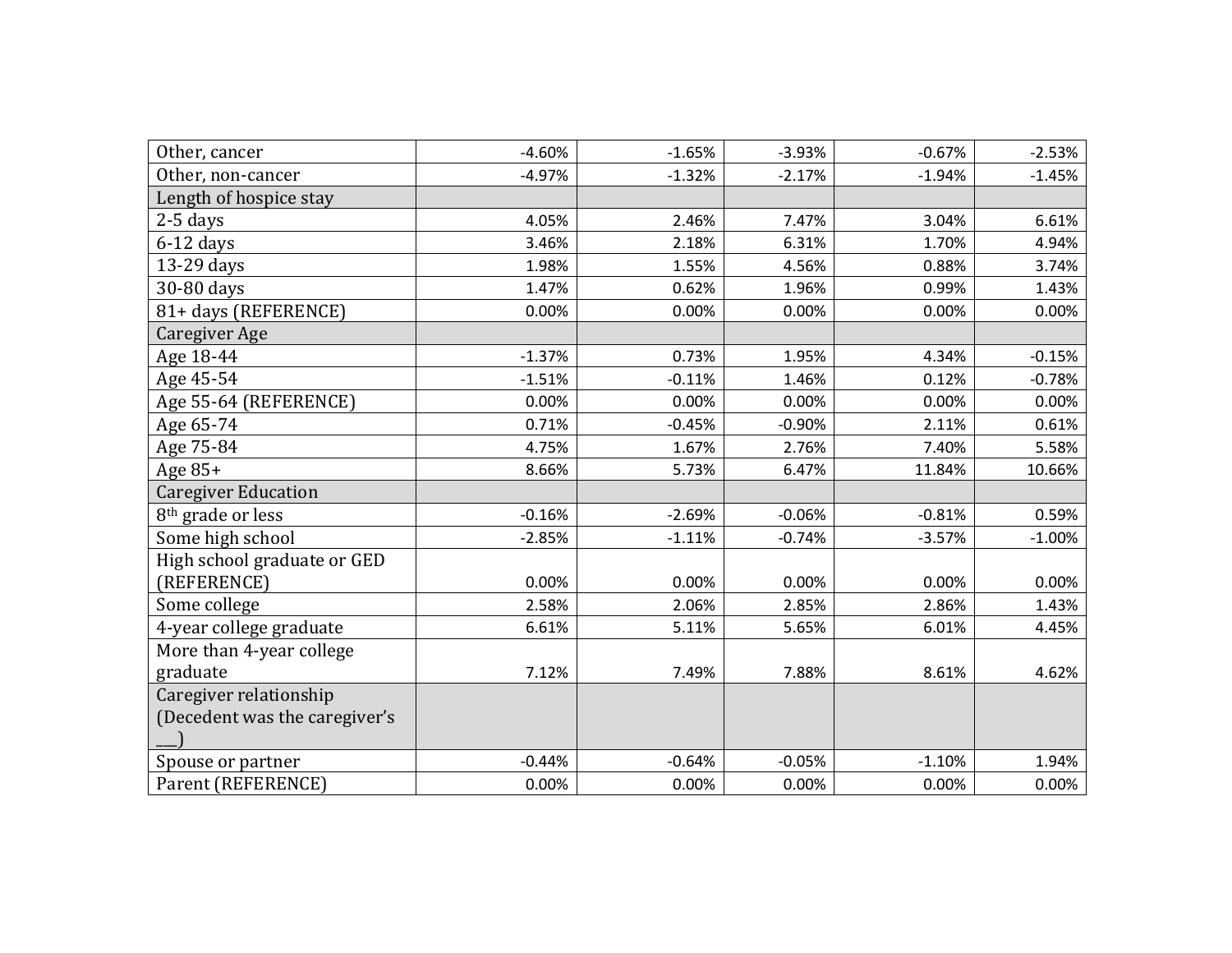| Mother-in-law or father-in-law | -5.44%   | $-3.45%$  | $-4.42%$ | $-8.39%$  | $-3.81%$ |
|--------------------------------|----------|-----------|----------|-----------|----------|
| Aunt or uncle                  | 5.79%    | 1.29%     | 0.02%    | 4.12%     | 0.59%    |
| Sister or brother              | 7.12%    | 2.72%     | 5.23%    | 5.14%     | 4.96%    |
| Child                          | 1.24%    | 0.53%     | 1.18%    | 2.20%     | 4.70%    |
| Friend                         | 4.10%    | 2.96%     | 3.16%    | 2.95%     | 3.91%    |
| Other                          | 0.68%    | $-0.35%$  | 0.35%    | $-2.11%$  | 1.01%    |
| Survey                         |          |           |          |           |          |
| Language/Respondent's home     |          |           |          |           |          |
| language                       |          |           |          |           |          |
| Survey language or home        |          |           |          |           |          |
| language was Spanish           | $-9.23%$ | $-4.07\%$ | $-8.54%$ | $-11.01%$ | $-4.04%$ |
| All others (REFERENCE)         | 0.00%    | 0.00%     | 0.00%    | 0.00%     | 0.00%    |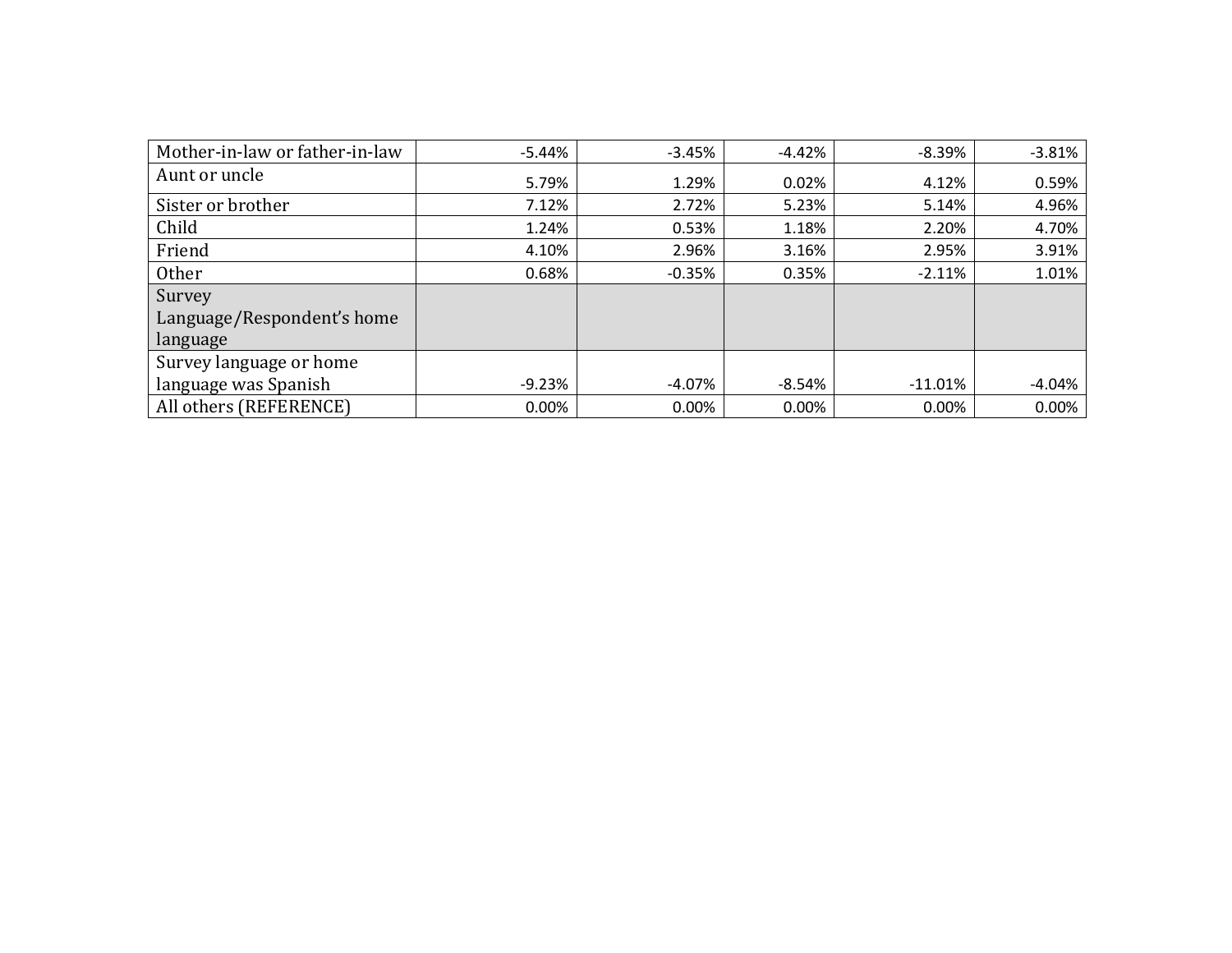**Table 6. CAHPS Hospice Survey Top-Box Case-Mix Adjustments for Rating of this Hospice and Willing to Recommend this Hospice, Q2 2017**

|                                                 | <b>Rating of this</b><br>Hospice | <b>Willing to</b><br><b>Recommend this</b><br>Hospice |
|-------------------------------------------------|----------------------------------|-------------------------------------------------------|
| Response percentile (per 1% of response         |                                  |                                                       |
| percentile)                                     | 0.07%                            | 0.07%                                                 |
| Decedent Age                                    |                                  |                                                       |
| Age 18-54                                       | $-0.12%$                         | 0.69%                                                 |
| Age 55-64                                       | 0.65%                            | 0.89%                                                 |
| Age 65-69                                       | 0.33%                            | $-0.14%$                                              |
| Age 70-74                                       | 0.41%                            | $-0.91%$                                              |
| Age 75-79                                       | $-0.57%$                         | $-0.84%$                                              |
| Age 80-84                                       | $-0.08%$                         | 0.19%                                                 |
| Age 85-89                                       | $-0.49%$                         | $-0.50%$                                              |
| Age 90+ (REFERENCE)                             | 0.00%                            | 0.00%                                                 |
| Payer for Hospice Care                          |                                  |                                                       |
| Medicare only (REFERENCE)                       | 0.00%                            | 0.00%                                                 |
| Medicaid only or Medicaid and private insurance | 2.72%                            | 0.94%                                                 |
| Medicare and Medicaid                           | 4.22%                            | 2.25%                                                 |
| Private insurance only                          | 1.21%                            | 0.64%                                                 |
| Medicare and private insurance                  | $-0.11%$                         | 0.51%                                                 |
| <b>Other</b>                                    | 1.93%                            | 1.37%                                                 |
| <b>Primary Diagnosis</b>                        |                                  |                                                       |
| Alzheimer's and non-Alzheimer's dementias       |                                  |                                                       |
| (REFERENCE)                                     | 0.00%                            | 0.00%                                                 |
| Bladder cancer                                  | $-0.74%$                         | $-0.86%$                                              |
| Blood and lymphatic cancers                     | 1.51%                            | 1.67%                                                 |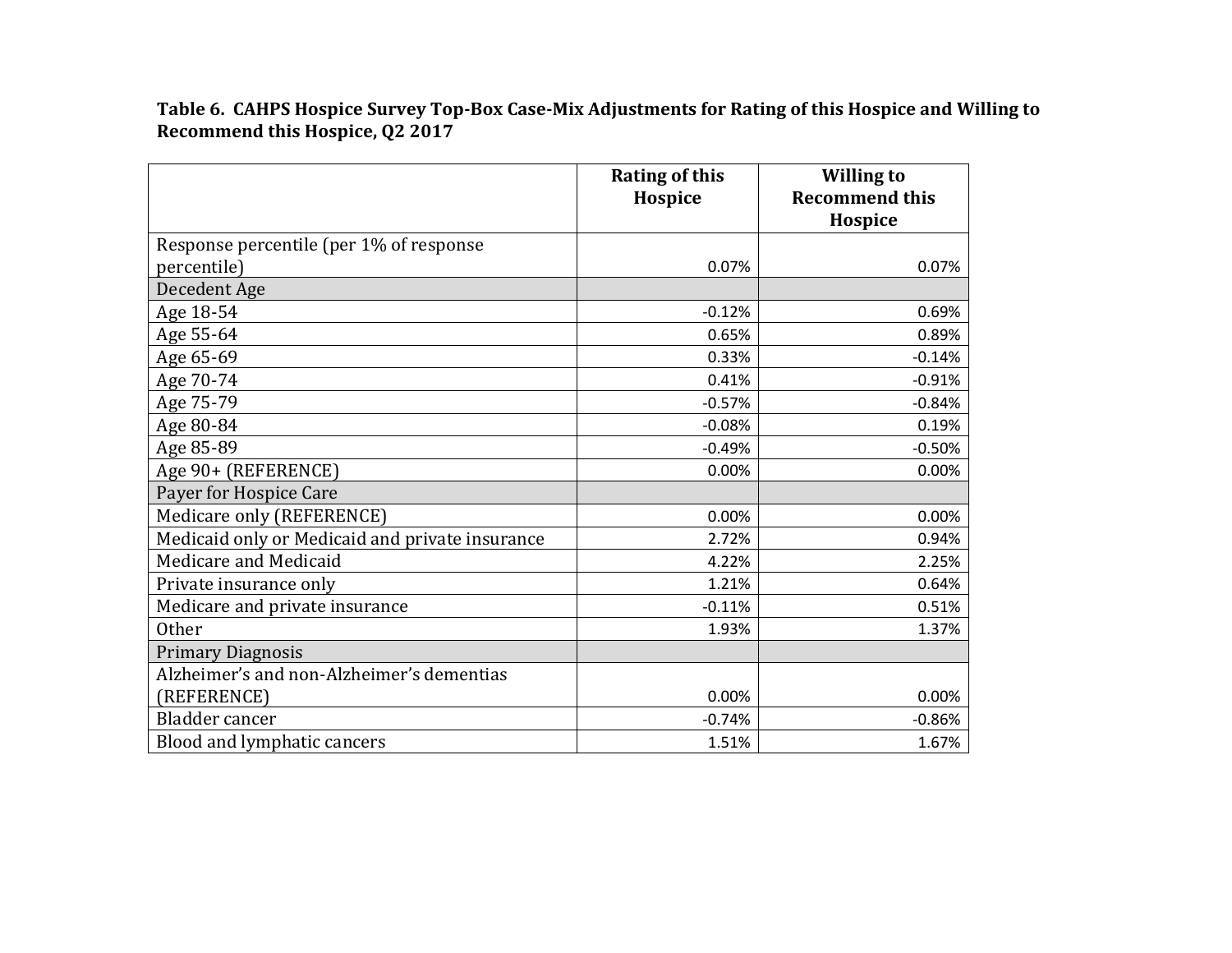| Brain cancer                                  | $-2.71%$ | $-1.90%$ |
|-----------------------------------------------|----------|----------|
| Breast cancer                                 | $-1.13%$ | $-1.32%$ |
| Congestive heart failure                      | 0.99%    | 0.06%    |
| Chronic kidney disease                        | 1.65%    | 0.45%    |
| Chronic liver disease                         | $-1.07%$ | $-0.74%$ |
| Colorectal cancer                             | 0.87%    | 0.20%    |
| CVA/Stroke                                    | $-1.13%$ | $-1.12%$ |
| Liver cancer                                  | 0.40%    | 1.72%    |
| Lung & other chest cavity cancer              | 0.59%    | $-0.23%$ |
| Non-infectious respiratory                    | 0.43%    | $-0.27%$ |
| Other heart disease                           | 0.16%    | $-0.58%$ |
| Pancreatic cancer                             | 0.26%    | $-0.35%$ |
| Parkinson's and other degenerative diseases   | $-0.53%$ | $-0.89%$ |
| Pneumonias and other infectious lung diseases | 0.45%    | 0.66%    |
| Prostate cancer                               | 1.16%    | 1.36%    |
| Other, cancer                                 | 0.23%    | $-0.50%$ |
| Other, non-cancer                             | $-0.73%$ | $-0.14%$ |
| Length of hospice stay                        |          |          |
| $2-5$ days                                    | $-0.83%$ | 0.56%    |
| $6-12$ days                                   | $-0.13%$ | 0.55%    |
| 13-29 days                                    | 2.09%    | 2.34%    |
| 30-80 days                                    | 1.66%    | 1.60%    |
| 81+ days (REFERENCE)                          | 0.00%    | 0.00%    |
| <b>Caregiver Age</b>                          |          |          |
| Age 18-44                                     | 4.53%    | 3.34%    |
| Age 45-54                                     | 1.32%    | 0.51%    |
| Age 55-64 (REFERENCE)                         | 0.00%    | 0.00%    |
| Age 65-74                                     | $-2.05%$ | $-0.87%$ |
| Age 75-84                                     | $-0.58%$ | 0.20%    |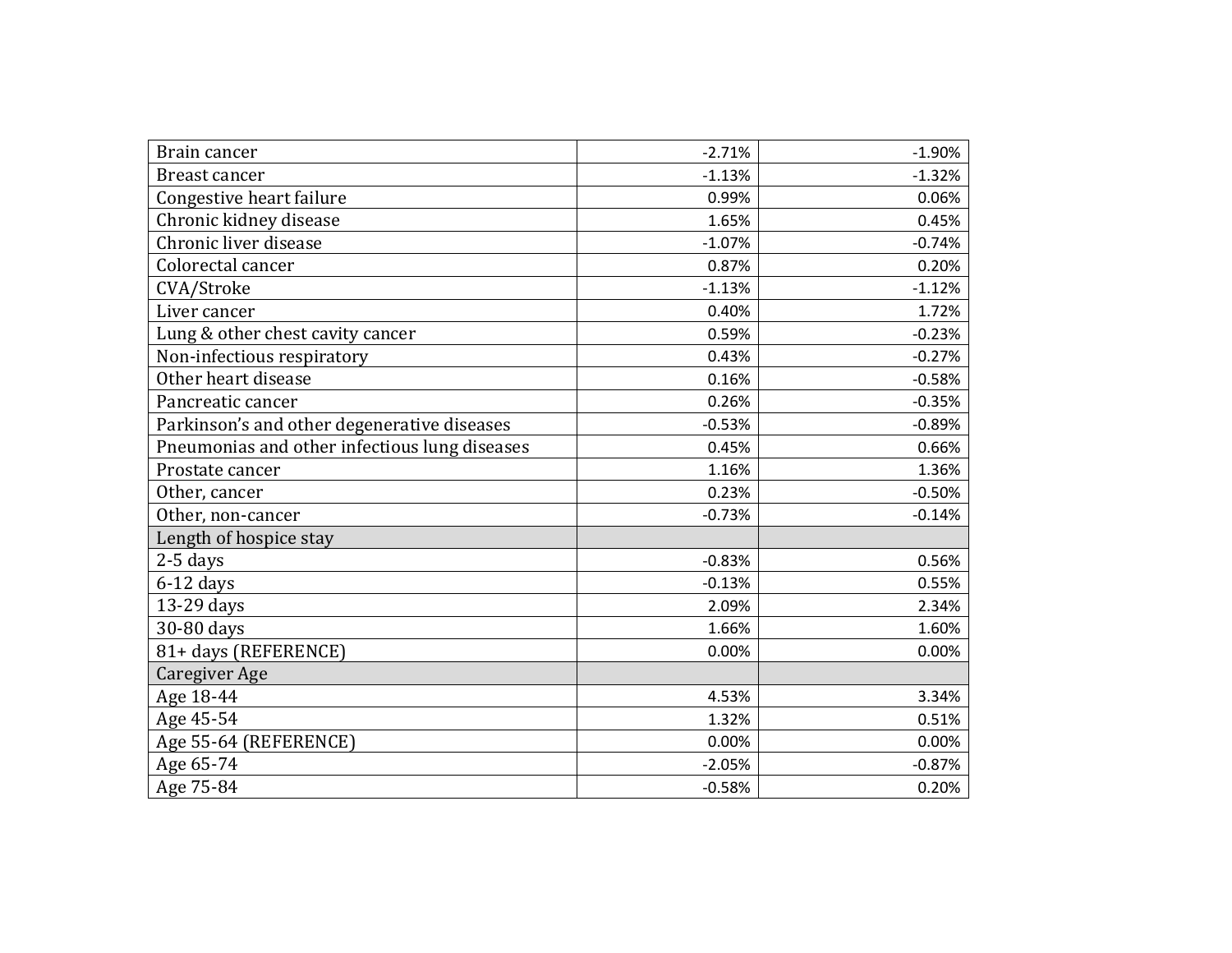| Age $85+$                                    | 1.71%    | 1.63%    |
|----------------------------------------------|----------|----------|
| <b>Caregiver Education</b>                   |          |          |
| 8 <sup>th</sup> grade or less                | 1.97%    | 3.07%    |
| Some high school                             | $-0.80%$ | 0.22%    |
| High school graduate or GED (REFERENCE)      | 0.00%    | 0.00%    |
| Some college                                 | 2.51%    | 1.68%    |
| 4-year college graduate                      | 4.13%    | 2.66%    |
| More than 4-year college graduate            | 5.50%    | 3.26%    |
| Caregiver relationship (Decedent was the     |          |          |
| caregiver's $\Box$                           |          |          |
| Spouse or partner                            | 0.79%    | 1.02%    |
| Parent (REFERENCE)                           | 0.00%    | 0.00%    |
| Mother-in-law or father-in-law               | $-3.96%$ | $-2.96%$ |
| Aunt or uncle                                | 0.88%    | 0.41%    |
| Sister or brother                            | 1.55%    | 1.52%    |
| Child                                        | 1.41%    | 0.78%    |
| Friend                                       | 0.87%    | 0.74%    |
| <b>Other</b>                                 | $-0.47%$ | $-0.15%$ |
| Survey Language/Respondent's home language   |          |          |
| Survey language or home language was Spanish | $-3.65%$ | $-3.67%$ |
| All others (REFERENCE)                       | 0.00%    | 0.00%    |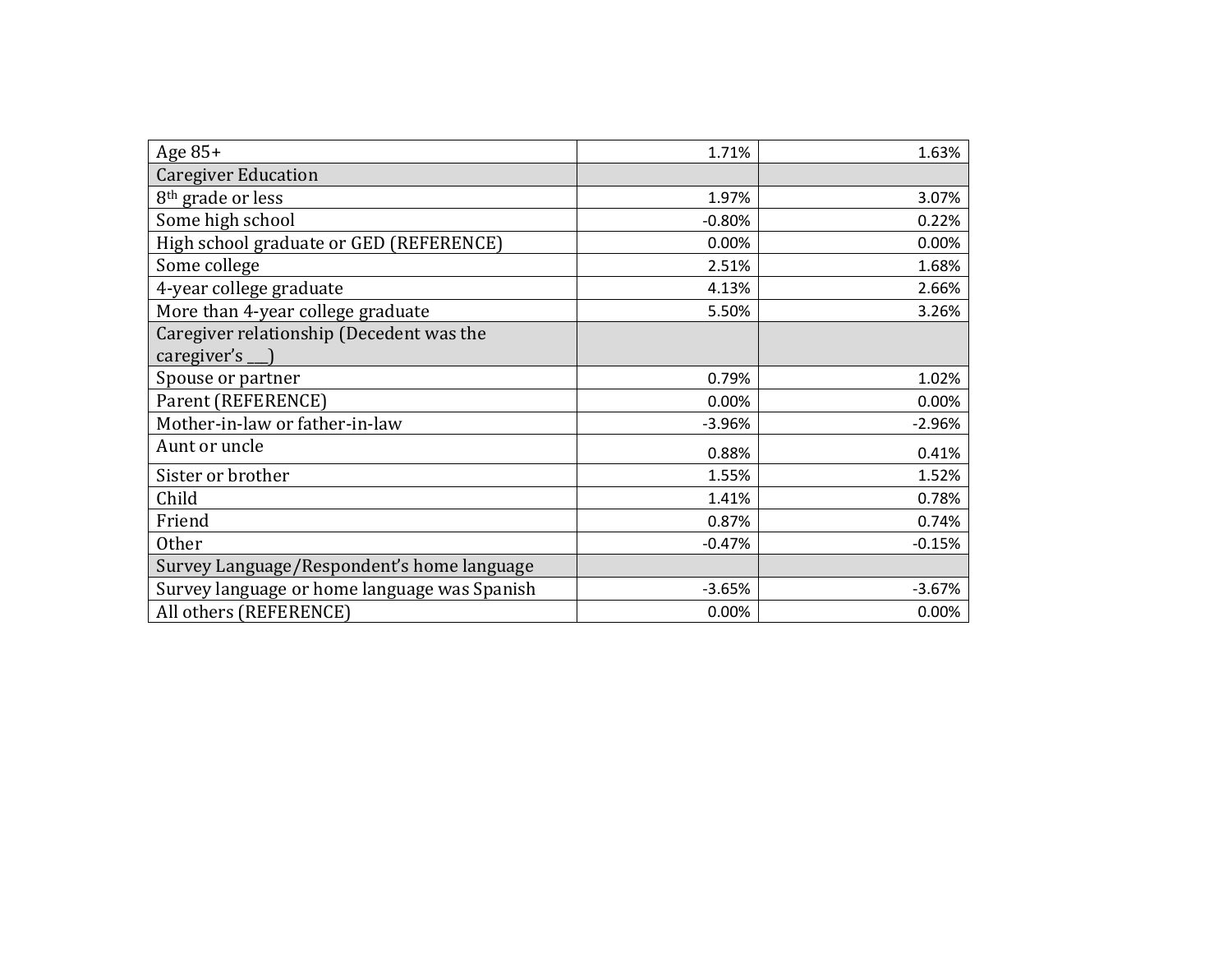|                                | informed about when they<br>would arrive to care for<br>Hospice team kept you<br>your family member | things in a way that was<br>explained<br>easy to understand<br>team<br>Hospice | problems with your family<br>carefully to you when you<br>talked with them about<br>member's hospice care<br>Hospice team listened | condition<br>Hospice team kept you<br>informed about your<br>$\sim$<br>family member' | Hospice team listened<br>carefully to you | condition<br>confusing or contradictory<br>information about your<br>Hospice team gave you<br>family member's<br>or care |
|--------------------------------|-----------------------------------------------------------------------------------------------------|--------------------------------------------------------------------------------|------------------------------------------------------------------------------------------------------------------------------------|---------------------------------------------------------------------------------------|-------------------------------------------|--------------------------------------------------------------------------------------------------------------------------|
| Response percentile (per 1% of |                                                                                                     |                                                                                |                                                                                                                                    |                                                                                       |                                           |                                                                                                                          |
| response percentile)           | $-0.02%$                                                                                            | $-0.01%$                                                                       | $-0.01%$                                                                                                                           | $-0.02%$                                                                              | $-0.02%$                                  | $-0.01%$                                                                                                                 |
| Decedent Age                   |                                                                                                     |                                                                                |                                                                                                                                    |                                                                                       |                                           |                                                                                                                          |
| Age 18-54                      | 2.79%                                                                                               | $-0.86%$                                                                       | 0.38%                                                                                                                              | $-0.37%$                                                                              | $-0.96%$                                  | $-1.41%$                                                                                                                 |
| Age 55-64                      | 1.67%                                                                                               | $-0.97%$                                                                       | $-2.05%$                                                                                                                           | $-0.69%$                                                                              | $-2.18%$                                  | $-1.26%$                                                                                                                 |
| Age 65-69                      | 1.86%                                                                                               | $-0.39%$                                                                       | $-0.02%$                                                                                                                           | $-0.20%$                                                                              | $-0.78%$                                  | $-1.05%$                                                                                                                 |
| Age 70-74                      | 0.92%                                                                                               | $-0.48%$                                                                       | $-1.04%$                                                                                                                           | $-0.68%$                                                                              | $-0.84%$                                  | $-0.78%$                                                                                                                 |
| Age 75-79                      | 1.77%                                                                                               | $-0.26%$                                                                       | $-0.78%$                                                                                                                           | 0.22%                                                                                 | $-0.18%$                                  | $-0.55%$                                                                                                                 |
| Age 80-84                      | 1.21%                                                                                               | $-0.16%$                                                                       | $-0.62%$                                                                                                                           | $-0.05%$                                                                              | $-0.40%$                                  | $-0.32%$                                                                                                                 |
| Age 85-89                      | 0.82%                                                                                               | 0.00%                                                                          | $-0.21%$                                                                                                                           | $-0.06%$                                                                              | $-0.21%$                                  | 0.01%                                                                                                                    |
| Age 90+ (REFERENCE)            | 0.00%                                                                                               | 0.00%                                                                          | 0.00%                                                                                                                              | 0.00%                                                                                 | 0.00%                                     | 0.00%                                                                                                                    |
| Payer for Hospice Care         |                                                                                                     |                                                                                |                                                                                                                                    |                                                                                       |                                           |                                                                                                                          |
| Medicare only (REFERENCE)      | 0.00%                                                                                               | 0.00%                                                                          | 0.00%                                                                                                                              | 0.00%                                                                                 | 0.00%                                     | 0.00%                                                                                                                    |
| Medicaid only or Medicaid and  |                                                                                                     |                                                                                |                                                                                                                                    |                                                                                       |                                           |                                                                                                                          |
| private insurance              | $-0.51%$                                                                                            | $-0.14%$                                                                       | $-1.59%$                                                                                                                           | $-0.47%$                                                                              | $-0.87%$                                  | $-2.04%$                                                                                                                 |
| Medicare and Medicaid          | $-5.17%$                                                                                            | $-1.53%$                                                                       | $-0.70%$                                                                                                                           | $-3.16%$                                                                              | $-0.96%$                                  | $-1.16%$                                                                                                                 |
| Private insurance only         | $-0.74%$                                                                                            | $-0.18%$                                                                       | $-0.87%$                                                                                                                           | $-0.39%$                                                                              | $-0.05%$                                  | 0.37%                                                                                                                    |

**Table 7. CAHPS Hospice Survey Bottom-Box Case-Mix Adjustments for Communication with Family, Q2 2017**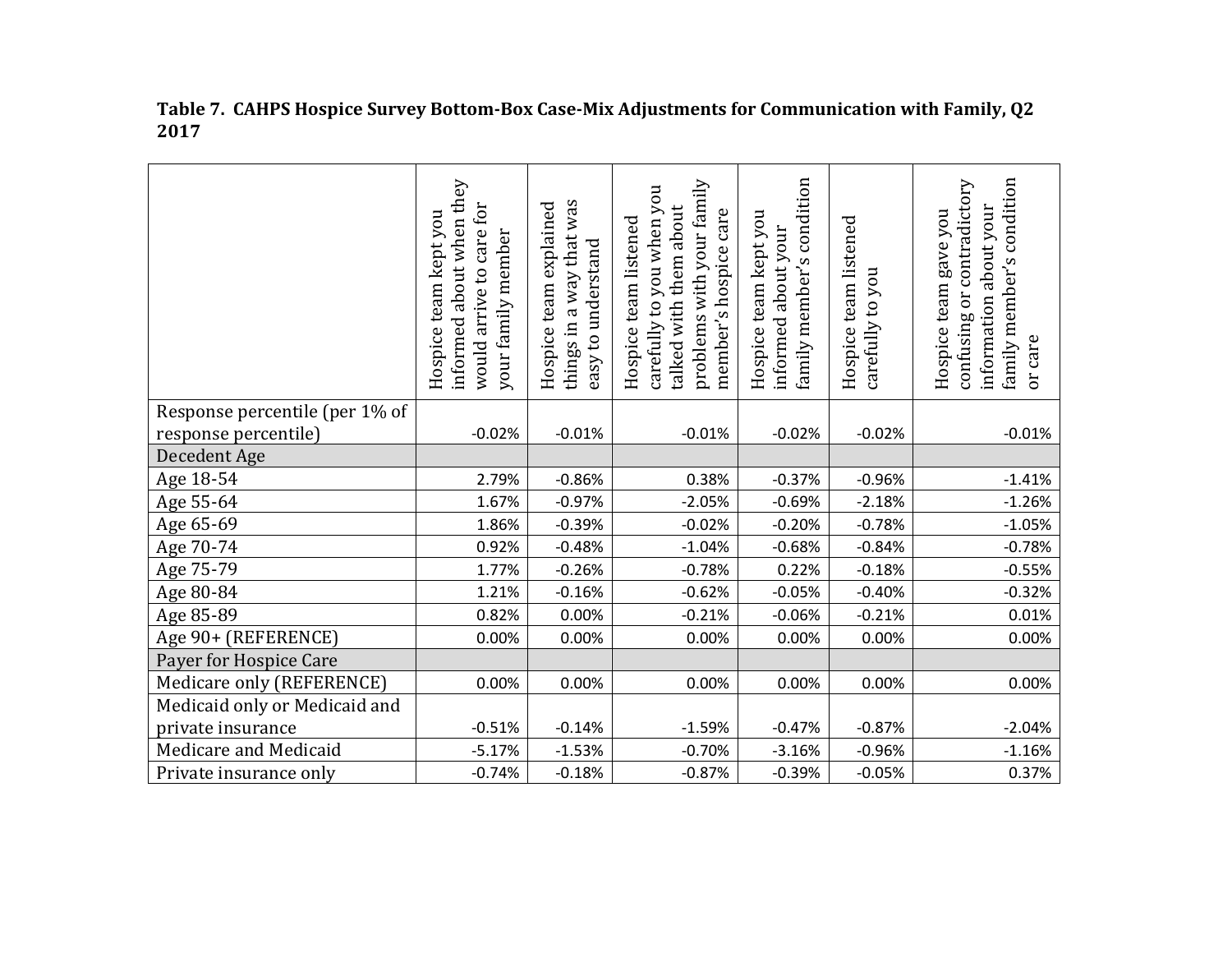| Medicare and private        |          |          |          |          |          |          |
|-----------------------------|----------|----------|----------|----------|----------|----------|
| insurance                   | 0.16%    | $-0.13%$ | $-0.24%$ | $-0.13%$ | 0.47%    | 0.53%    |
| <b>Other</b>                | $-2.93%$ | $-0.41%$ | $-0.55%$ | $-1.79%$ | $-0.13%$ | $-0.59%$ |
| <b>Primary Diagnosis</b>    |          |          |          |          |          |          |
| Alzheimer's and non-        |          |          |          |          |          |          |
| Alzheimer's dementias       |          |          |          |          |          |          |
| (REFERENCE)                 | 0.00%    | 0.00%    | 0.00%    | 0.00%    | 0.00%    | 0.00%    |
| Bladder cancer              | 4.52%    | 0.26%    | $-0.38%$ | 2.10%    | $-0.10%$ | 0.09%    |
| Blood and lymphatic cancers | 4.17%    | $-0.35%$ | $-1.81%$ | 0.30%    | $-0.58%$ | 0.17%    |
| Brain cancer                | 5.34%    | 1.11%    | 1.88%    | 2.79%    | 1.09%    | 0.81%    |
| Breast cancer               | 5.33%    | 0.86%    | 0.94%    | 2.03%    | 0.36%    | 0.62%    |
| Congestive heart failure    | 3.06%    | $-0.43%$ | $-0.68%$ | $-0.59%$ | $-0.47%$ | $-0.06%$ |
| Chronic kidney disease      | 2.48%    | $-0.07%$ | $-3.80%$ | $-1.25%$ | $-0.66%$ | $-0.36%$ |
| Chronic liver disease       | 4.78%    | 0.26%    | 0.46%    | 1.73%    | 0.92%    | $-0.37%$ |
| Colorectal cancer           | 5.64%    | 0.43%    | $-0.20%$ | 1.10%    | $-0.29%$ | $-0.57%$ |
| CVA/Stroke                  | 1.38%    | 0.15%    | 0.52%    | 0.06%    | 0.39%    | 0.05%    |
| Liver cancer                | 5.53%    | 0.71%    | $-1.13%$ | 0.90%    | $-0.53%$ | $-0.55%$ |
| Lung & other chest cavity   |          |          |          |          |          |          |
| cancer                      | 5.12%    | 0.67%    | $-0.27%$ | 1.03%    | $-0.13%$ | $-0.52%$ |
| Non-infectious respiratory  | 3.30%    | $-0.22%$ | $-0.56%$ | $-0.04%$ | $-0.60%$ | $-0.73%$ |
| Other heart disease         | 3.98%    | $-0.09%$ | $-0.55%$ | 0.21%    | $-0.50%$ | 0.00%    |
| Pancreatic cancer           | 5.60%    | 0.74%    | 0.91%    | 1.98%    | 0.46%    | 0.27%    |
| Parkinson's and other       |          |          |          |          |          |          |
| degenerative diseases       | 2.74%    | 0.53%    | $-0.91%$ | 0.79%    | 0.22%    | 0.70%    |
| Pneumonias and other        |          |          |          |          |          |          |
| infectious lung diseases    | 2.15%    | $-0.35%$ | $-1.15%$ | 0.17%    | $-0.53%$ | 0.19%    |
| Prostate cancer             | 4.65%    | $-0.03%$ | $-0.03%$ | 0.07%    | $-0.42%$ | $-0.24%$ |
| Other, cancer               | 5.12%    | 0.35%    | $-0.28%$ | 1.22%    | 0.11%    | 0.07%    |
| Other, non-cancer           | 2.77%    | $-0.40%$ | $-0.70%$ | 0.78%    | $-0.06%$ | $-0.28%$ |
| Length of hospice stay      |          |          |          |          |          |          |
| $2-5$ days                  | 1.27%    | $-0.98%$ | $-3.89%$ | $-1.38%$ | $-1.02%$ | $-0.66%$ |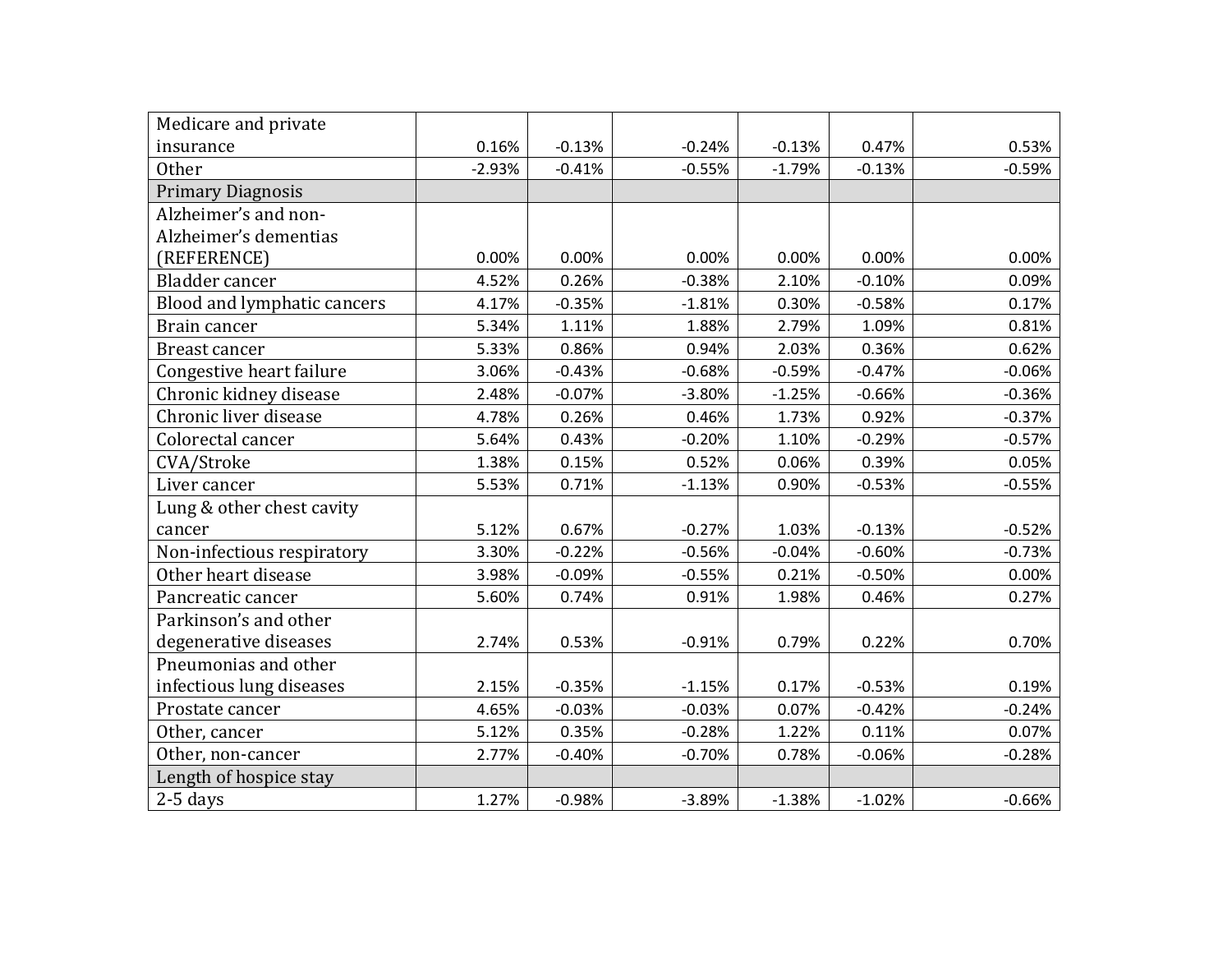| $6-12$ days                    | 1.73%    | $-0.62%$ | $-2.35%$ | $-1.06%$ | $-0.67%$ | $-0.13%$  |
|--------------------------------|----------|----------|----------|----------|----------|-----------|
| 13-29 days                     | 1.29%    | $-0.95%$ | $-2.27%$ | $-1.60%$ | $-1.13%$ | $-0.28%$  |
| 30-80 days                     | 1.04%    | $-0.42%$ | $-1.31%$ | $-0.71%$ | $-0.65%$ | $-0.21%$  |
| 81+ days (REFERENCE)           | 0.00%    | 0.00%    | 0.00%    | 0.00%    | 0.00%    | 0.00%     |
| Caregiver Age                  |          |          |          |          |          |           |
| Age 18-44                      | $-1.05%$ | $-0.92%$ | $-4.16%$ | $-0.42%$ | $-1.37%$ | $-0.28%$  |
| Age 45-54                      | 0.02%    | $-0.17%$ | $-1.09%$ | $-0.44%$ | $-0.37%$ | $-0.66%$  |
| Age 55-64 (REFERENCE)          | 0.00%    | 0.00%    | 0.00%    | 0.00%    | 0.00%    | 0.00%     |
| Age 65-74                      | 0.17%    | 0.10%    | 1.41%    | 0.21%    | 0.52%    | 0.28%     |
| Age 75-84                      | $-0.44%$ | $-0.29%$ | 1.91%    | $-0.94%$ | 0.24%    | $-0.17%$  |
| Age 85+                        | $-1.32%$ | $-1.54%$ | 0.89%    | $-2.64%$ | $-0.93%$ | $-1.08%$  |
| <b>Caregiver Education</b>     |          |          |          |          |          |           |
| 8 <sup>th</sup> grade or less  | $-1.49%$ | $-1.19%$ | $-1.85%$ | $-0.38%$ | $-2.45%$ | $-11.28%$ |
| Some high school               | 0.67%    | $-0.24%$ | 0.44%    | 0.35%    | $-0.88%$ | $-7.29%$  |
| High school graduate or GED    |          |          |          |          |          |           |
| (REFERENCE)                    | 0.00%    | 0.00%    | 0.00%    | 0.00%    | 0.00%    | 0.00%     |
| Some college                   | $-1.60%$ | $-0.70%$ | $-1.10%$ | $-1.04%$ | $-0.81%$ | 1.64%     |
| 4-year college graduate        | $-3.35%$ | $-0.66%$ | $-1.37%$ | $-1.85%$ | $-0.94%$ | 1.96%     |
| More than 4-year college       |          |          |          |          |          |           |
| graduate                       | $-5.13%$ | $-1.01%$ | $-2.48%$ | $-3.09%$ | $-1.78%$ | 2.02%     |
| Caregiver relationship         |          |          |          |          |          |           |
| (Decedent was the caregiver's  |          |          |          |          |          |           |
|                                |          |          |          |          |          |           |
| Spouse or partner              | 2.69%    | 0.07%    | 0.58%    | 0.16%    | 0.47%    | 0.16%     |
| Parent (REFERENCE)             | 0.00%    | 0.00%    | 0.00%    | 0.00%    | 0.00%    | 0.00%     |
| Mother-in-law or father-in-law | 1.02%    | 0.42%    | 0.83%    | 0.76%    | 0.18%    | $-0.07%$  |
| Aunt or uncle                  | $-2.98%$ | $-0.12%$ | 0.76%    | $-1.31%$ | 0.29%    | $-0.10%$  |
| Sister or brother              | $-3.44%$ | $-0.84%$ | $-0.42%$ | $-2.14%$ | 0.36%    | 0.46%     |
| Child                          | $-0.05%$ | $-0.11%$ | $-0.72%$ | $-0.97%$ | 0.26%    | 0.44%     |
| Friend                         | $-4.94%$ | $-1.22%$ | $-0.40%$ | $-2.78%$ | $-0.56%$ | $-0.75%$  |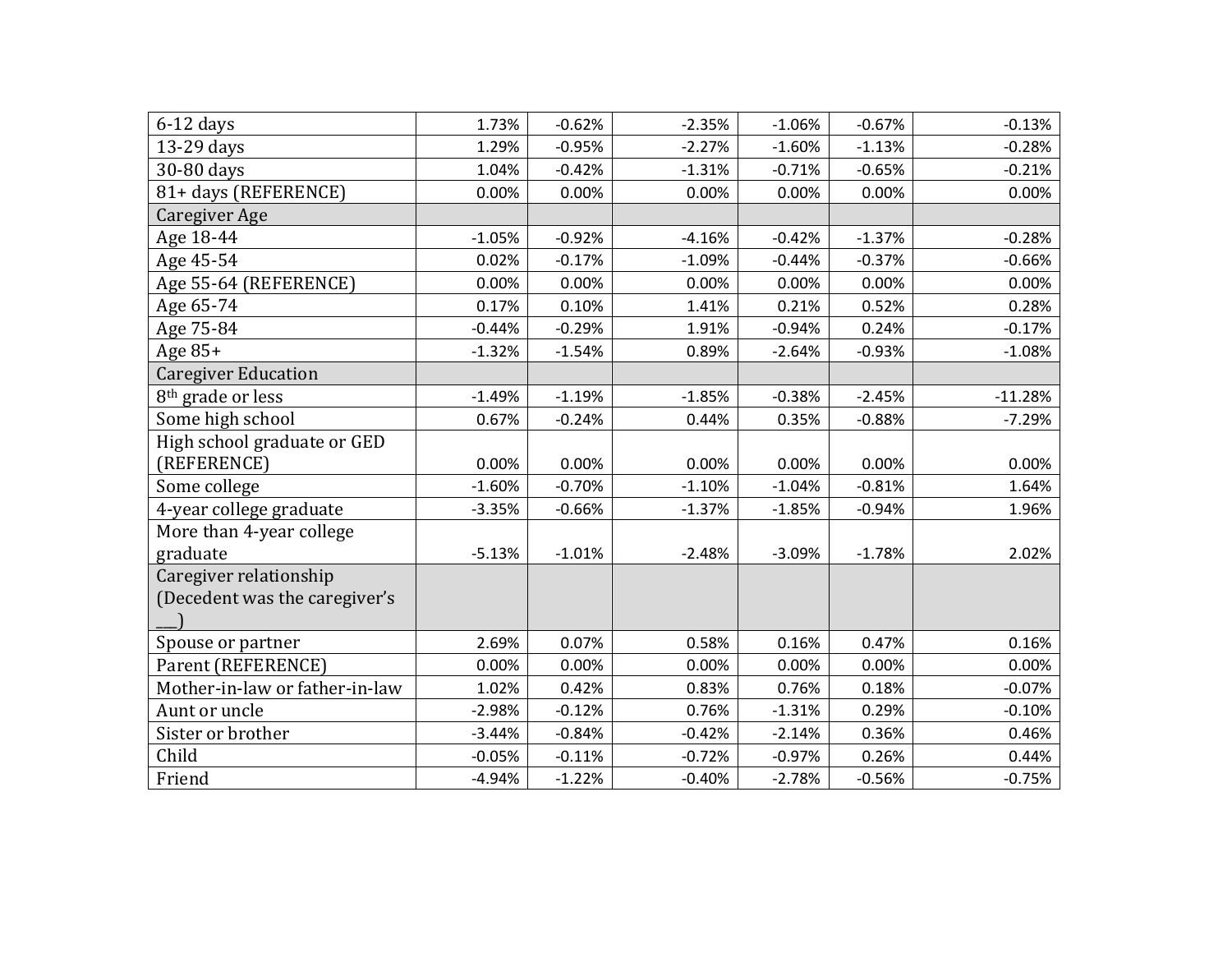| <b>Other</b>               | $-1.04%$ | 0.41%     | 1.64% | $-0.13%$ | 0.51%    | 0.13%    |
|----------------------------|----------|-----------|-------|----------|----------|----------|
| Survey                     |          |           |       |          |          |          |
| Language/Respondent's home |          |           |       |          |          |          |
| language                   |          |           |       |          |          |          |
| Survey language or home    |          |           |       |          |          |          |
| language was Spanish       | 2.08%    | $-0.49\%$ | 1.48% | 2.36%    | $-0.52%$ | $-0.80%$ |
| All others (REFERENCE)     | $0.00\%$ | $0.00\%$  | 0.00% | 0.00%    | 0.00%    | 0.00%    |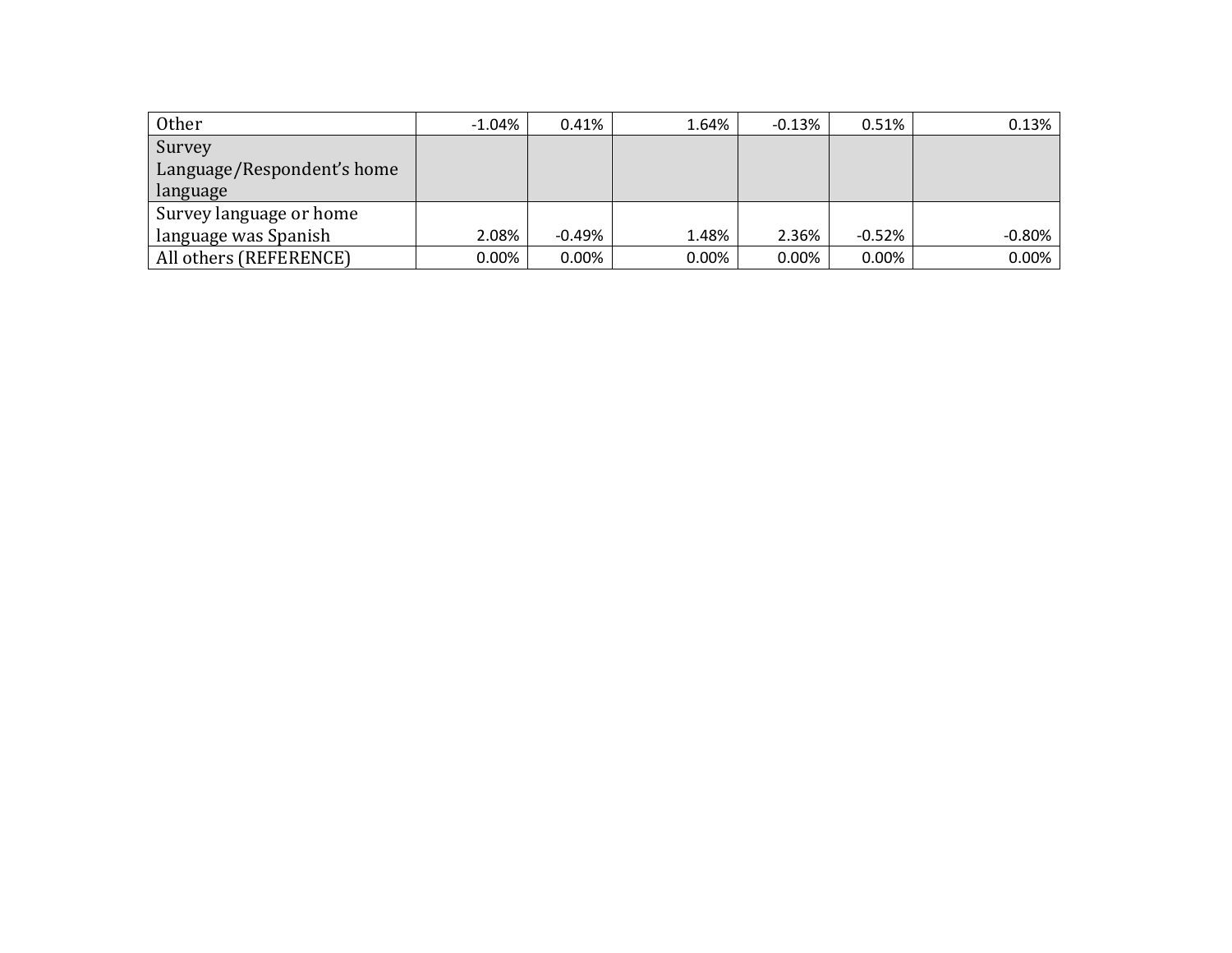# **Table 8. CAHPS Hospice Bottom-Box Survey Case-Mix Adjustments for Getting Timely Help and Treating Patient with Respect, Q2 2017**

|                                | <b>Getting Timely Help</b>                                                                                        |                                                                                              | <b>Treating Patient with Respect</b>                                      |                                                                        |  |
|--------------------------------|-------------------------------------------------------------------------------------------------------------------|----------------------------------------------------------------------------------------------|---------------------------------------------------------------------------|------------------------------------------------------------------------|--|
|                                | your family member asked<br>for help from the hospice<br>Got help as soon as you<br>needed it when you or<br>team | Got the help you needed<br>from the hospice team<br>weekends, or holidays<br>during evenings | Hospice team treated your<br>family member with<br>respect<br>dignity and | Felt that the hospice team<br>really cared about your<br>family member |  |
| Response percentile (per 1% of |                                                                                                                   |                                                                                              |                                                                           |                                                                        |  |
| response percentile)           | $-0.02%$                                                                                                          | $-0.05%$                                                                                     | 0.00%                                                                     | $-0.01%$                                                               |  |
| Decedent Age                   |                                                                                                                   |                                                                                              |                                                                           |                                                                        |  |
| Age 18-54                      | $-0.68%$                                                                                                          | $-1.58%$                                                                                     | $-0.61%$                                                                  | $-0.91%$                                                               |  |
| Age 55-64                      | $-0.66%$                                                                                                          | 0.02%                                                                                        | $-0.82%$                                                                  | $-1.62%$                                                               |  |
| Age 65-69                      | $-0.22%$                                                                                                          | 1.32%                                                                                        | $-0.50%$                                                                  | $-0.61%$                                                               |  |
| Age 70-74                      | $-0.34%$                                                                                                          | 0.76%                                                                                        | $-0.39%$                                                                  | $-0.87%$                                                               |  |
| Age 75-79                      | 0.12%                                                                                                             | 1.01%                                                                                        | $-0.39%$                                                                  | $-0.20%$                                                               |  |
| Age 80-84                      | $-0.02%$                                                                                                          | 0.91%                                                                                        | $-0.24%$                                                                  | $-0.44%$                                                               |  |
| Age 85-89                      | 0.12%                                                                                                             | 0.97%                                                                                        | $-0.17%$                                                                  | $-0.06%$                                                               |  |
| Age 90+ (REFERENCE)            | 0.00%                                                                                                             | 0.00%                                                                                        | 0.00%                                                                     | 0.00%                                                                  |  |
| Payer for Hospice Care         |                                                                                                                   |                                                                                              |                                                                           |                                                                        |  |
| Medicare only (REFERENCE)      | 0.00%                                                                                                             | 0.00%                                                                                        | 0.00%                                                                     | 0.00%                                                                  |  |
| Medicaid only or Medicaid and  |                                                                                                                   |                                                                                              |                                                                           |                                                                        |  |
| private insurance              | $-0.01%$                                                                                                          | 1.25%                                                                                        | $-1.08%$                                                                  | $-1.32%$                                                               |  |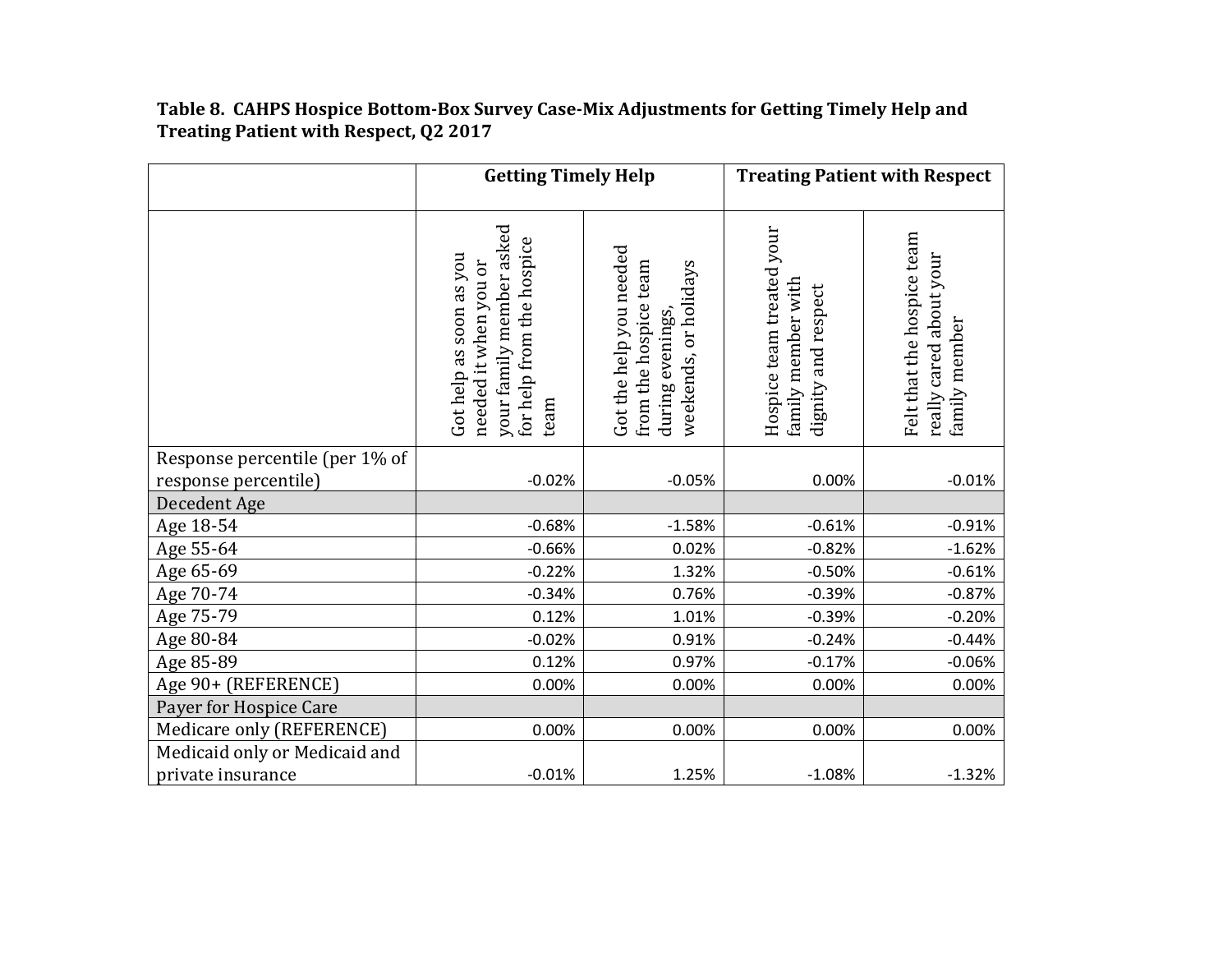| Medicare and Medicaid       | $-1.72%$ | $-1.64%$ | $-0.24%$ | $-1.06%$ |
|-----------------------------|----------|----------|----------|----------|
| Private insurance only      | $-0.48%$ | 0.10%    | $-0.50%$ | $-0.42%$ |
| Medicare and private        |          |          |          |          |
| insurance                   | 0.16%    | $-0.23%$ | 0.23%    | 0.01%    |
| <b>Other</b>                | $-0.48%$ | 0.64%    | $-0.08%$ | $-0.44%$ |
| <b>Primary Diagnosis</b>    |          |          |          |          |
| Alzheimer's and non-        |          |          |          |          |
| Alzheimer's dementias       |          |          |          |          |
| (REFERENCE)                 | 0.00%    | 0.00%    | 0.00%    | 0.00%    |
| Bladder cancer              | 0.09%    | 1.53%    | $-0.04%$ | 0.10%    |
| Blood and lymphatic cancers | 0.21%    | 0.61%    | $-0.06%$ | $-0.03%$ |
| Brain cancer                | 0.69%    | 2.55%    | $-0.04%$ | 1.29%    |
| Breast cancer               | 1.24%    | 0.03%    | 0.12%    | 0.83%    |
| Congestive heart failure    | $-0.17%$ | 0.88%    | $-0.35%$ | $-0.57%$ |
| Chronic kidney disease      | $-0.57%$ | $-1.77%$ | $-0.61%$ | $-0.31%$ |
| Chronic liver disease       | 0.56%    | 1.14%    | $-0.02%$ | 0.47%    |
| Colorectal cancer           | 0.39%    | 0.02%    | 0.09%    | 0.39%    |
| CVA/Stroke                  | 0.40%    | 1.47%    | 0.03%    | 0.11%    |
| Liver cancer                | $-0.28%$ | 0.01%    | $-0.07%$ | $-0.60%$ |
| Lung & other chest cavity   |          |          |          |          |
| cancer                      | 0.47%    | 0.61%    | 0.07%    | 0.27%    |
| Non-infectious respiratory  | $-0.03%$ | 0.55%    | $-0.37%$ | $-0.33%$ |
| Other heart disease         | 0.01%    | 0.26%    | $-0.38%$ | $-0.37%$ |
| Pancreatic cancer           | 0.28%    | 1.79%    | $-0.19%$ | 0.46%    |
| Parkinson's and other       |          |          |          |          |
| degenerative diseases       | 0.46%    | $-2.17%$ | $-0.07%$ | 0.32%    |
| Pneumonias and other        |          |          |          |          |
| infectious lung diseases    | 0.17%    | $-0.82%$ | $-0.32%$ | $-0.28%$ |
| Prostate cancer             | 0.14%    | $-0.30%$ | 0.12%    | 0.40%    |
| Other, cancer               | 0.38%    | 0.07%    | $-0.01%$ | $-0.02%$ |
| Other, non-cancer           | 0.31%    | 0.64%    | $-0.30%$ | $-0.16%$ |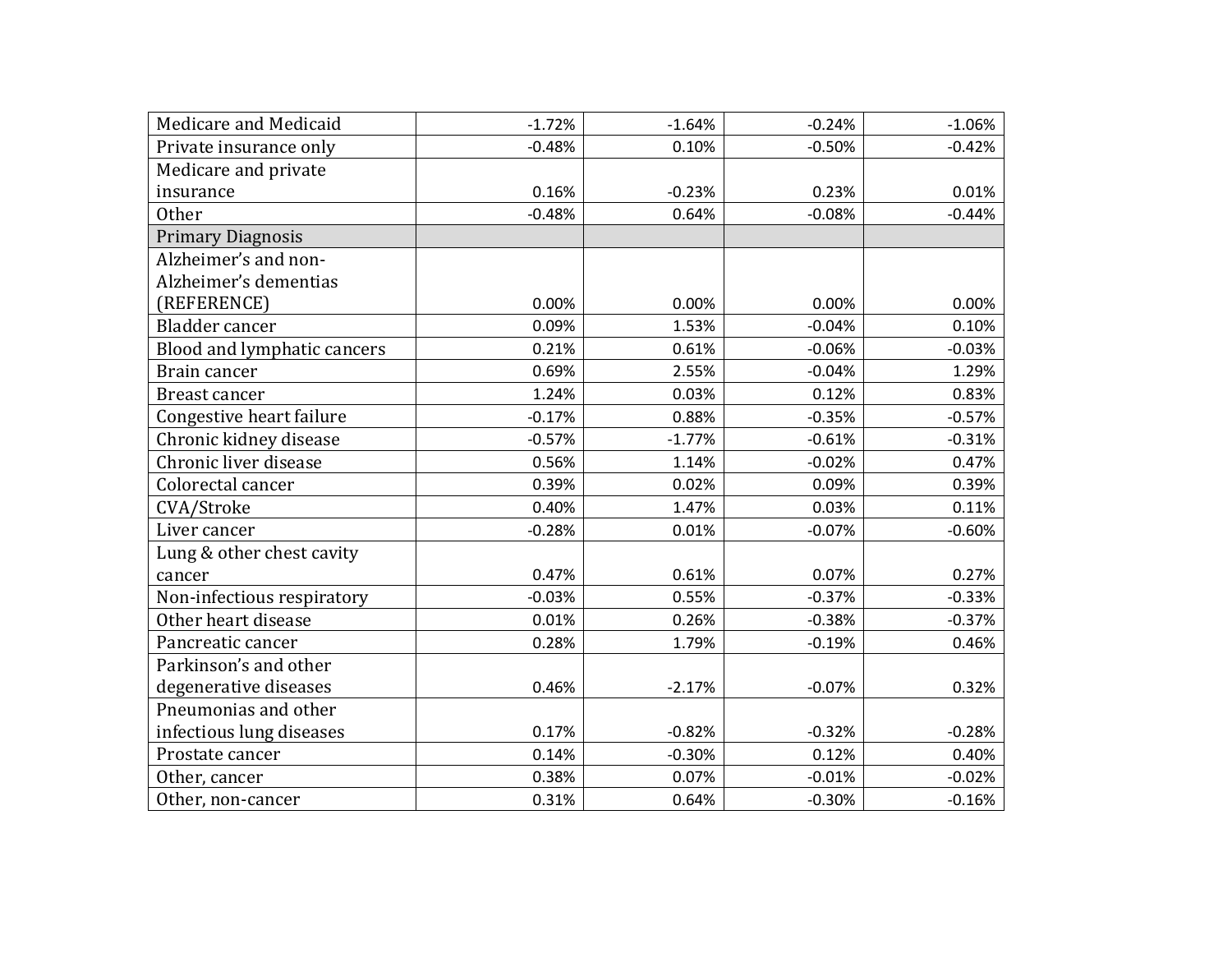| Length of hospice stay         |          |          |          |          |
|--------------------------------|----------|----------|----------|----------|
| $2-5$ days                     | $-1.42%$ | 1.82%    | $-0.77%$ | $-1.35%$ |
| $6-12$ days                    | $-1.35%$ | 1.42%    | $-0.59%$ | $-0.97%$ |
| 13-29 days                     | $-1.65%$ | 0.23%    | $-0.50%$ | $-1.19%$ |
| 30-80 days                     | $-0.90%$ | $-0.60%$ | $-0.33%$ | $-0.78%$ |
| 81+ days (REFERENCE)           | 0.00%    | 0.00%    | 0.00%    | 0.00%    |
| Caregiver Age                  |          |          |          |          |
| Age 18-44                      | $-1.95%$ | $-3.11%$ | $-0.89%$ | $-1.89%$ |
| Age 45-54                      | $-0.57%$ | $-1.13%$ | $-0.26%$ | $-0.42%$ |
| Age 55-64 (REFERENCE)          | 0.00%    | 0.00%    | 0.00%    | 0.00%    |
| Age 65-74                      | 0.67%    | 1.40%    | 0.21%    | 0.51%    |
| Age 75-84                      | 0.17%    | $-0.64%$ | 0.20%    | 0.65%    |
| Age 85+                        | $-0.57%$ | $-2.92%$ | $-0.16%$ | 0.13%    |
| <b>Caregiver Education</b>     |          |          |          |          |
| 8 <sup>th</sup> grade or less  | $-1.70%$ | $-2.68%$ | $-1.35%$ | $-1.08%$ |
| Some high school               | $-0.61%$ | $-1.71%$ | $-0.44%$ | 0.00%    |
| High school graduate or GED    |          |          |          |          |
| (REFERENCE)                    | 0.00%    | 0.00%    | 0.00%    | 0.00%    |
| Some college                   | $-0.88%$ | 0.40%    | $-0.15%$ | $-0.68%$ |
| 4-year college graduate        | $-1.04%$ | $-0.19%$ | $-0.01%$ | $-0.58%$ |
| More than 4-year college       |          |          |          |          |
| graduate                       | $-1.93%$ | $-0.67%$ | $-0.28%$ | $-1.24%$ |
| Caregiver relationship         |          |          |          |          |
| (Decedent was the caregiver's  |          |          |          |          |
|                                |          |          |          |          |
| Spouse or partner              | 0.15%    | $-0.75%$ | 0.19%    | 0.21%    |
| Parent (REFERENCE)             | 0.00%    | 0.00%    | 0.00%    | 0.00%    |
| Mother-in-law or father-in-law | 0.79%    | 1.22%    | 0.21%    | 0.53%    |
| Aunt or uncle                  |          |          |          |          |
|                                | 0.10%    | 1.88%    | 0.24%    | $-0.04%$ |
| Sister or brother              | $-0.95%$ | 0.86%    | 0.21%    | 0.11%    |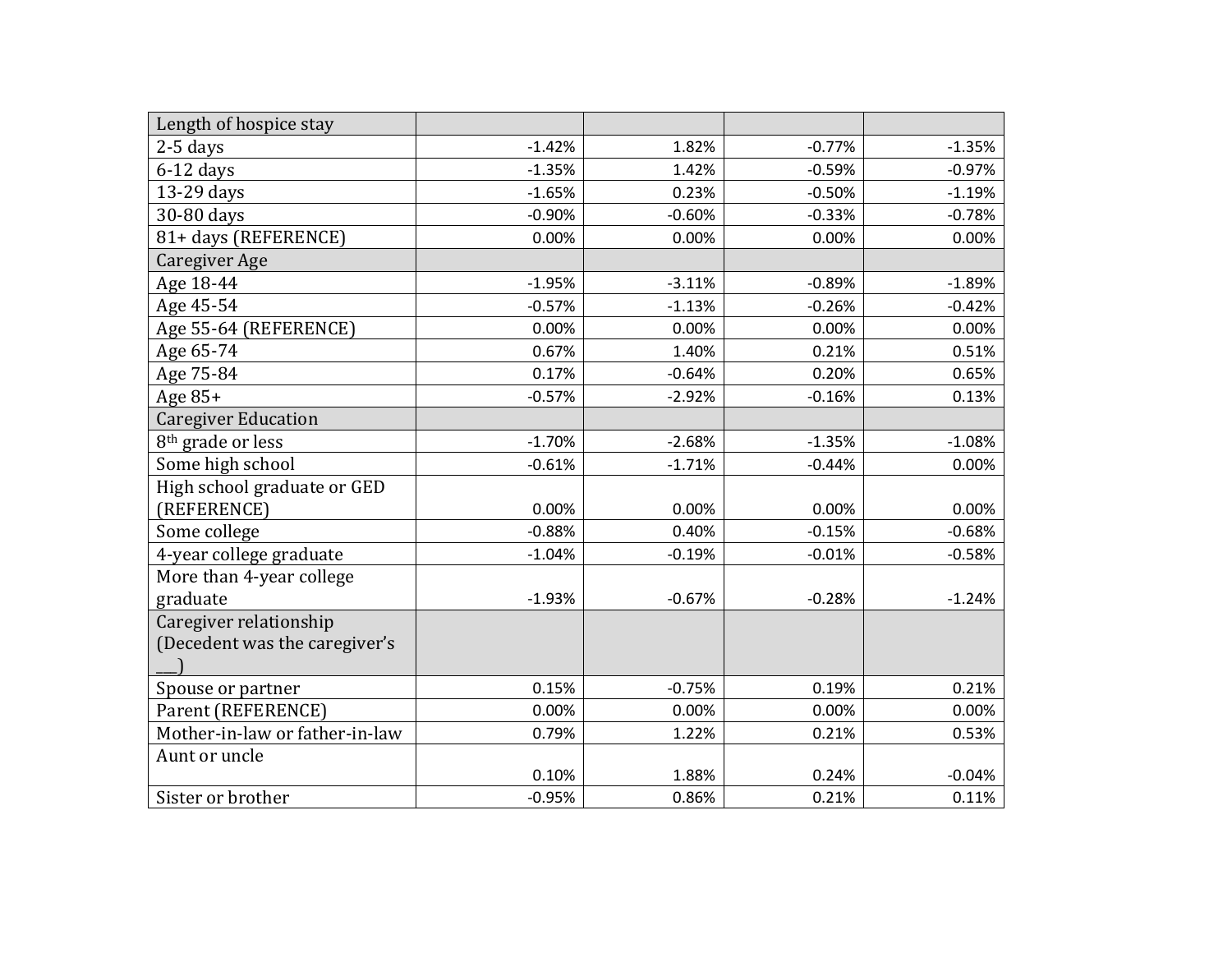| Child                      | $-0.50\%$ | $-0.46%$ | 0.08%    | $-0.21%$ |
|----------------------------|-----------|----------|----------|----------|
| Friend                     | $-0.83\%$ | $-0.70%$ | $-0.65%$ | 0.28%    |
| Other                      | 0.79%     | 0.75%    | 0.40%    | 0.78%    |
| Survey                     |           |          |          |          |
| Language/Respondent's home |           |          |          |          |
| language                   |           |          |          |          |
| Survey language or home    |           |          |          |          |
| language was Spanish       | -0.80%    | -6.74%   | $-0.45%$ | $-0.99%$ |
| All others (REFERENCE)     | $0.00\%$  | 0.00%    | 0.00%    | 0.00%    |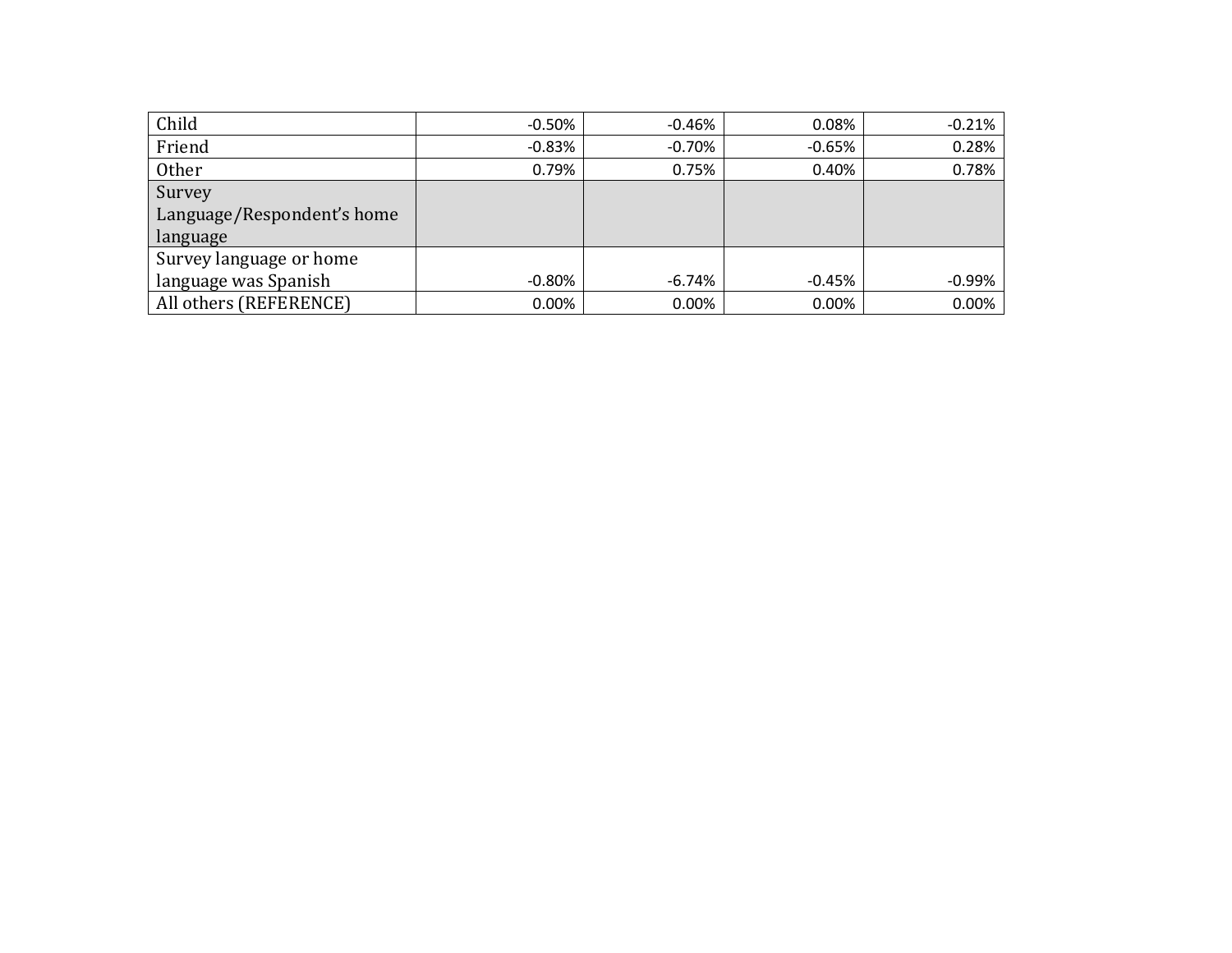|                                | as he or<br>Your family member got as<br>much help with pain<br>she needed | Your family member got the<br>needed for<br>trouble breathing<br>she<br>ðr<br>help he | Your family member got the<br>help he or she needed for<br>rouble with constipation | the hospice team for feelings<br>Your family member got the<br>help he or she needed from<br>of anxiety or sadness |
|--------------------------------|----------------------------------------------------------------------------|---------------------------------------------------------------------------------------|-------------------------------------------------------------------------------------|--------------------------------------------------------------------------------------------------------------------|
| Response percentile (per 1% of |                                                                            |                                                                                       |                                                                                     |                                                                                                                    |
| response percentile)           | 0.00%                                                                      | $-0.02%$                                                                              | $-0.04%$                                                                            | $-0.06%$                                                                                                           |
| Decedent Age                   |                                                                            |                                                                                       |                                                                                     |                                                                                                                    |
| Age 18-54                      | $-0.71%$                                                                   | $-4.64%$                                                                              | 1.12%                                                                               | 2.69%                                                                                                              |
| Age 55-64                      | $-0.96%$                                                                   | $-2.05%$                                                                              | 1.21%                                                                               | 0.68%                                                                                                              |
| Age 65-69                      | $-0.57%$                                                                   | $-0.53%$                                                                              | $-0.52%$                                                                            | 1.30%                                                                                                              |
| Age 70-74                      | $-0.77%$                                                                   | $-1.01%$                                                                              | $-0.34%$                                                                            | 1.08%                                                                                                              |
| Age 75-79                      | $-0.10%$                                                                   | $-0.40%$                                                                              | $-0.28%$                                                                            | 1.93%                                                                                                              |
| Age 80-84                      | $-0.38%$                                                                   | $-0.08%$                                                                              | $-0.07%$                                                                            | 0.93%                                                                                                              |
| Age 85-89                      | $-0.50%$                                                                   | $-0.50%$                                                                              | 0.13%                                                                               | 1.06%                                                                                                              |
| Age 90+ (REFERENCE)            | 0.00%                                                                      | 0.00%                                                                                 | 0.00%                                                                               | 0.00%                                                                                                              |
| Payer for Hospice Care         |                                                                            |                                                                                       |                                                                                     |                                                                                                                    |
| Medicare only (REFERENCE)      | 0.00%                                                                      | 0.00%                                                                                 | 0.00%                                                                               | 0.00%                                                                                                              |
| Medicaid only or Medicaid and  |                                                                            |                                                                                       |                                                                                     |                                                                                                                    |
| private insurance              | $-0.56%$                                                                   | $-0.83%$                                                                              | $-3.25%$                                                                            | $-3.45%$                                                                                                           |
| Medicare and Medicaid          | $-0.35%$                                                                   | $-2.20%$                                                                              | $-2.62%$                                                                            | $-3.61%$                                                                                                           |
| Private insurance only         | 0.23%                                                                      | 0.86%                                                                                 | $-1.20%$                                                                            | $-0.70%$                                                                                                           |

### **Table 9. CAHPS Hospice Survey Bottom-Box Case-Mix Adjustments for Help for Pain and Symptoms, Q2 2017**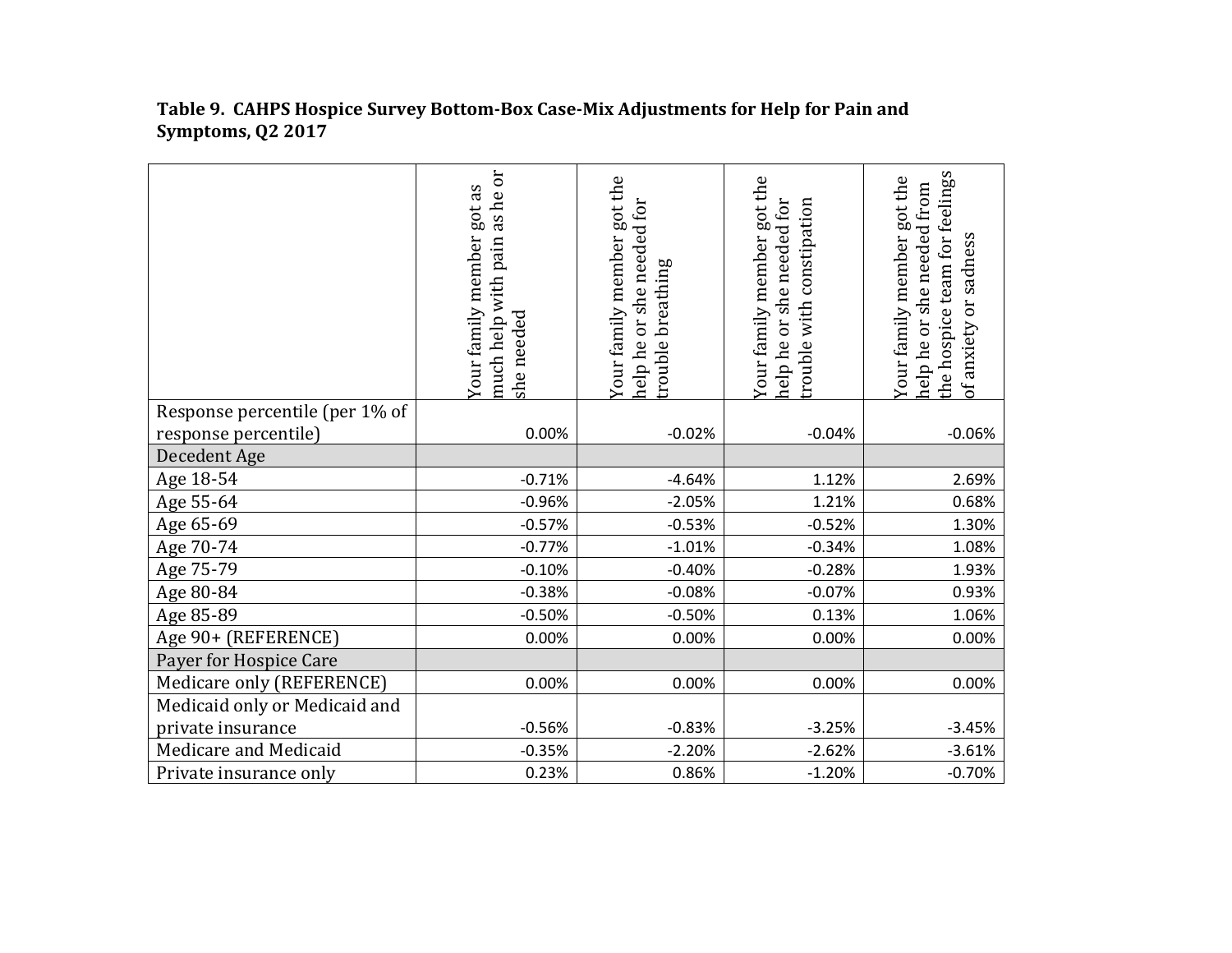| Medicare and private        |          |          |           |          |
|-----------------------------|----------|----------|-----------|----------|
| insurance                   | 0.05%    | 1.45%    | $-0.71%$  | $-0.81%$ |
| <b>Other</b>                | $-0.14%$ | 0.30%    | $-1.20%$  | $-0.91%$ |
| <b>Primary Diagnosis</b>    |          |          |           |          |
| Alzheimer's and non-        |          |          |           |          |
| Alzheimer's dementias       |          |          |           |          |
| (REFERENCE)                 | 0.00%    | 0.00%    | 0.00%     | 0.00%    |
| <b>Bladder</b> cancer       | $-0.96%$ | 0.15%    | $-1.19%$  | 1.04%    |
| Blood and lymphatic cancers | $-0.38%$ | 1.06%    | 0.36%     | $-0.91%$ |
| Brain cancer                | 0.29%    | 0.91%    | 2.95%     | 0.39%    |
| Breast cancer               | 0.25%    | 2.39%    | 2.04%     | 0.91%    |
| Congestive heart failure    | $-0.46%$ | 2.73%    | 0.70%     | 0.99%    |
| Chronic kidney disease      | $-0.68%$ | 1.19%    | $-1.56%$  | $-3.59%$ |
| Chronic liver disease       | $-0.50%$ | $-0.04%$ | $-5.15%$  | $-1.42%$ |
| Colorectal cancer           | $-0.14%$ | 0.79%    | 0.02%     | $-0.65%$ |
| CVA/Stroke                  | 0.41%    | 0.82%    | 0.32%     | $-0.43%$ |
| Liver cancer                | 0.12%    | 0.57%    | 0.23%     | $-1.68%$ |
| Lung & other chest cavity   |          |          |           |          |
| cancer                      | 0.12%    | 3.14%    | 2.47%     | 0.77%    |
| Non-infectious respiratory  | 0.02%    | 3.59%    | $-0.83%$  | 0.66%    |
| Other heart disease         | $-0.31%$ | 1.28%    | $-0.02%$  | $-0.47%$ |
| Pancreatic cancer           | $-0.45%$ | $-1.97%$ | 0.72%     | $-0.55%$ |
| Parkinson's and other       |          |          |           |          |
| degenerative diseases       | $-0.60%$ | 0.99%    | 1.52%     | $-0.34%$ |
| Pneumonias and other        |          |          |           |          |
| infectious lung diseases    | $-0.27%$ | 3.58%    | 0.98%     | $-1.56%$ |
| Prostate cancer             | $-0.09%$ | 0.30%    | 2.28%     | $-2.59%$ |
| Other, cancer               | $-0.02%$ | 1.03%    | 0.60%     | 0.73%    |
| Other, non-cancer           | 0.02%    | 1.24%    | $-0.66%$  | 0.20%    |
| Length of hospice stay      |          |          |           |          |
| $2-5$ days                  | $-1.10%$ | $-1.34%$ | $-11.21%$ | $-6.60%$ |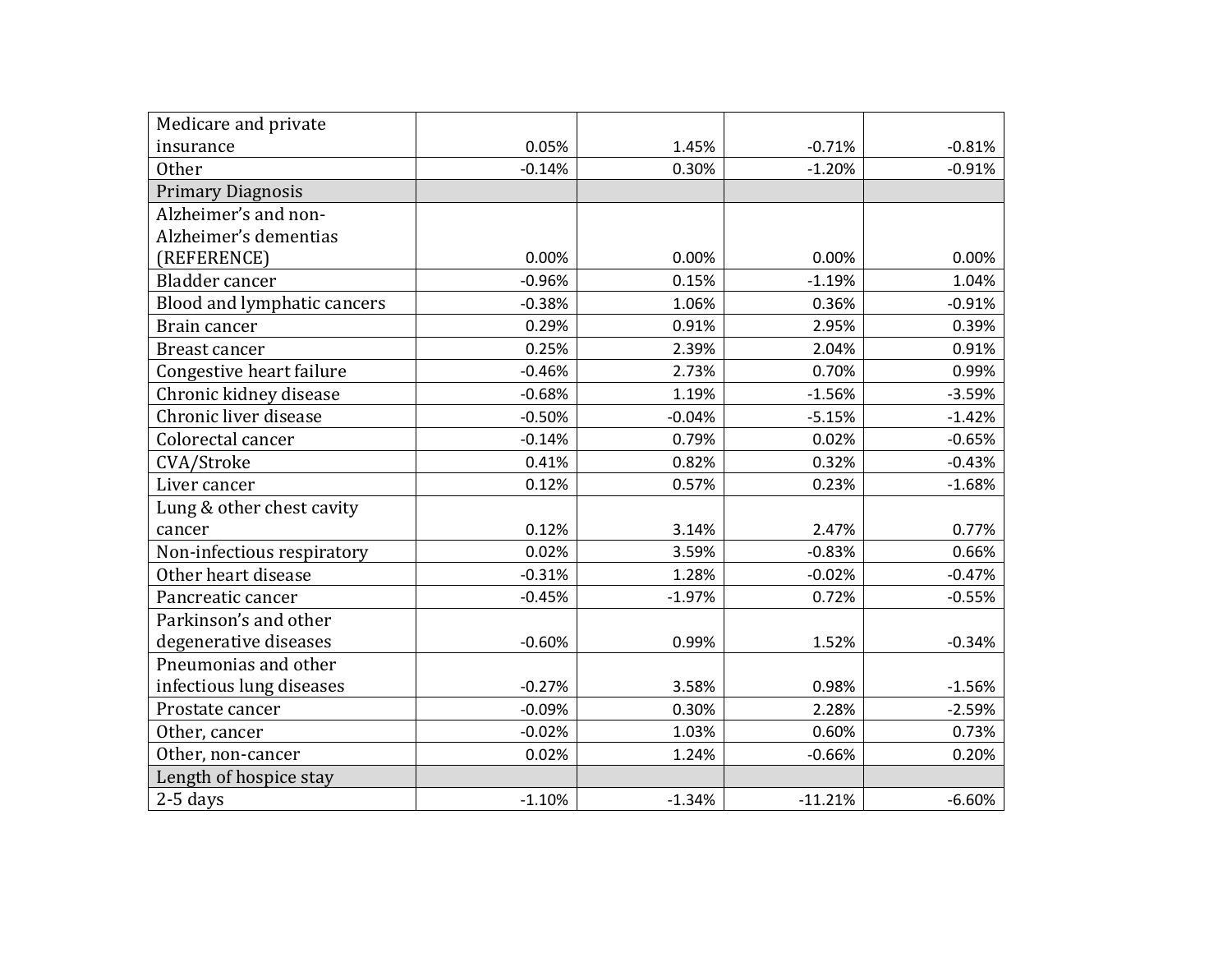| $6-12$ days                    | $-0.76%$ | $-1.20%$ | $-6.96%$ | $-4.59%$ |
|--------------------------------|----------|----------|----------|----------|
| 13-29 days                     | $-0.66%$ | $-1.42%$ | $-4.67%$ | $-4.17%$ |
| 30-80 days                     | $-0.29%$ | $-0.03%$ | $-1.28%$ | $-2.50%$ |
| 81+ days (REFERENCE)           | 0.00%    | 0.00%    | 0.00%    | 0.00%    |
| <b>Caregiver Age</b>           |          |          |          |          |
|                                |          |          |          |          |
| Age 18-44                      | $-0.81%$ | $-1.75%$ | $-4.44%$ | $-5.27%$ |
| Age 45-54                      | $-0.13%$ | $-0.64%$ | $-1.04%$ | $-1.18%$ |
| Age 55-64 (REFERENCE)          | 0.00%    | 0.00%    | 0.00%    | 0.00%    |
| Age 65-74                      | 0.31%    | 0.81%    | 1.29%    | 0.76%    |
| Age 75-84                      | 0.64%    | 0.19%    | $-0.01%$ | $-0.61%$ |
| Age 85+                        | 0.22%    | $-2.20%$ | $-0.94%$ | $-4.20%$ |
| <b>Caregiver Education</b>     |          |          |          |          |
| 8 <sup>th</sup> grade or less  | $-0.22%$ | $-1.54%$ | $-3.50%$ | $-7.72%$ |
| Some high school               | 0.48%    | $-1.99%$ | $-2.41%$ | $-1.27%$ |
| High school graduate or GED    |          |          |          |          |
| (REFERENCE)                    | 0.00%    | 0.00%    | 0.00%    | 0.00%    |
| Some college                   | $-0.25%$ | 0.01%    | $-0.46%$ | $-1.46%$ |
| 4-year college graduate        | $-0.36%$ | $-0.53%$ | $-1.02%$ | $-3.00%$ |
| More than 4-year college       |          |          |          |          |
| graduate                       | $-1.12%$ | $-0.81%$ | $-2.03%$ | $-4.36%$ |
| Caregiver relationship         |          |          |          |          |
| (Decedent was the caregiver's  |          |          |          |          |
|                                |          |          |          |          |
| Spouse or partner              | 0.24%    | 0.13%    | $-0.88%$ | $-1.49%$ |
| Parent (REFERENCE)             | 0.00%    | 0.00%    | 0.00%    | 0.00%    |
| Mother-in-law or father-in-law | 0.17%    | 1.00%    | 2.25%    | 3.67%    |
| Aunt or uncle                  |          |          |          |          |
|                                | 0.00%    | 0.66%    | 0.81%    | 4.22%    |
| Sister or brother              | $-0.01%$ | 1.23%    | $-1.15%$ | $-1.49%$ |
| Child                          | $-0.09%$ | 2.54%    | $-0.62%$ | $-2.94%$ |
| Friend                         | $-0.33%$ | $-0.29%$ | 0.30%    | 1.11%    |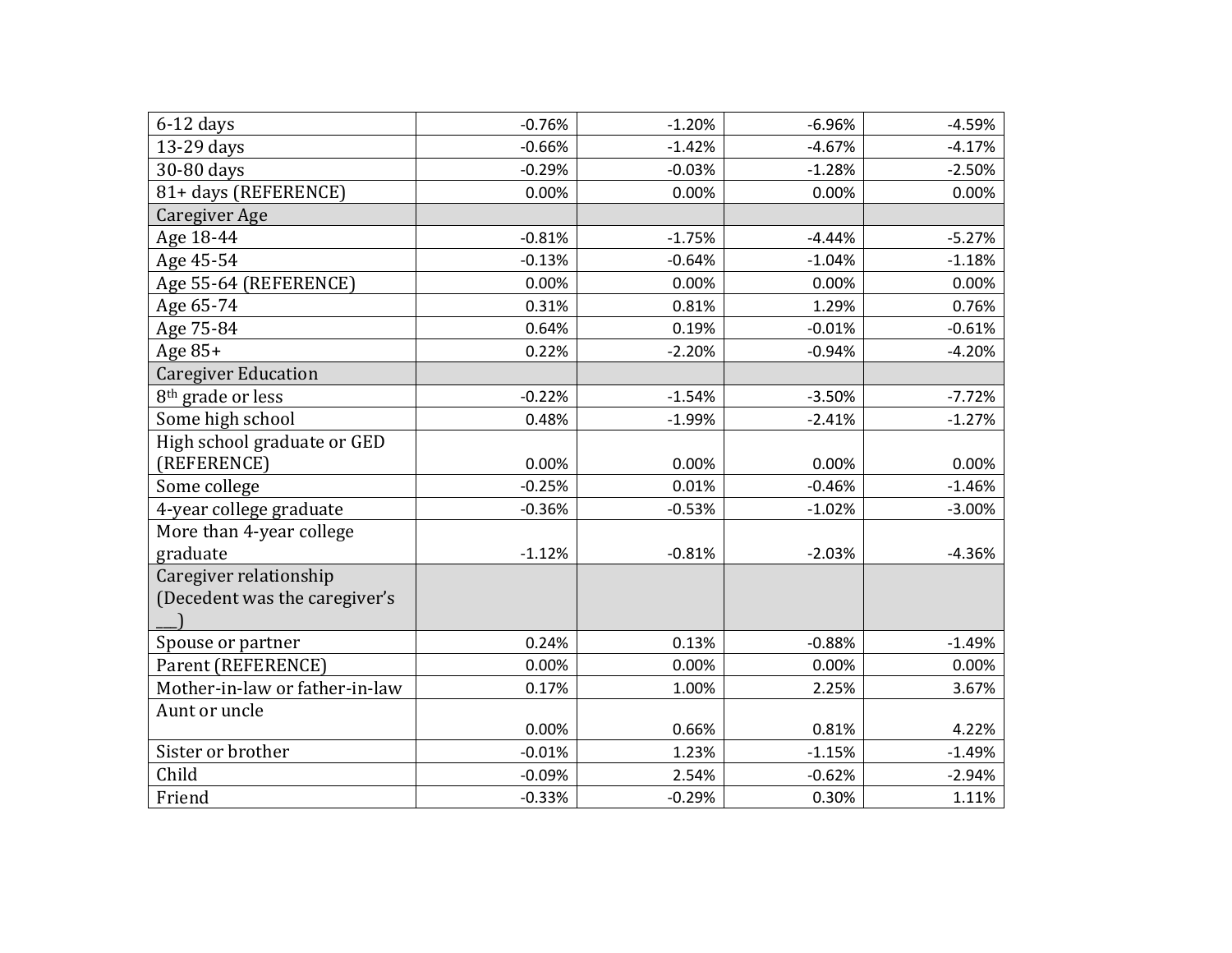| Other                      | 0.56% | 0.66%     | 1.80%    | 2.10%    |
|----------------------------|-------|-----------|----------|----------|
| Survey                     |       |           |          |          |
| Language/Respondent's home |       |           |          |          |
| language                   |       |           |          |          |
| Survey language or home    |       |           |          |          |
| language was Spanish       | 0.73% | $-3.00\%$ | $-1.27%$ | $-1.62%$ |
| All others (REFERENCE)     | 0.00% | $0.00\%$  | 0.00%    | $0.00\%$ |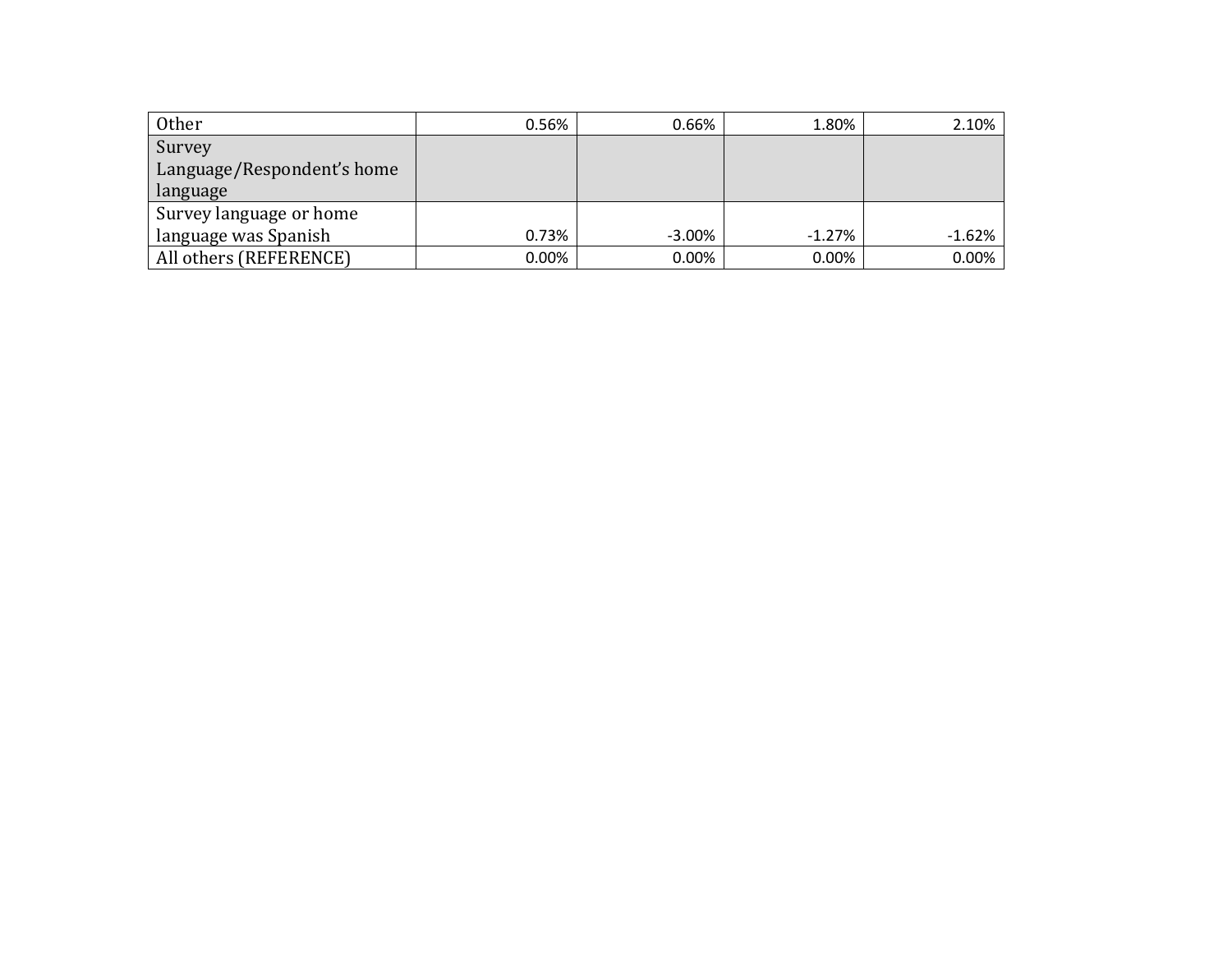|                                | effects to watch for<br>Hospice team gave you the<br>training you needed about<br>from pain medicine<br>what side | training you needed about if<br>pain<br>Hospice team gave you the<br>medicine to your family<br>give more<br>and when to<br>member | he or she had trouble breathing<br>training you needed about how<br>to help your family member if<br>gave you the<br>Hospice team | ör<br>Hospice team gave you the<br>training you needed about<br>member became restless<br>what to do if your family<br>agitated | A member of the hospice team<br>discussed side effects of pain<br>medicine with you or your<br>family member |
|--------------------------------|-------------------------------------------------------------------------------------------------------------------|------------------------------------------------------------------------------------------------------------------------------------|-----------------------------------------------------------------------------------------------------------------------------------|---------------------------------------------------------------------------------------------------------------------------------|--------------------------------------------------------------------------------------------------------------|
| Response percentile (per 1% of |                                                                                                                   |                                                                                                                                    |                                                                                                                                   |                                                                                                                                 |                                                                                                              |
| response percentile)           | $-0.01%$                                                                                                          | $-0.01%$                                                                                                                           | 0.00%                                                                                                                             | 0.00%                                                                                                                           | 0.00%                                                                                                        |
| Decedent Age                   |                                                                                                                   |                                                                                                                                    |                                                                                                                                   |                                                                                                                                 |                                                                                                              |
| Age 18-54                      | 1.11%                                                                                                             | $-0.76%$                                                                                                                           | $-0.75%$                                                                                                                          | $-2.54%$                                                                                                                        | 0.58%                                                                                                        |
| Age 55-64                      | 0.39%                                                                                                             | $-1.64%$                                                                                                                           | $-0.45%$                                                                                                                          | $-2.54%$                                                                                                                        | $-0.08%$                                                                                                     |
| Age 65-69                      | 1.34%                                                                                                             | $-0.65%$                                                                                                                           | 0.57%                                                                                                                             | $-1.35%$                                                                                                                        | 0.34%                                                                                                        |
| Age 70-74                      | 0.85%                                                                                                             | $-0.10%$                                                                                                                           | 0.07%                                                                                                                             | $-0.58%$                                                                                                                        | $-0.17%$                                                                                                     |
| Age 75-79                      | 1.05%                                                                                                             | $-0.08%$                                                                                                                           | 0.59%                                                                                                                             | 0.23%                                                                                                                           | 0.74%                                                                                                        |
| Age 80-84                      | 0.77%                                                                                                             | 0.22%                                                                                                                              | 1.05%                                                                                                                             | 0.61%                                                                                                                           | $-0.23%$                                                                                                     |
| Age 85-89                      | 1.24%                                                                                                             | 0.45%                                                                                                                              | 1.70%                                                                                                                             | 0.65%                                                                                                                           | 0.44%                                                                                                        |
| Age 90+ (REFERENCE)            | 0.00%                                                                                                             | 0.00%                                                                                                                              | 0.00%                                                                                                                             | 0.00%                                                                                                                           | 0.00%                                                                                                        |
| Payer for Hospice Care         |                                                                                                                   |                                                                                                                                    |                                                                                                                                   |                                                                                                                                 |                                                                                                              |
| Medicare only (REFERENCE)      | 0.00%                                                                                                             | 0.00%                                                                                                                              | 0.00%                                                                                                                             | 0.00%                                                                                                                           | 0.00%                                                                                                        |
| Medicaid only or Medicaid and  |                                                                                                                   |                                                                                                                                    |                                                                                                                                   |                                                                                                                                 |                                                                                                              |
| private insurance              | $-0.61%$                                                                                                          | $-0.21%$                                                                                                                           | $-1.40%$                                                                                                                          | $-3.77%$                                                                                                                        | $-0.16%$                                                                                                     |
| Medicare and Medicaid          | $-3.51%$                                                                                                          | $-5.04%$                                                                                                                           | $-4.10%$                                                                                                                          | $-4.87%$                                                                                                                        | $-2.17%$                                                                                                     |

**Table 10. CAHPS Hospice Survey Bottom-Box Case-Mix Adjustments for Training Family to Care for Patient, Q2 2017**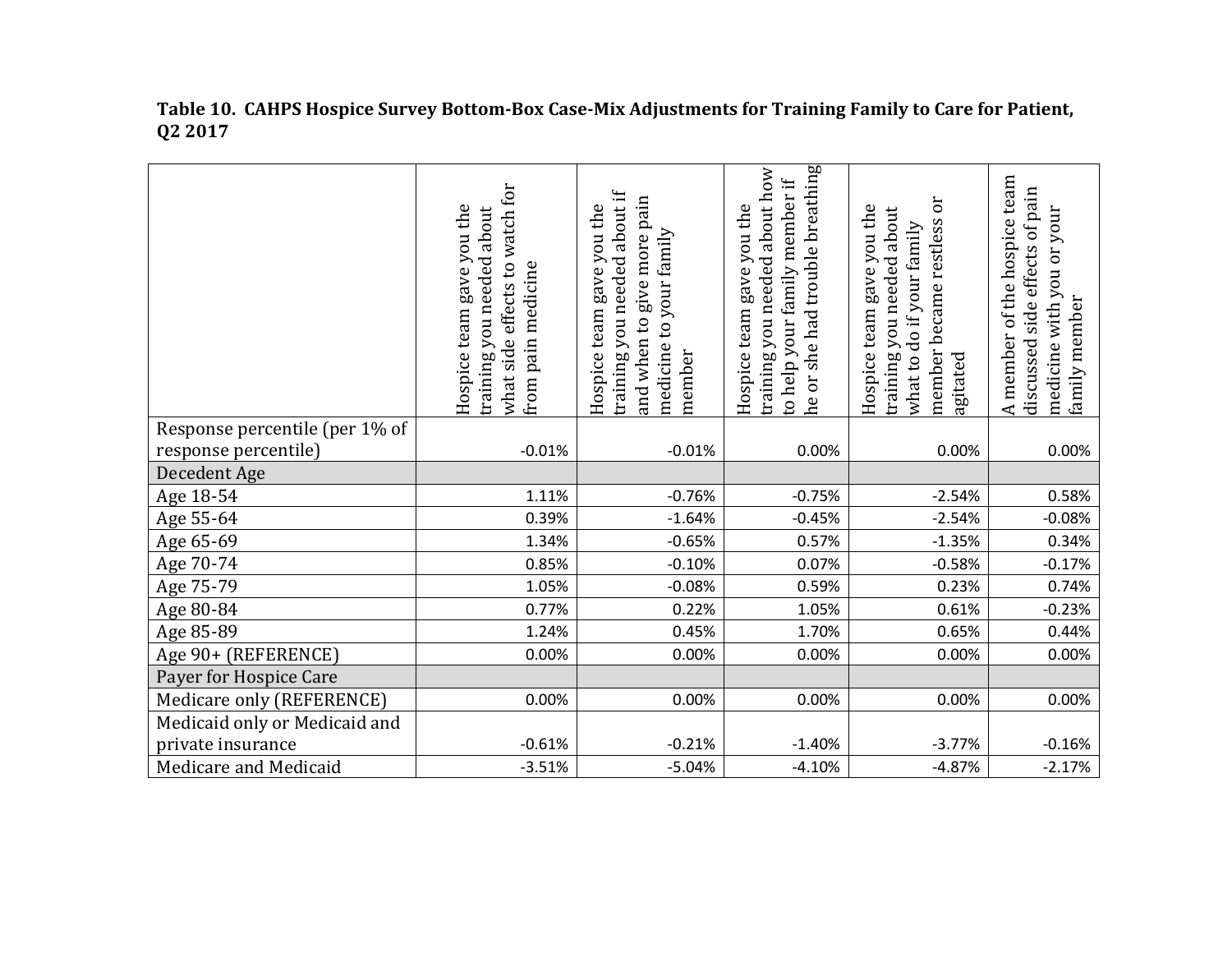| Private insurance only      | 0.11%    | 0.47%    | 0.12%    | 0.30%    | $-0.13%$ |
|-----------------------------|----------|----------|----------|----------|----------|
| Medicare and private        |          |          |          |          |          |
| insurance                   | $-0.19%$ | $-0.72%$ | 0.18%    | 0.00%    | $-0.71%$ |
| <b>Other</b>                | $-0.18%$ | $-0.38%$ | $-0.20%$ | $-0.04%$ | $-0.23%$ |
| <b>Primary Diagnosis</b>    |          |          |          |          |          |
| Alzheimer's and non-        |          |          |          |          |          |
| Alzheimer's dementias       |          |          |          |          |          |
| (REFERENCE)                 | 0.00%    | 0.00%    | 0.00%    | 0.00%    | 0.00%    |
| Bladder cancer              | 4.69%    | 2.66%    | 1.52%    | 0.20%    | 2.10%    |
| Blood and lymphatic cancers | 4.11%    | 2.26%    | 4.38%    | 0.98%    | 1.95%    |
| Brain cancer                | 6.00%    | 3.00%    | 4.20%    | 6.19%    | 3.21%    |
| <b>Breast cancer</b>        | 6.40%    | 3.34%    | 5.22%    | 4.74%    | 4.43%    |
| Congestive heart failure    | 4.65%    | 2.41%    | 3.82%    | 2.15%    | 1.88%    |
| Chronic kidney disease      | 4.03%    | 1.14%    | 2.72%    | 2.24%    | 1.69%    |
| Chronic liver disease       | 3.97%    | 1.50%    | 1.45%    | 2.59%    | 1.69%    |
| Colorectal cancer           | 4.99%    | 2.65%    | 3.24%    | 3.50%    | 2.79%    |
| CVA/Stroke                  | 2.28%    | 0.42%    | 2.83%    | 1.45%    | 1.11%    |
| Liver cancer                | 5.81%    | 2.81%    | 3.92%    | 4.27%    | 2.90%    |
| Lung & other chest cavity   |          |          |          |          |          |
| cancer                      | 5.86%    | 2.28%    | 4.38%    | 2.62%    | 3.84%    |
| Non-infectious respiratory  | 3.14%    | 1.73%    | 2.71%    | 1.61%    | 1.92%    |
| Other heart disease         | 3.65%    | 1.63%    | 3.11%    | 2.42%    | 1.82%    |
| Pancreatic cancer           | 5.46%    | 1.82%    | 3.05%    | 3.15%    | 3.48%    |
| Parkinson's and other       |          |          |          |          |          |
| degenerative diseases       | 4.36%    | 1.79%    | 2.45%    | 2.93%    | 1.56%    |
| Pneumonias and other        |          |          |          |          |          |
| infectious lung diseases    | 4.50%    | 2.45%    | 3.30%    | 2.05%    | 2.04%    |
| Prostate cancer             | 5.35%    | 2.21%    | 1.39%    | 2.38%    | 2.83%    |
| Other, cancer               | 5.54%    | 2.62%    | 4.19%    | 2.55%    | 3.06%    |
| Other, non-cancer           | 3.73%    | 0.88%    | 1.37%    | 1.29%    | 1.36%    |
| Length of hospice stay      |          |          |          |          |          |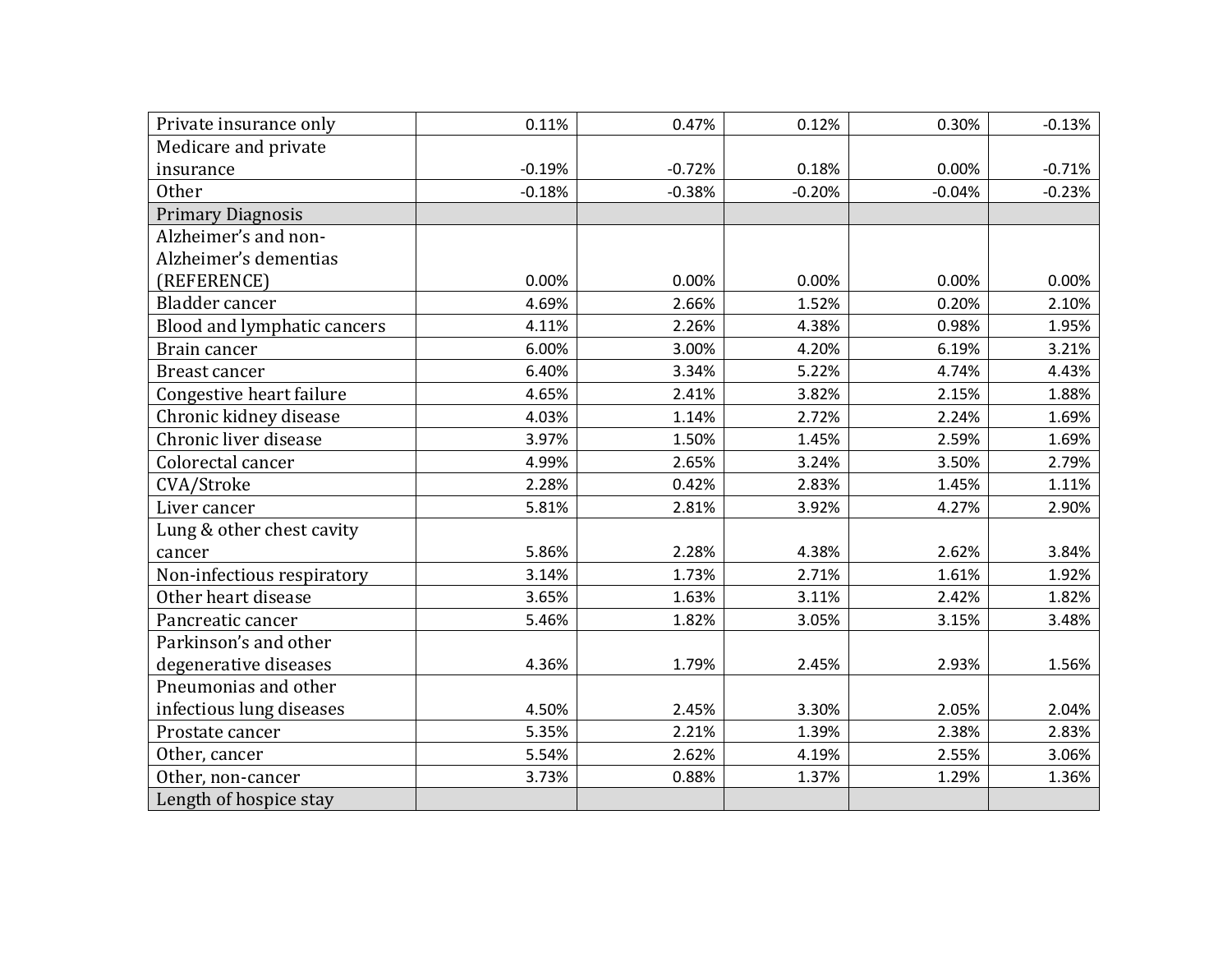| 2-5 days<br>$6-12$ days<br>13-29 days<br>30-80 days<br>81+ days (REFERENCE)<br>Caregiver Age | $-4.33%$<br>$-2.94%$<br>$-1.36%$<br>$-0.28%$<br>0.00% | $-1.59%$<br>$-0.66%$<br>$-0.12%$<br>0.21%<br>0.00% | $-4.18%$<br>$-2.61%$<br>$-1.87%$<br>$-0.01%$ | $-4.98%$<br>$-2.07%$<br>$-0.93%$ | $-4.89%$<br>$-2.78%$<br>$-2.20%$ |
|----------------------------------------------------------------------------------------------|-------------------------------------------------------|----------------------------------------------------|----------------------------------------------|----------------------------------|----------------------------------|
|                                                                                              |                                                       |                                                    |                                              |                                  |                                  |
|                                                                                              |                                                       |                                                    |                                              |                                  |                                  |
|                                                                                              |                                                       |                                                    |                                              |                                  |                                  |
|                                                                                              |                                                       |                                                    |                                              | $-0.16%$                         | $-0.79%$                         |
|                                                                                              |                                                       |                                                    | 0.00%                                        | 0.00%                            | 0.00%                            |
|                                                                                              |                                                       |                                                    |                                              |                                  |                                  |
| Age 18-44                                                                                    | 0.12%                                                 | 0.40%                                              | $-0.39%$                                     | $-0.27%$                         | 0.68%                            |
| Age 45-54                                                                                    | 0.64%                                                 | 0.49%                                              | 0.39%                                        | 0.92%                            | 0.29%                            |
| Age 55-64 (REFERENCE)                                                                        | 0.00%                                                 | 0.00%                                              | 0.00%                                        | 0.00%                            | 0.00%                            |
| Age 65-74                                                                                    | $-0.70%$                                              | $-0.59%$                                           | 0.36%                                        | $-1.45%$                         | $-0.45%$                         |
| Age 75-84                                                                                    | $-2.43%$                                              | $-1.85%$                                           | $-1.73%$                                     | $-3.96%$                         | $-1.60%$                         |
| Age $85+$                                                                                    | $-5.00%$                                              | $-3.67%$                                           | $-3.24%$                                     | $-6.78%$                         | $-4.31%$                         |
| <b>Caregiver Education</b>                                                                   |                                                       |                                                    |                                              |                                  |                                  |
| 8 <sup>th</sup> grade or less                                                                | $-0.50%$                                              | 0.93%                                              | 0.64%                                        | $-1.73%$                         | $-1.19%$                         |
| Some high school                                                                             | 1.09%                                                 | 1.04%                                              | $-0.14%$                                     | 1.00%                            | 0.08%                            |
| High school graduate or GED                                                                  |                                                       |                                                    |                                              |                                  |                                  |
| (REFERENCE)                                                                                  | 0.00%                                                 | 0.00%                                              | 0.00%                                        | 0.00%                            | 0.00%                            |
| Some college                                                                                 | $-1.05%$                                              | $-0.24%$                                           | $-1.10%$                                     | $-1.11%$                         | $-0.32%$                         |
| 4-year college graduate                                                                      | $-2.41%$                                              | $-0.94%$                                           | $-1.55%$                                     | $-2.40%$                         | $-0.79%$                         |
| More than 4-year college                                                                     |                                                       |                                                    |                                              |                                  |                                  |
| graduate                                                                                     | $-3.15%$                                              | $-1.77%$                                           | $-2.76%$                                     | $-2.94%$                         | $-1.56%$                         |
| Caregiver relationship                                                                       |                                                       |                                                    |                                              |                                  |                                  |
| (Decedent was the caregiver's                                                                |                                                       |                                                    |                                              |                                  |                                  |
|                                                                                              |                                                       |                                                    |                                              |                                  |                                  |
| Spouse or partner                                                                            | 1.37%                                                 | 1.63%                                              | 0.94%                                        | 2.42%                            | $-0.13%$                         |
| Parent (REFERENCE)                                                                           | 0.00%                                                 | 0.00%                                              | 0.00%                                        | 0.00%                            | 0.00%                            |
| Mother-in-law or father-in-law                                                               | 1.21%                                                 | 0.53%                                              | 2.20%                                        | 1.67%                            | 0.09%                            |
| Aunt or uncle                                                                                | $-4.07%$                                              | $-3.99%$                                           | $-2.97%$                                     | $-4.22%$                         | $-1.67%$                         |
| Sister or brother                                                                            | $-5.22%$                                              | $-1.27%$                                           | $-3.18%$                                     | $-2.71%$                         | $-2.70%$                         |
| Child                                                                                        | $-1.36%$                                              | $-1.00%$                                           | 1.49%                                        | $-0.05%$                         | $-1.56%$                         |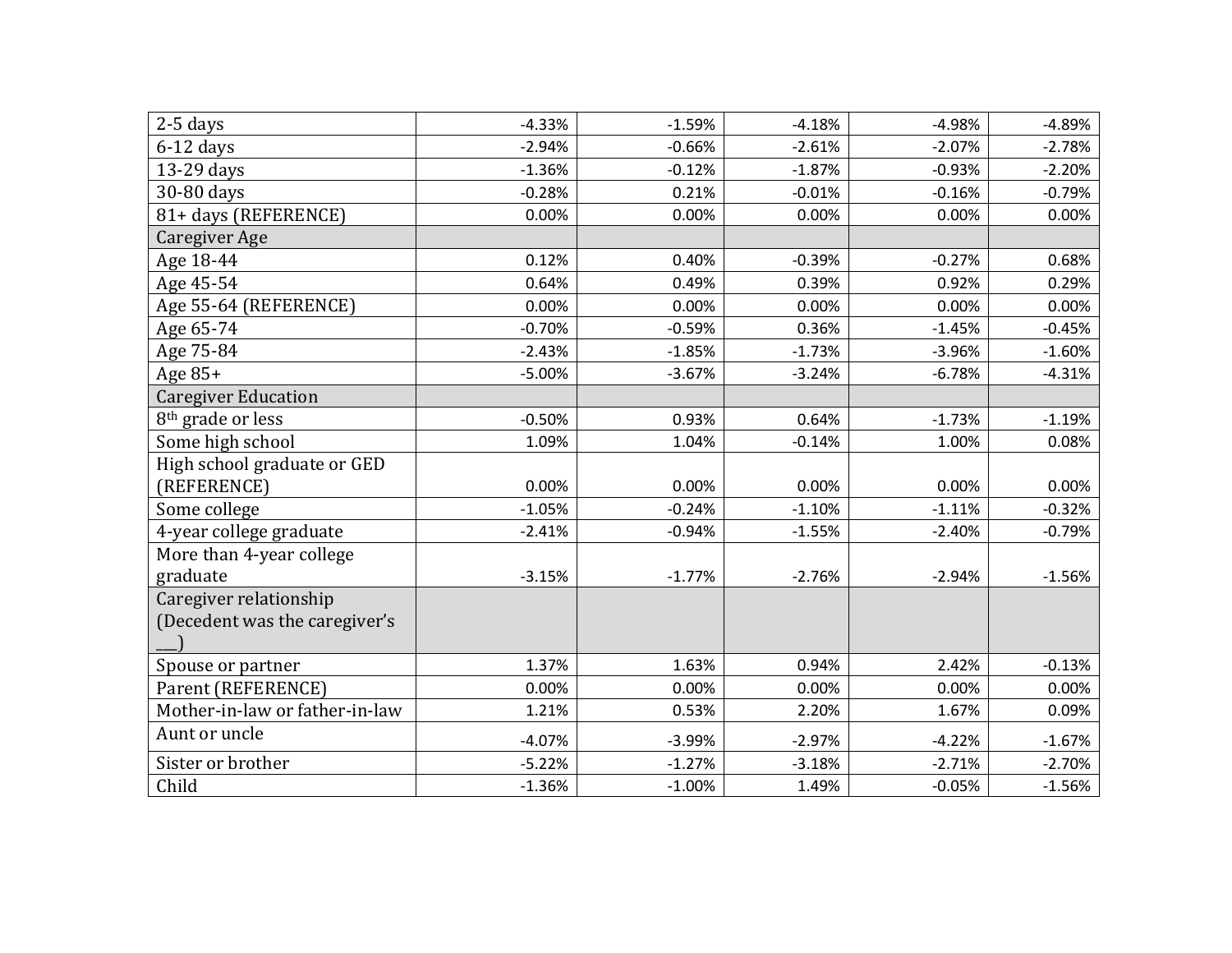| Friend                     | $-4.66%$ | $-3.15%$ | $-1.95%$ | $-3.07\%$ | $-2.01\%$ |
|----------------------------|----------|----------|----------|-----------|-----------|
| Other                      | $-1.21%$ | 0.10%    | $-0.25%$ | $-0.12\%$ | $-0.73%$  |
| Survey                     |          |          |          |           |           |
| Language/Respondent's home |          |          |          |           |           |
| language                   |          |          |          |           |           |
| Survey language or home    |          |          |          |           |           |
| language was Spanish       | 4.15%    | 0.43%    | 2.68%    | 4.76%     | $1.21\%$  |
| All others (REFERENCE)     | 0.00%    | 0.00%    | 0.00%    | $0.00\%$  | $0.00\%$  |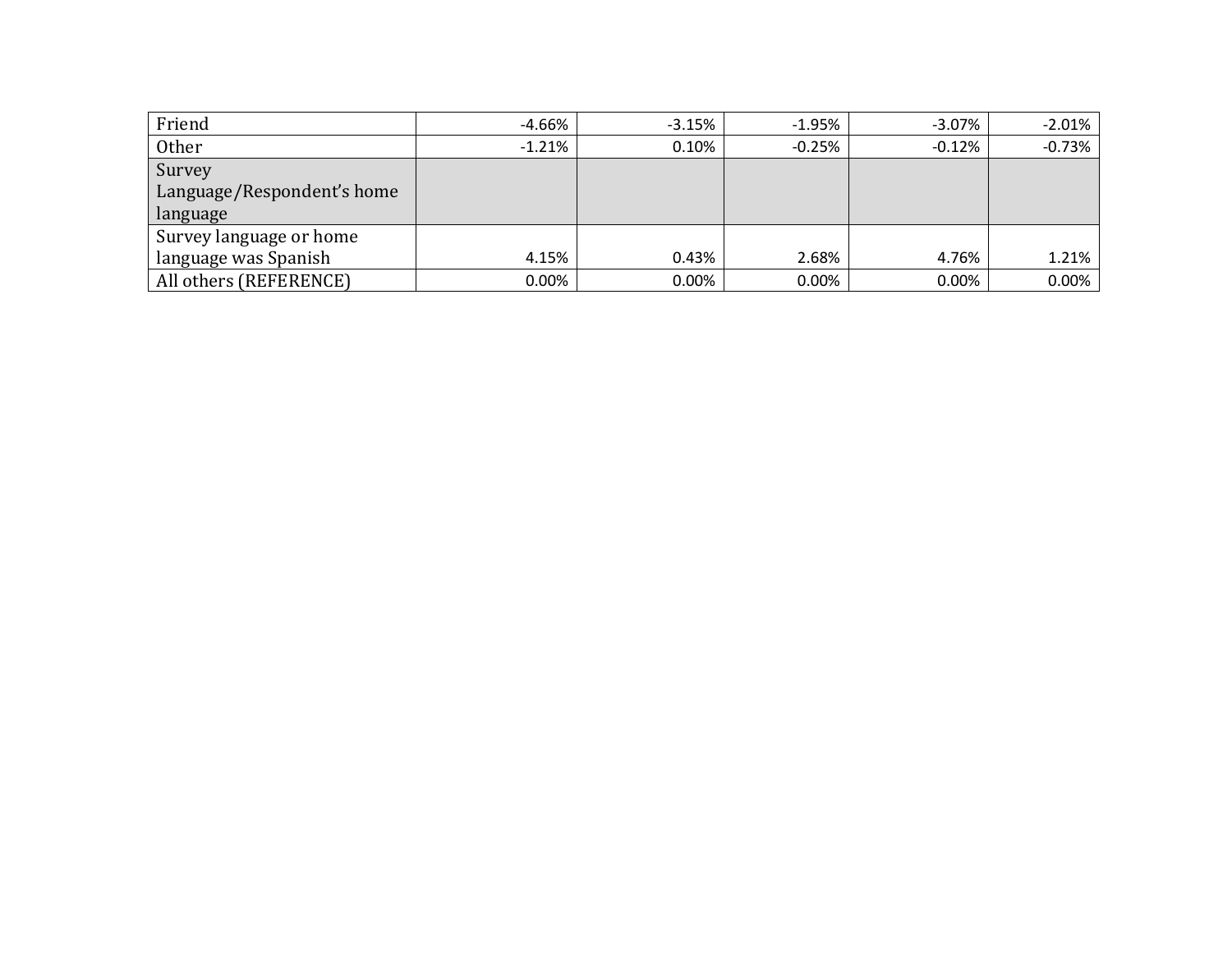**Table 11. CAHPS Hospice Survey Bottom-Box Case-Mix Adjustments for Rating of this Hospice and Willing to Recommend this Hospice, Q2 2017**

|                                                 | <b>Rating of this</b><br>Hospice | <b>Willing to</b><br><b>Recommend this</b><br>Hospice |
|-------------------------------------------------|----------------------------------|-------------------------------------------------------|
| Response percentile (per 1% of response         |                                  |                                                       |
| percentile)                                     | $-0.02%$                         | $-0.01%$                                              |
| Decedent Age                                    |                                  |                                                       |
| Age 18-54                                       | $-0.03%$                         | $-0.43%$                                              |
| Age 55-64                                       | $-1.22%$                         | $-0.99%$                                              |
| Age 65-69                                       | $-0.53%$                         | $-0.67%$                                              |
| Age 70-74                                       | $-0.67%$                         | $-0.76%$                                              |
| Age 75-79                                       | 0.00%                            | $-0.03%$                                              |
| Age 80-84                                       | $-0.35%$                         | $-0.31%$                                              |
| Age 85-89                                       | $-0.08%$                         | $-0.11%$                                              |
| Age 90+ (REFERENCE)                             | 0.00%                            | 0.00%                                                 |
| Payer for Hospice Care                          |                                  |                                                       |
| Medicare only (REFERENCE)                       | 0.00%                            | 0.00%                                                 |
| Medicaid only or Medicaid and private insurance | 0.17%                            | $-0.14%$                                              |
| Medicare and Medicaid                           | $-1.82%$                         | $-0.13%$                                              |
| Private insurance only                          | $-0.31%$                         | $-0.18%$                                              |
| Medicare and private insurance                  | 0.34%                            | 0.40%                                                 |
| Other                                           | 0.01%                            | 0.03%                                                 |
| <b>Primary Diagnosis</b>                        |                                  |                                                       |
| Alzheimer's and non-Alzheimer's dementias       |                                  |                                                       |
| (REFERENCE)                                     | 0.00%                            | 0.00%                                                 |
| Bladder cancer                                  | 0.08%                            | $-0.51%$                                              |
| Blood and lymphatic cancers                     | $-0.72%$                         | $-0.66%$                                              |
| Brain cancer                                    | 0.64%                            | 0.42%                                                 |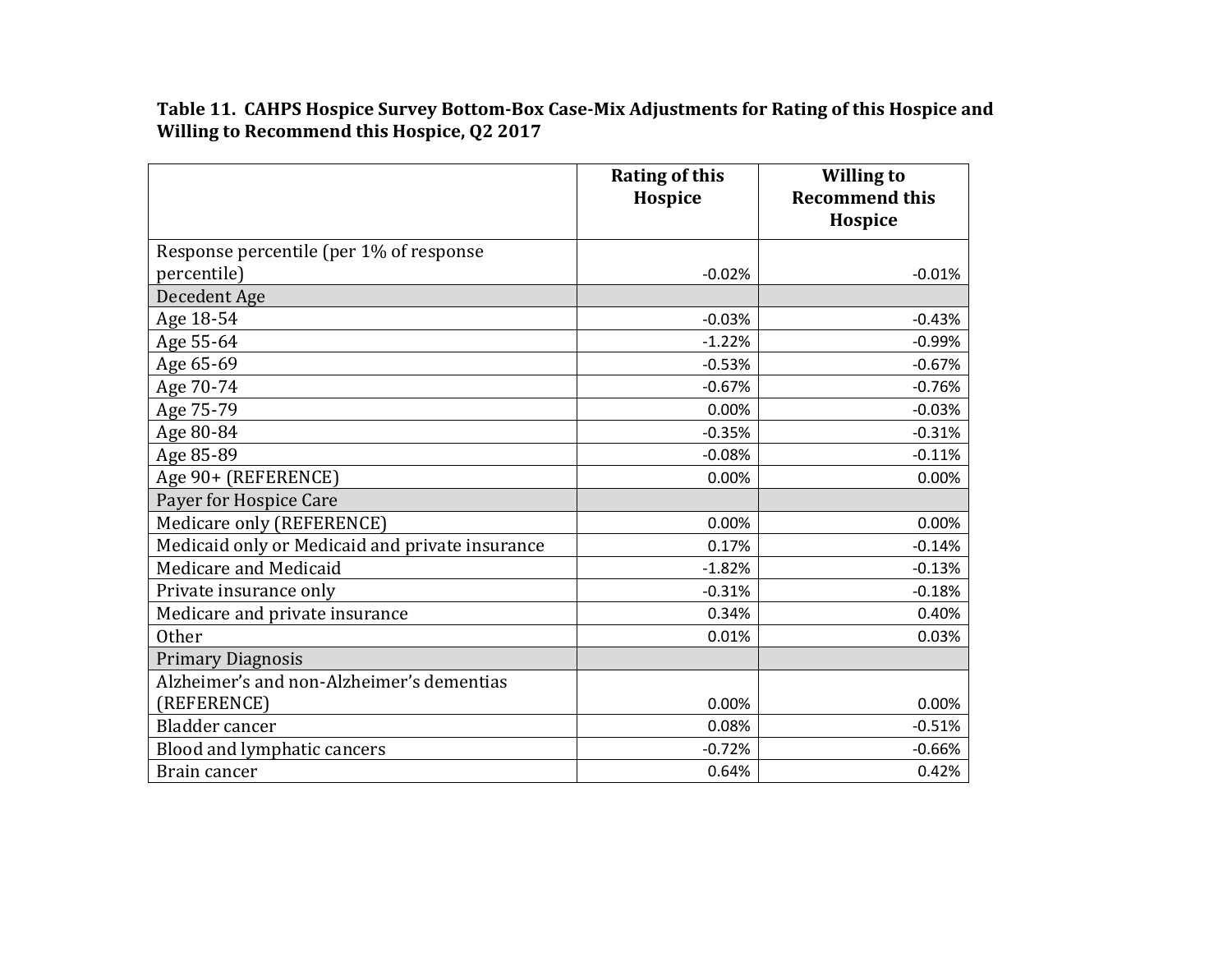| <b>Breast cancer</b>                          | 0.99%    | 0.80%    |
|-----------------------------------------------|----------|----------|
| Congestive heart failure                      | $-0.24%$ | $-0.49%$ |
| Chronic kidney disease                        | $-0.47%$ | $-0.47%$ |
| Chronic liver disease                         | 0.16%    | 0.06%    |
| Colorectal cancer                             | $-0.22%$ | $-0.33%$ |
| CVA/Stroke                                    | 0.80%    | 0.17%    |
| Liver cancer                                  | 0.27%    | $-0.84%$ |
| Lung & other chest cavity cancer              | 0.13%    | $-0.03%$ |
| Non-infectious respiratory                    | $-0.12%$ | $-0.16%$ |
| Other heart disease                           | 0.20%    | $-0.11%$ |
| Pancreatic cancer                             | 0.32%    | $-0.14%$ |
| Parkinson's and other degenerative diseases   | 0.43%    | 0.52%    |
| Pneumonias and other infectious lung diseases | 0.55%    | $-0.15%$ |
| Prostate cancer                               | 0.31%    | $-0.44%$ |
| Other, cancer                                 | 0.01%    | $-0.30%$ |
| Other, non-cancer                             | 0.33%    | $-0.16%$ |
| Length of hospice stay                        |          |          |
| 2-5 days                                      | $-1.46%$ | $-0.74%$ |
| $6-12$ days                                   | $-1.18%$ | $-0.72%$ |
| 13-29 days                                    | $-1.94%$ | $-1.34%$ |
| 30-80 days                                    | $-1.03%$ | $-0.78%$ |
| 81+ days (REFERENCE)                          | 0.00%    | 0.00%    |
| <b>Caregiver Age</b>                          |          |          |
| Age 18-44                                     | $-2.00%$ | $-1.71%$ |
| Age 45-54                                     | $-1.01%$ | $-0.73%$ |
| Age 55-64 (REFERENCE)                         | 0.00%    | 0.00%    |
| Age 65-74                                     | 0.70%    | 0.84%    |
| Age 75-84                                     | 0.69%    | 1.06%    |
| Age 85+                                       | $-0.06%$ | 0.67%    |
| <b>Caregiver Education</b>                    |          |          |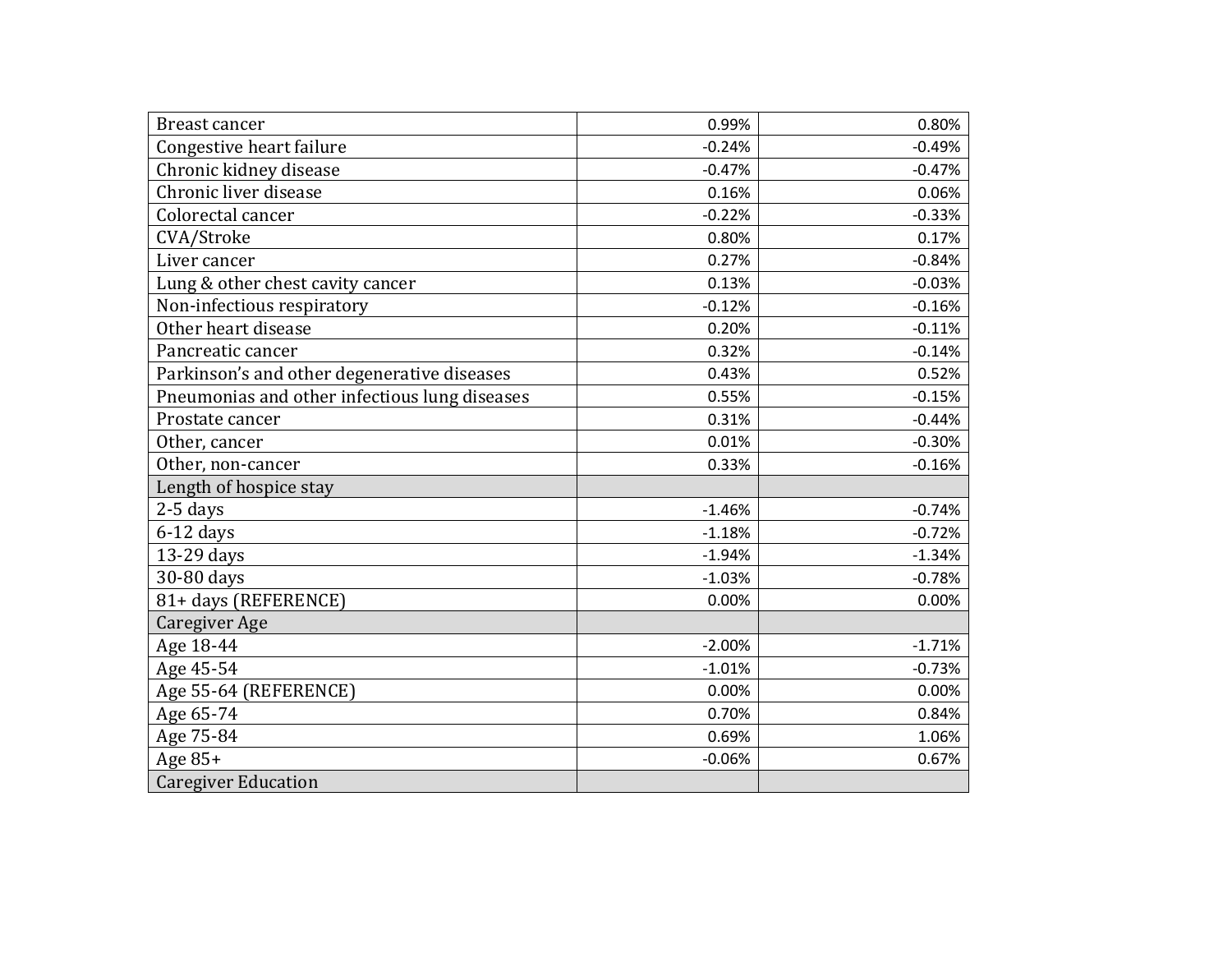| 8 <sup>th</sup> grade or less                                  | $-2.10%$ | $-1.37%$ |
|----------------------------------------------------------------|----------|----------|
| Some high school                                               | $-0.09%$ | 0.03%    |
| High school graduate or GED (REFERENCE)                        | 0.00%    | 0.00%    |
| Some college                                                   | $-1.05%$ | $-0.96%$ |
| 4-year college graduate                                        | $-1.25%$ | $-1.14%$ |
| More than 4-year college graduate                              | $-1.95%$ | $-1.96%$ |
| Caregiver relationship (Decedent was the<br>caregiver's $\Box$ |          |          |
| Spouse or partner                                              | $-0.14%$ | 0.13%    |
| Parent (REFERENCE)                                             | 0.00%    | 0.00%    |
| Mother-in-law or father-in-law                                 | 0.43%    | 0.59%    |
| Aunt or uncle                                                  | 0.48%    | 0.63%    |
| Sister or brother                                              | $-0.48%$ | 0.12%    |
| Child                                                          | $-1.16%$ | $-0.37%$ |
| Friend                                                         | $-0.09%$ | $-0.17%$ |
| <b>Other</b>                                                   | 0.63%    | 1.00%    |
| Survey Language/Respondent's home language                     |          |          |
| Survey language or home language was Spanish                   | 1.72%    | 0.97%    |
| All others (REFERENCE)                                         | 0.00%    | 0.00%    |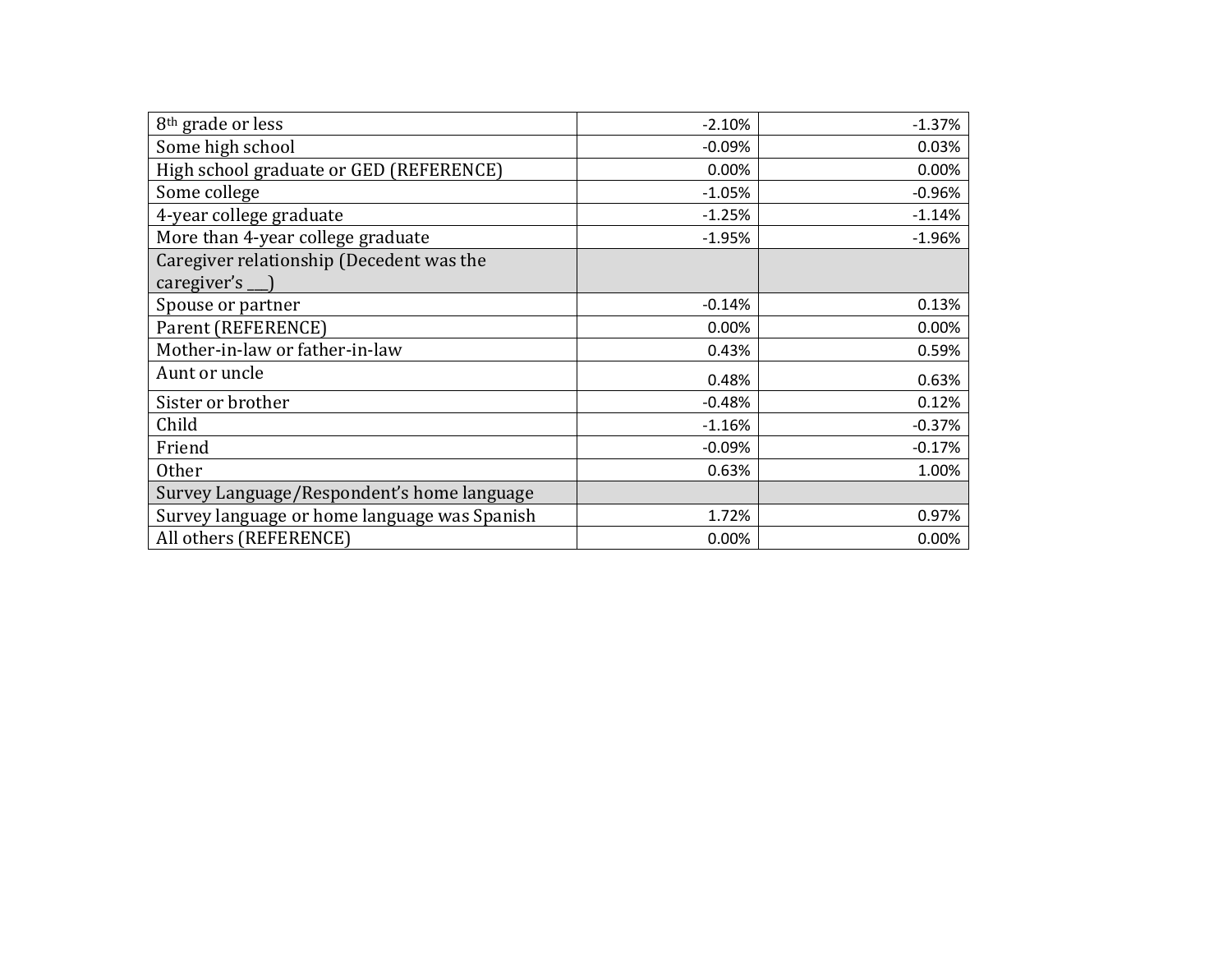|                                                 | <b>National Mean</b> |
|-------------------------------------------------|----------------------|
| Response percentile                             | 20.4%                |
| Decedent Age                                    |                      |
| Age 18-54                                       | 2.7%                 |
| Age 55-64                                       | 7.4%                 |
| Age 65-69                                       | 6.7%                 |
| Age 70-74                                       | 9.5%                 |
| Age 75-79                                       | 11.7%                |
| Age 80-84                                       | 15.5%                |
| Age 85-89                                       | 19.0%                |
| Age 90+                                         | 27.5%                |
| Payer for Hospice Care                          |                      |
| Medicare only                                   | 71.7%                |
| Medicaid only or Medicaid and private insurance | 1.7%                 |
| Medicare and Medicaid                           | 4.9%                 |
| Private insurance only                          | 4.2%                 |
| Medicare and private insurance                  | 5.4%                 |
| <b>Other</b>                                    | 12.2%                |
| <b>Primary Diagnosis</b>                        |                      |
| Alzheimer's and non-Alzheimer's dementias       | 15.0%                |
| <b>Bladder</b> cancer                           | 1.2%                 |
| Blood and lymphatic cancers                     | 3.2%                 |
| Brain cancer                                    | 1.3%                 |
| <b>Breast cancer</b>                            | 2.4%                 |
| Congestive heart failure                        | 8.5%                 |
| Chronic kidney disease                          | 1.8%                 |
| Chronic liver disease                           | 1.7%                 |
| Colorectal cancer                               | 3.1%                 |
| CVA/Stroke                                      | 8.2%                 |
| Liver cancer                                    | 1.8%                 |
| Lung & other chest cavity cancer                | 8.3%                 |
| Non-infectious respiratory                      | 5.9%                 |
| Other heart disease                             | 8.1%                 |
| Pancreatic cancer                               | 3.1%                 |
| Parkinson's and other degenerative diseases     | 3.1%                 |
| Pneumonias and other infectious lung diseases   | 2.8%                 |
| Prostate cancer                                 | 2.1%                 |
| Other, cancer                                   | 9.6%                 |
| Other, non-cancer                               | 8.7%                 |

#### **Table 12. National Means of CAHPS Hospice Survey Case-Mix Adjustment Variables, Q2 2017**